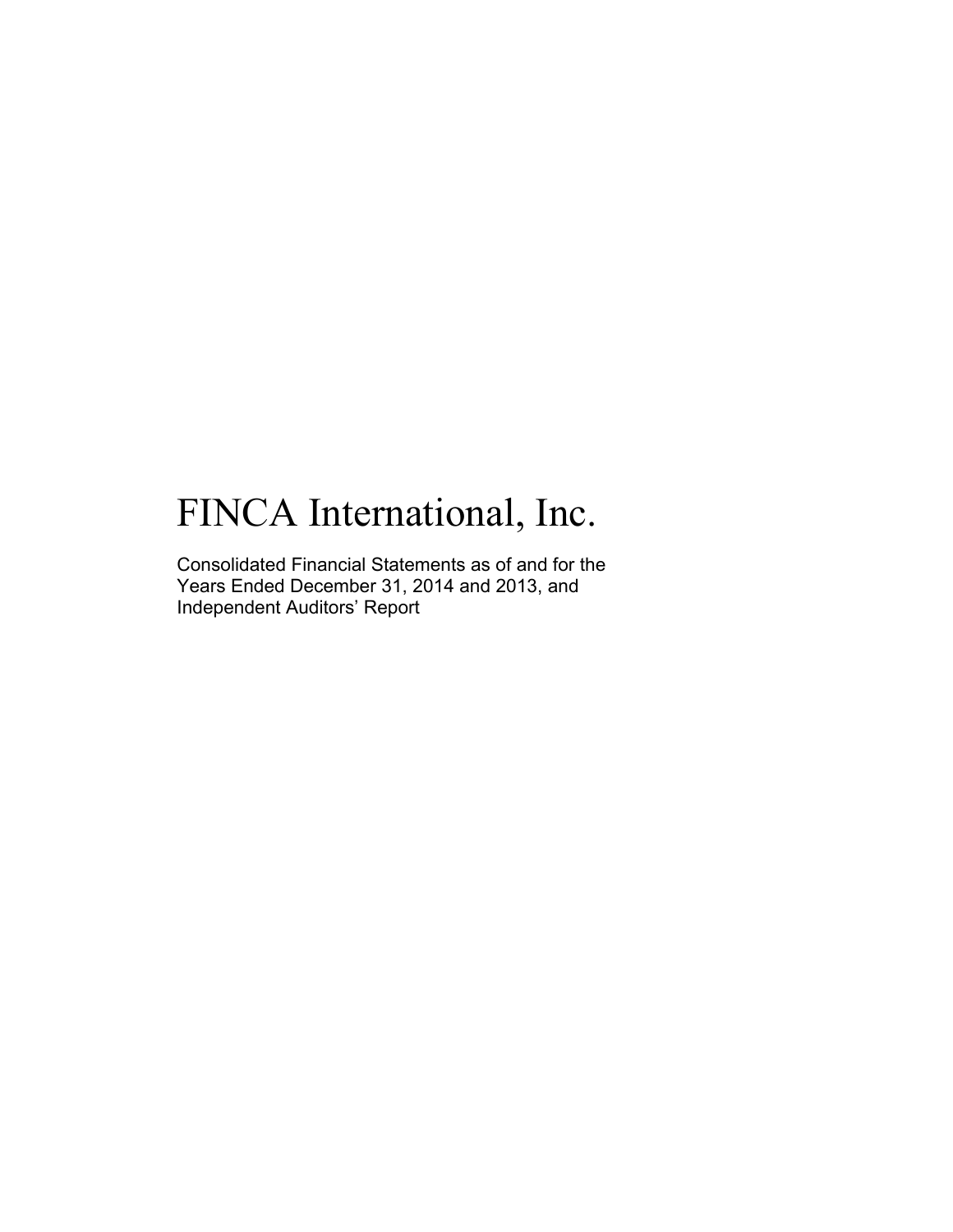# **TABLE OF CONTENTS**

|                                                                                                | Page     |
|------------------------------------------------------------------------------------------------|----------|
| <b>INDEPENDENT AUDITORS' REPORT</b>                                                            | $1 - 2$  |
| CONSOLIDATED FINANCIAL STATEMENTS AS OF AND FOR THE<br>YEARS ENDED DECEMBER 31, 2014 AND 2013: |          |
| <b>Consolidated Statements of Financial Position</b>                                           | 3        |
| Consolidated Statements of Profit or Loss                                                      | 4        |
| Consolidated Statements of Other Comprehensive Income or Loss                                  | 5        |
| Consolidated Statements of Changes in Equity                                                   | 6        |
| <b>Consolidated Statements of Cash Flows</b>                                                   | $7 - 8$  |
| Notes to Consolidated Financial Statements                                                     | $9 - 63$ |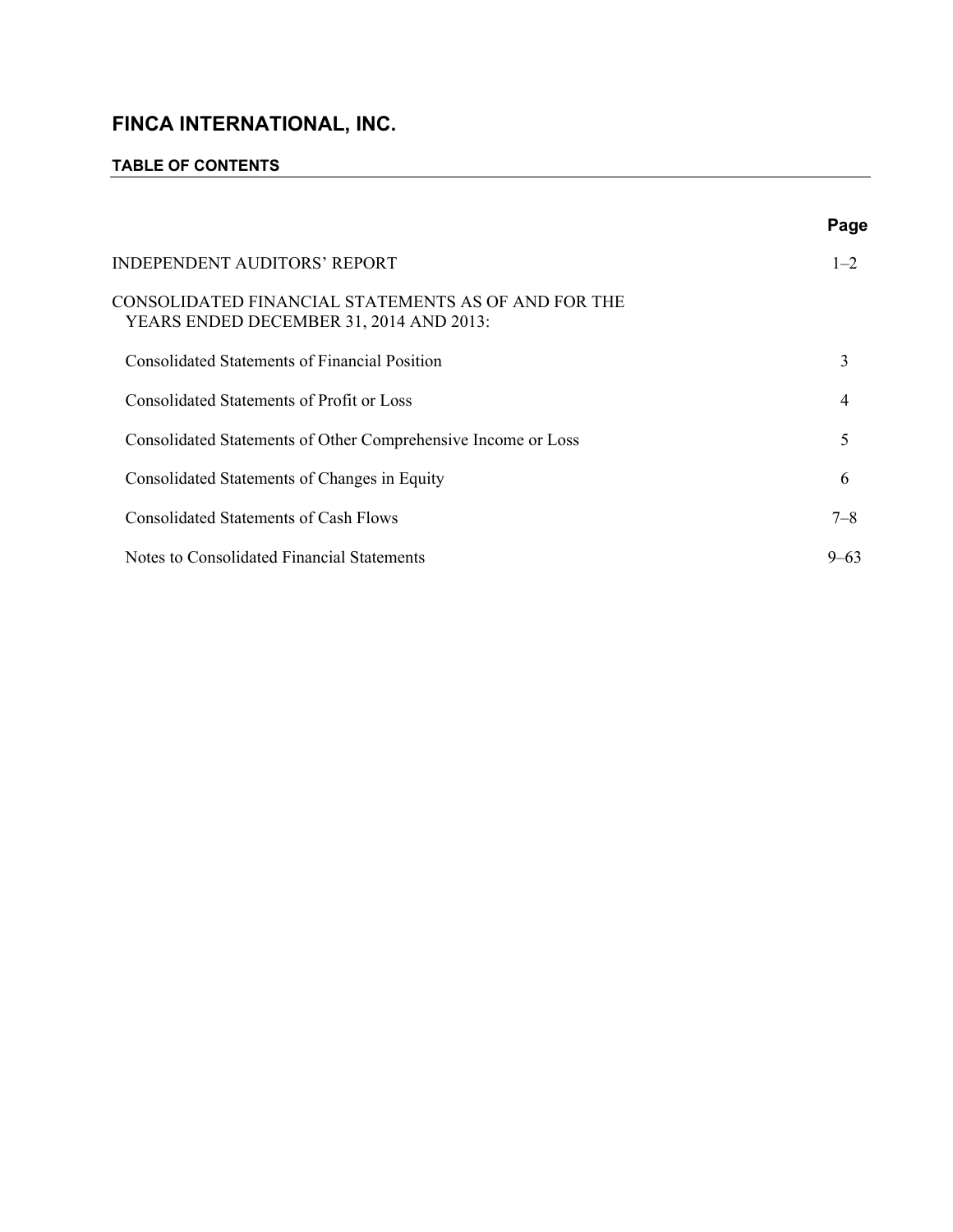

**Deloitte & Touche LLP** 7900 Tysons One Place Suite 800 McLean, VA 22102-5971 **TISA** 

Tel: +1 703 251 1000 www.deloitte.com

# **INDEPENDENT AUDITORS' REPORT**

To the Board of Directors of FINCA International, Inc. Washington, DC

We have audited the accompanying consolidated financial statements of FINCA International, Inc. (the "Company") and its subsidiaries, which comprise the consolidated statements of financial position as of December 31, 2014 and 2013, and the related consolidated statements of profit or loss, statements of other comprehensive income or loss, statements of changes in equity, and statements of cash flows for the years then ended, and the related notes to the consolidated financial statements.

#### **Management's Responsibility for the Consolidated Financial Statements**

Management is responsible for the preparation and fair presentation of these consolidated financial statements in accordance with International Financial Reporting Standards ("IFRS") as issued by the International Accounting Standards Board; this includes the design, implementation, and maintenance of internal control relevant to the preparation and fair presentation of consolidated financial statements that are free from material misstatement, whether due to fraud or error.

#### **Auditors' Responsibility**

Our responsibility is to express an opinion on these consolidated financial statements based on our audits. We conducted our audits in accordance with auditing standards generally accepted in the United States of America and in accordance with International Standards on Auditing as established by the International Auditing and Assurance Standards Board. Those standards require that we plan and perform the audit to obtain reasonable assurance about whether the consolidated financial statements are free from material misstatement.

An audit involves performing procedures to obtain audit evidence about the amounts and disclosures in the consolidated financial statements. The procedures selected depend on the auditor's judgment, including the assessment of the risks of material misstatement of the consolidated financial statements, whether due to fraud or error. In making those risk assessments, the auditor considers internal control relevant to the Company's preparation and fair presentation of the consolidated financial statements in order to design audit procedures that are appropriate in the circumstances, but not for the purpose of expressing an opinion on the effectiveness of the Company's internal control. Accordingly, we express no such opinion. An audit also includes evaluating the appropriateness of accounting policies used and the reasonableness of significant accounting estimates made by management, as well as evaluating the overall presentation of the consolidated financial statements.

We believe that the audit evidence we have obtained is sufficient and appropriate to provide a basis for our audit opinion.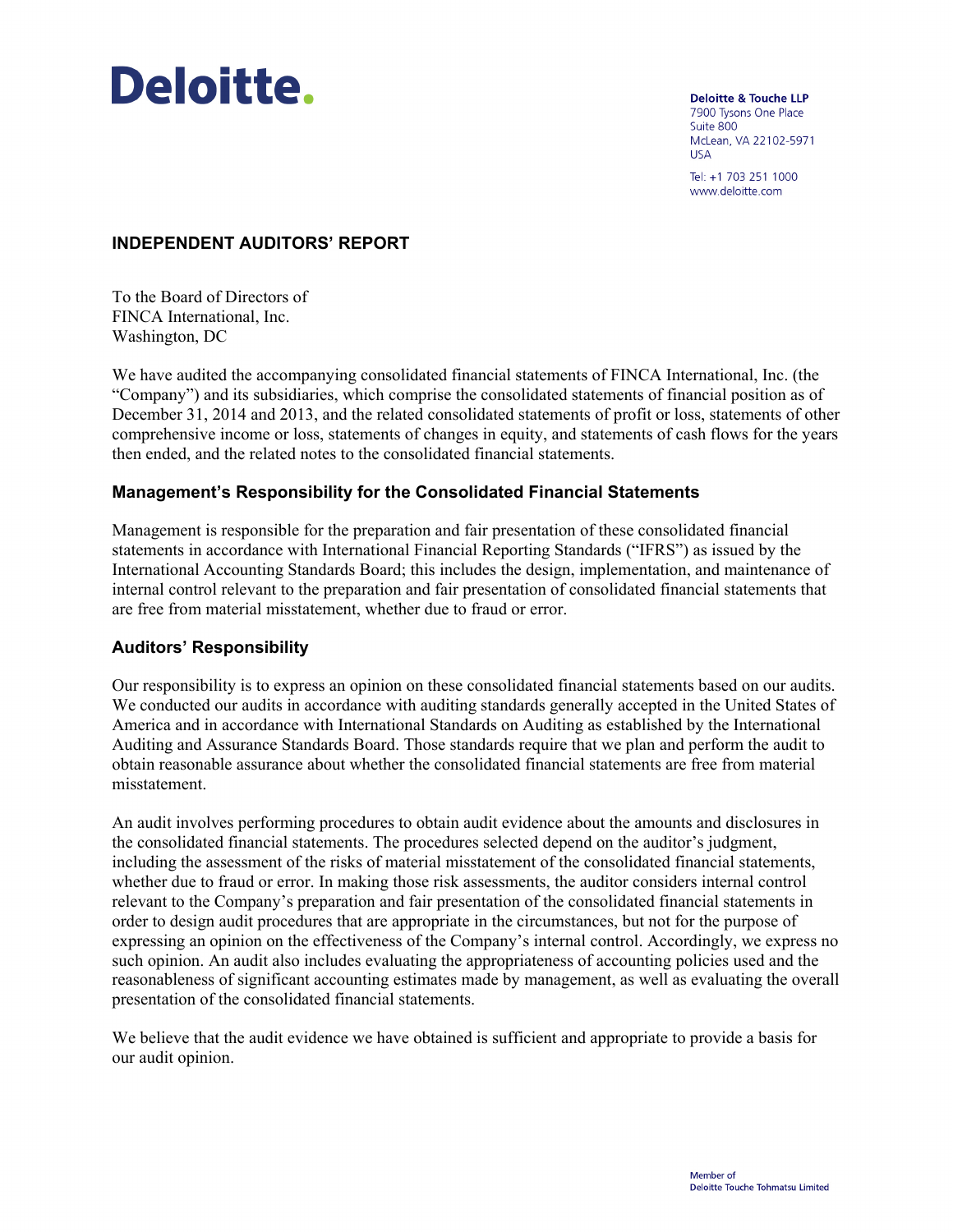# **Opinion**

In our opinion, the consolidated financial statements referred to above present fairly, in all material respects, the financial position of the Company and its subsidiaries as of December 31, 2014 and 2013, and the results of their operations and their cash flows for the years then ended in accordance with IFRS as issued by the International Accounting Standards Board.

Deloitte + Touche LLP

June 8, 2015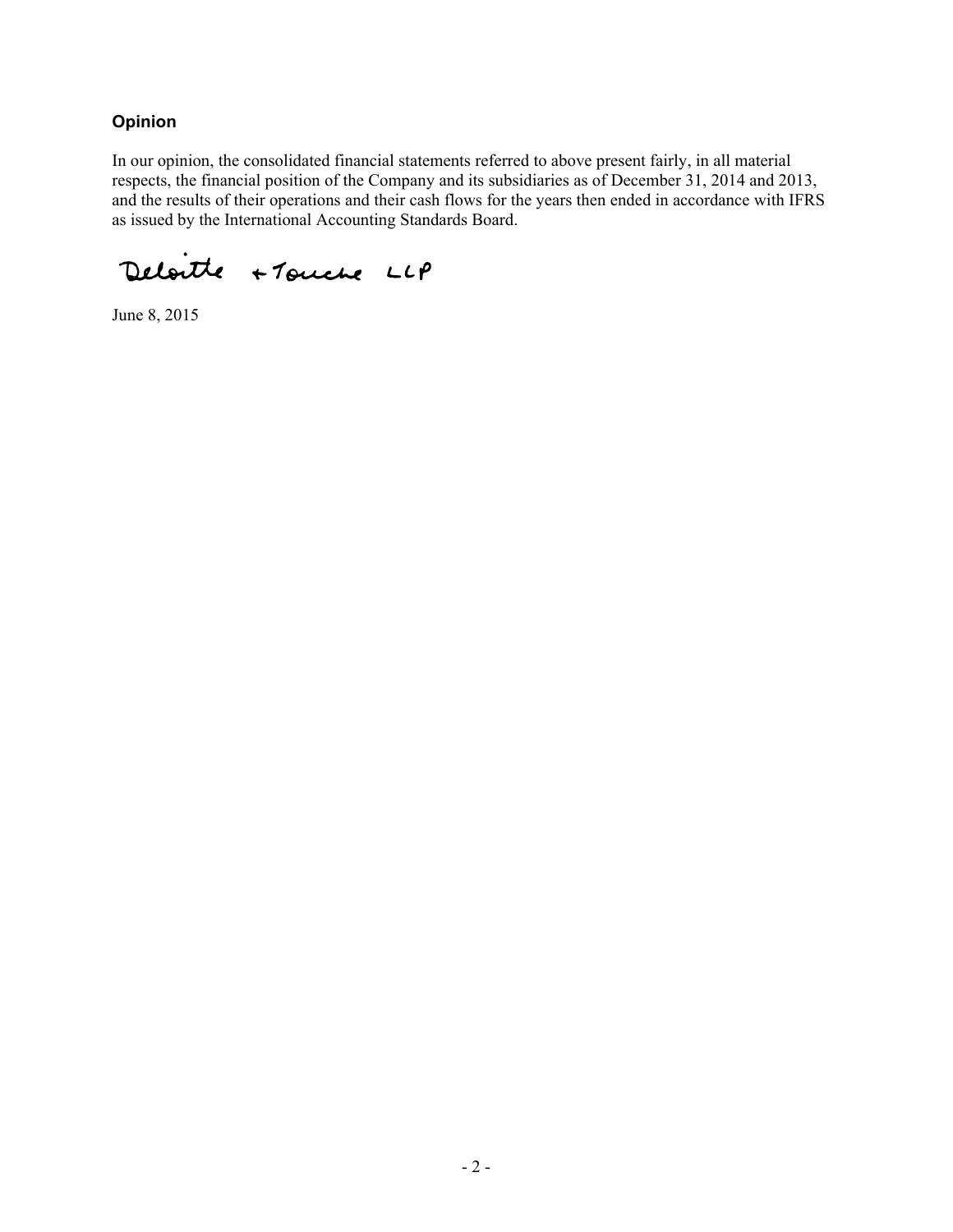# **CONSOLIDATED STATEMENTS OF FINANCIAL POSITION AS OF DECEMBER 31, 2014 AND 2013**

|                                                                                                                                                                                                                                                                                                                                                                                                   | 2014                                                                                                                                        | 2013                                                                                                                             |
|---------------------------------------------------------------------------------------------------------------------------------------------------------------------------------------------------------------------------------------------------------------------------------------------------------------------------------------------------------------------------------------------------|---------------------------------------------------------------------------------------------------------------------------------------------|----------------------------------------------------------------------------------------------------------------------------------|
| <b>ASSETS</b>                                                                                                                                                                                                                                                                                                                                                                                     |                                                                                                                                             |                                                                                                                                  |
| CASH AND CASH EQUIVALENTS                                                                                                                                                                                                                                                                                                                                                                         | \$<br>149,154,910                                                                                                                           | \$<br>155,060,628                                                                                                                |
| RESTRICTED CASH AND CASH EQUIVALENTS (Note 12)                                                                                                                                                                                                                                                                                                                                                    | 23,856,725                                                                                                                                  | 25,054,057                                                                                                                       |
| <b>AVAILABLE FOR SALE FINANCIAL ASSETS (Note 13)</b>                                                                                                                                                                                                                                                                                                                                              | 30,553,509                                                                                                                                  | 18,883,123                                                                                                                       |
| FINANCIAL ASSETS HELD-TO-MATURITY                                                                                                                                                                                                                                                                                                                                                                 | 1,382,889                                                                                                                                   |                                                                                                                                  |
| FINANCIAL ASSETS AT FAIR VALUE THROUGH PROFIT OR LOSS (Note 14)                                                                                                                                                                                                                                                                                                                                   | 13,179,462                                                                                                                                  | 3,628,524                                                                                                                        |
| LOANS RECEIVABLE—Net (Note 15)                                                                                                                                                                                                                                                                                                                                                                    | 949, 333, 168                                                                                                                               | 828,793,935                                                                                                                      |
| <b>GRANTS RECEIVABLE</b>                                                                                                                                                                                                                                                                                                                                                                          | 3,099,507                                                                                                                                   | 3,817,764                                                                                                                        |
| OTHER RECEIVABLES, PREPAID AND OTHER ASSETS (Note 16)                                                                                                                                                                                                                                                                                                                                             | 23,792,506                                                                                                                                  | 16, 127, 756                                                                                                                     |
| PROPERTY AND EQUIPMENT (Note 17)                                                                                                                                                                                                                                                                                                                                                                  | 33,508,041                                                                                                                                  | 29, 135, 224                                                                                                                     |
| <b>INTANGIBLE ASSETS (Note 18)</b>                                                                                                                                                                                                                                                                                                                                                                | 12,962,360                                                                                                                                  | 14,961,450                                                                                                                       |
| GOODWILL (Note 25)                                                                                                                                                                                                                                                                                                                                                                                | 1,108,117                                                                                                                                   | 1,108,117                                                                                                                        |
| DEFERRED TAX ASSETS (Note 11)                                                                                                                                                                                                                                                                                                                                                                     | 9,713,658                                                                                                                                   | 8,081,528                                                                                                                        |
| <b>TOTAL</b>                                                                                                                                                                                                                                                                                                                                                                                      | \$1,251,644,852                                                                                                                             | \$1,104,652,106                                                                                                                  |
| <b>LIABILITIES AND EQUITY</b>                                                                                                                                                                                                                                                                                                                                                                     |                                                                                                                                             |                                                                                                                                  |
| <b>LIABILITIES:</b><br>Accounts payable and other accrued liabilities (Note 19)<br>Financial liability at fair value through profit and loss (Note 14)<br>Client deposits (Note 20)<br>Bank deposits<br>Notes payable (Note 21)<br>Subordinated debt (Note 22)<br>Deferred revenue (Note 23)<br>Employee benefits (Note 24)<br>Current income tax liability<br>Deferred tax liabilities (Note 11) | \$<br>33,659,985<br>2,346,959<br>130,213,635<br>2,642,270<br>740,825,686<br>23,646,518<br>10,615,425<br>4,618,476<br>4,333,561<br>1,327,827 | \$<br>34, 189, 189<br>1,650,749<br>78,354,279<br>644, 350, 196<br>22,558,246<br>7,702,074<br>3,504,764<br>2,043,254<br>1,245,419 |
| <b>Total liabilities</b>                                                                                                                                                                                                                                                                                                                                                                          | 954,230,342                                                                                                                                 | 795,598,170                                                                                                                      |
| EQUITY:<br>Reserves<br>Retained earnings<br>Currency translation reserve                                                                                                                                                                                                                                                                                                                          | 17,706,184<br>188,448,532<br>(28, 299, 651)                                                                                                 | 15,211,848<br>186, 172, 023<br>(16, 126, 565)                                                                                    |
| Equity attributable to owners of the parent company                                                                                                                                                                                                                                                                                                                                               | 177,855,065                                                                                                                                 | 185,257,306                                                                                                                      |
| NON-CONTROLLING INTEREST                                                                                                                                                                                                                                                                                                                                                                          | 119,559,445                                                                                                                                 | 123,796,630                                                                                                                      |
| Total equity                                                                                                                                                                                                                                                                                                                                                                                      | 297,414,510                                                                                                                                 | 309,053,936                                                                                                                      |
| <b>TOTAL</b>                                                                                                                                                                                                                                                                                                                                                                                      | \$1,251,644,852                                                                                                                             | \$1,104,652,106                                                                                                                  |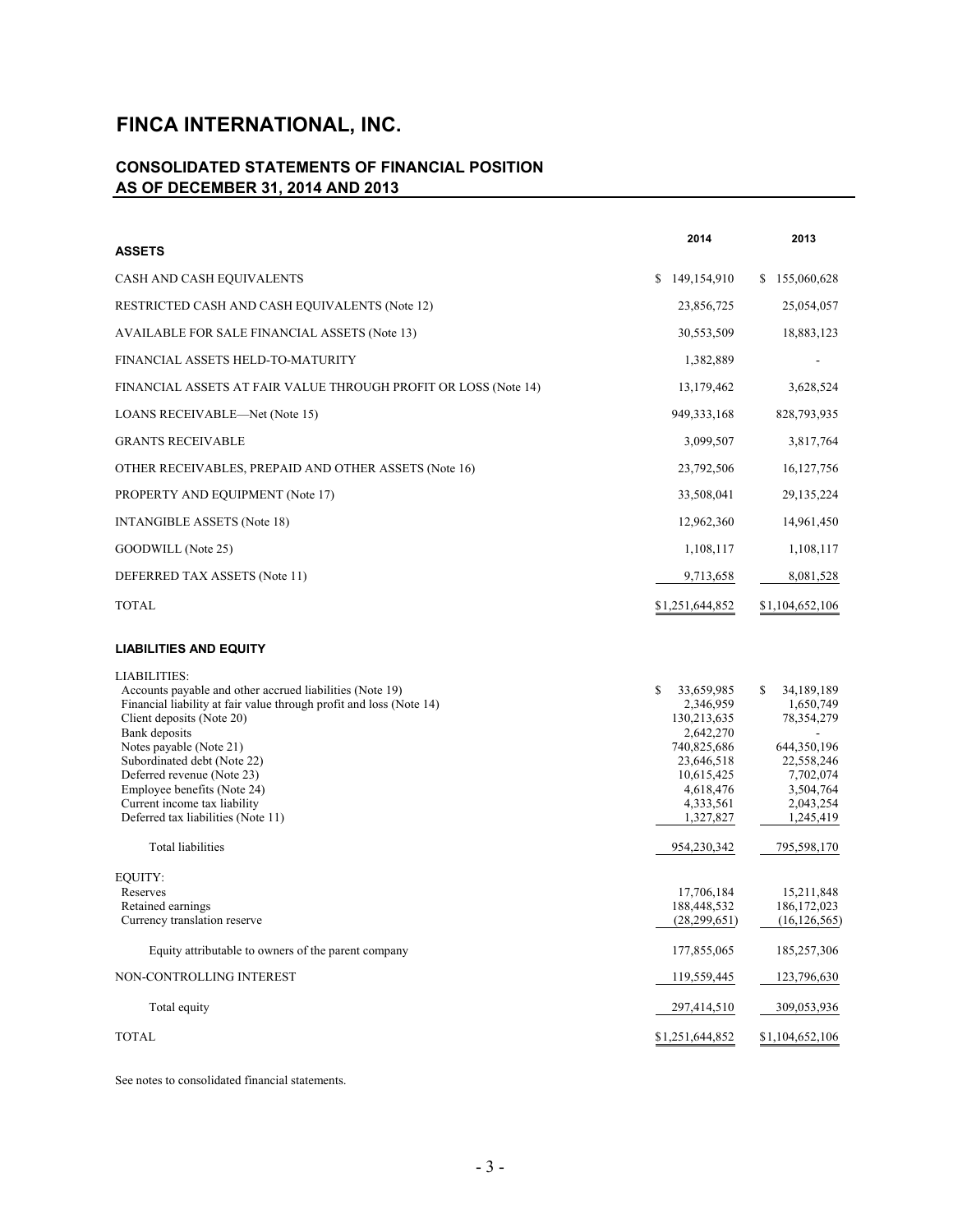# **CONSOLIDATED STATEMENTS OF PROFIT OR LOSS FOR THE YEARS ENDED DECEMBER 31, 2014 AND 2013**

|                                                                                                                               | 2014                                   | 2013                            |
|-------------------------------------------------------------------------------------------------------------------------------|----------------------------------------|---------------------------------|
| <b>INTEREST INCOME</b>                                                                                                        | \$368,723,713                          | \$307,025,050                   |
| <b>INTEREST EXPENSE</b>                                                                                                       | (86,983,253)                           | (63, 538, 860)                  |
| <b>NET INTEREST INCOME (Note 7)</b>                                                                                           | 281,740,460                            | 243,486,190                     |
| <b>IMPAIRMENT LOSSES ON LOANS (Note 15)</b>                                                                                   | (24,894,600)                           | (15, 554, 212)                  |
| NET INTEREST INCOME AFTER PROVISION FOR<br><b>IMPAIRMENT LOSSES ON LOANS</b>                                                  | 256,845,860                            | 227,931,978                     |
| OTHER OPERATING INCOME (Note 8)                                                                                               | 14,395,528                             | 16,377,246                      |
| NET OPERATING INCOME                                                                                                          | 271, 241, 388                          | 244,309,224                     |
| PERSONNEL EXPENSES (Note 9)                                                                                                   | (164, 139, 979)                        | (149, 714, 540)                 |
| <b>OTHER OPERATING EXPENSES (Note 10)</b>                                                                                     | (104, 331, 151)                        | (93, 965, 464)                  |
| DEPRECIATION AND AMORTIZATION (Notes 17 and 18)                                                                               | (13,302,508)                           | (9,892,099)                     |
| <b>TOTAL EXPENSES</b>                                                                                                         | (281, 773, 638)                        | (253, 572, 103)                 |
| (LOSS) BEFORE OTHER INCOME (EXPENSES)                                                                                         | (10, 532, 250)                         | (9,262,879)                     |
| OTHER INCOME (EXPENSES):<br><b>Grants and Donations</b><br>Foreign exchange gains (losses)<br>Non-operating income (expenses) | 30,631,023<br>(2,543,788)<br>(781,990) | 31,434,250<br>18,342<br>962,706 |
| PROFIT BEFORE INCOME TAX                                                                                                      | 16,772,995                             | 23, 152, 419                    |
| TAX (Note 11)                                                                                                                 | (9,160,312)                            | (9,100,297)                     |
| PROFIT FOR THE YEAR                                                                                                           | \$<br>7,612,683                        | 14,052,122<br>S                 |
| PROFIT FOR THE YEAR ATTRIBUTABLE TO:<br>The parent<br>Non-controlling interest                                                | $\mathbb{S}$<br>6,258,312<br>1,354,371 | \$<br>12,445,614<br>1,606,508   |
|                                                                                                                               | \$<br>7,612,683                        | \$<br>14,052,122                |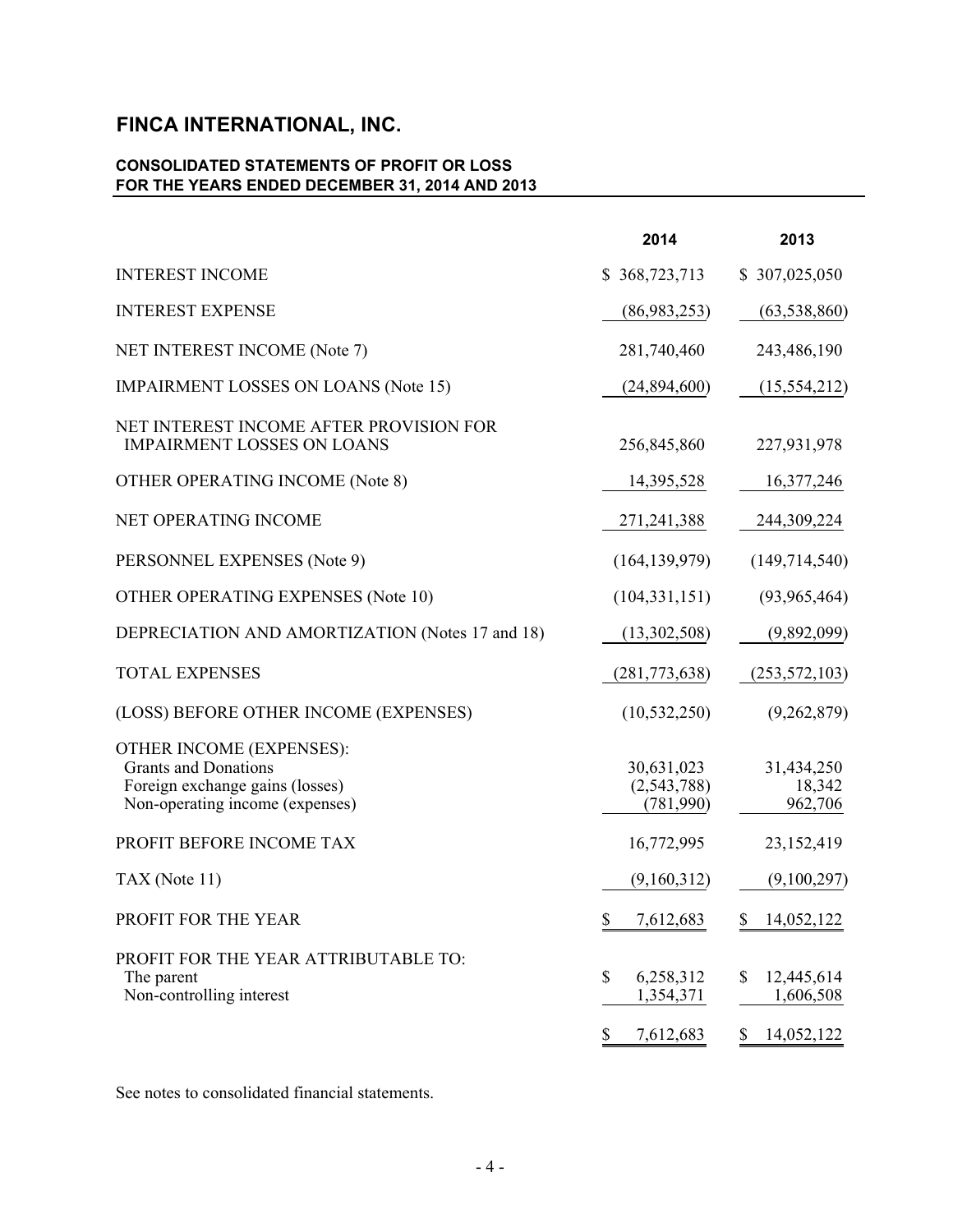# **CONSOLIDATED STATEMENTS OF OTHER COMPREHENSIVE INCOME OR LOSS FOR THE YEARS ENDED DECEMBER 31, 2014 AND 2013**

|                                                                                                                                                                       | 2014                                            | 2013                                    |
|-----------------------------------------------------------------------------------------------------------------------------------------------------------------------|-------------------------------------------------|-----------------------------------------|
| <b>PROFIT FOR THE YEAR</b>                                                                                                                                            | 7,612,683<br>S.                                 | \$14,052,122                            |
| OTHER COMPREHENSIVE INCOME:<br>Foreign currency movement during the year (Note 5)<br>Benefit plan fair value adjustment (Note 24)<br>Total other comprehensive income | (19, 466, 455)<br>(1,489,634)<br>(20, 956, 089) | (4,487,453)<br>1,656,266<br>(2,831,187) |
| TOTAL COMPREHENSIVE INCOME OR LOSS<br><b>FOR THE YEAR</b>                                                                                                             | \$(13,343,406)                                  | \$11,220,935                            |
| TOTAL COMPREHENSIVE INCOME OR LOSS FOR THE<br>YEAR ATTRIBUTABLE TO:<br>The parent<br>Non-controlling interest                                                         | (7,404,408)<br>(5,938,998)<br>\$(13,343,406)    | \$11,174,650<br>46,285<br>\$11,220,935  |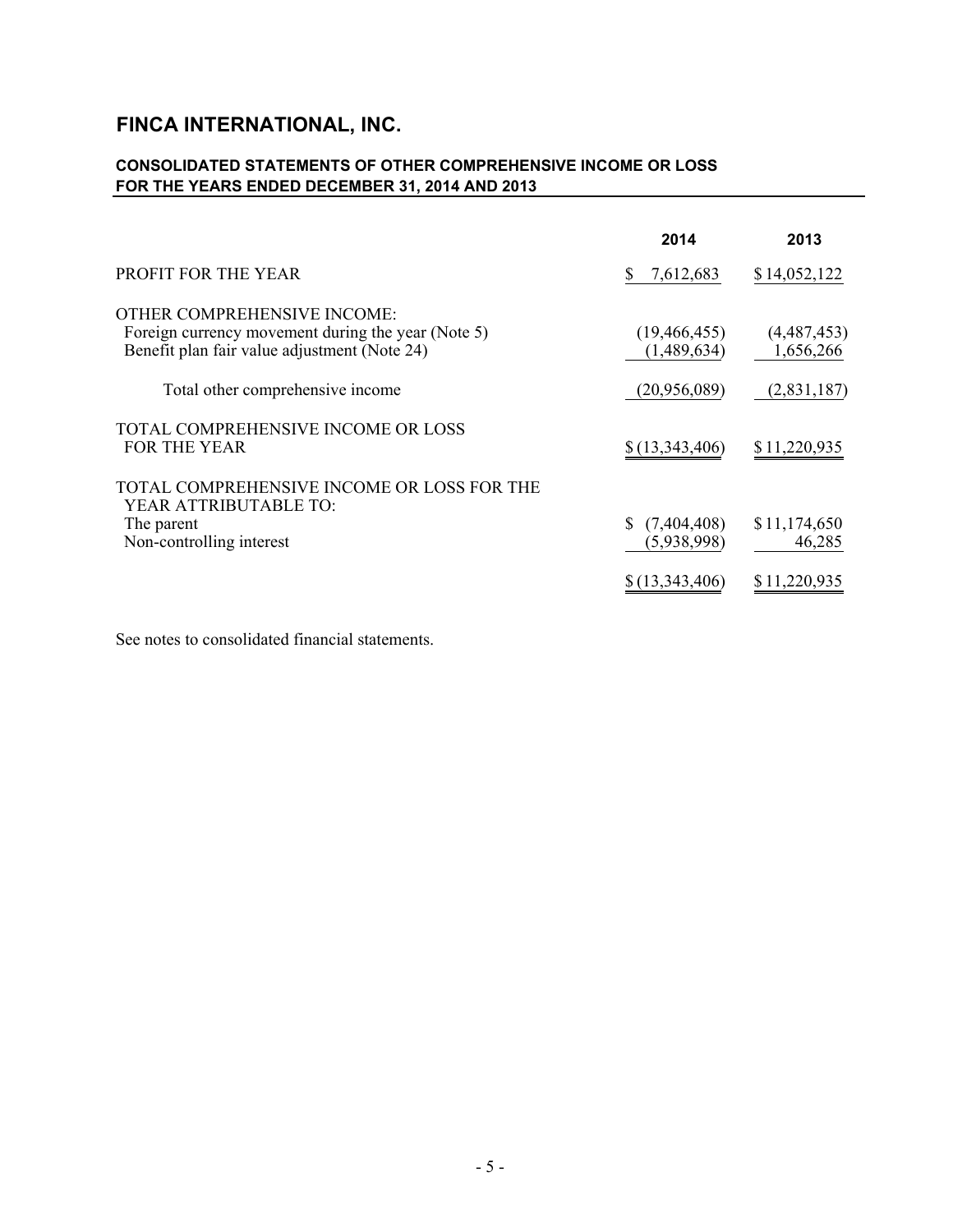# **CONSOLIDATED STATEMENTS OF CHANGES IN EQUITY FOR THE YEARS ENDED DECEMBER 31, 2014 AND 2013**

|                                                                                                                                         | <b>Reserves</b> | <b>Retained</b><br><b>Earnings</b> | Currency<br><b>Translation</b><br><b>Reserve</b> | <b>Total</b>                               | Non-controlling<br><b>Interest</b> | <b>Total Equity</b>                        |
|-----------------------------------------------------------------------------------------------------------------------------------------|-----------------|------------------------------------|--------------------------------------------------|--------------------------------------------|------------------------------------|--------------------------------------------|
| BALANCE-January 1, 2013                                                                                                                 | \$15,019,357    | \$172,254,276                      | \$(13,199,335)                                   | \$174,074,298                              | \$71,783,593                       | \$245,857,891                              |
| Comprehensive income:<br>Profit for the year<br>Foreign currency movement during the year<br>Benefit plan fair value adjustment         |                 | 12,445,614<br>1,656,266            | (2,927,230)                                      | 12,445,614<br>(2,927,230)<br>1,656,266     | 1,606,508<br>(1,560,223)           | 14,052,122<br>(4,487,453)<br>1,656,266     |
| Total comprehensive income                                                                                                              |                 | 14,101,880                         | (2,927,230)                                      | 11,174,650                                 | 46,285                             | 11,220,935                                 |
| Issue of ordinary shares by subsidiary                                                                                                  |                 |                                    |                                                  |                                            | 49,999,511                         | 49,999,511                                 |
| Non-controlling interest on acquisition of subsidiary                                                                                   |                 |                                    |                                                  |                                            | 1,967,241                          | 1,967,241                                  |
| Fair value revaluation reserve                                                                                                          |                 | 8,358                              |                                                  | 8,358                                      |                                    | 8,358                                      |
| Transfer to reserve                                                                                                                     | 192,491         | (192, 491)                         |                                                  |                                            |                                    | $\overline{\phantom{a}}$                   |
| BALANCE-December 31, 2013                                                                                                               | \$15,211,848    | \$186,172,023                      | \$(16, 126, 565)                                 | \$185,257,306                              | \$123,796,630                      | \$309,053,936                              |
| Comprehensive income or loss:<br>Profit for the year<br>Foreign currency movement during the year<br>Benefit plan fair value adjustment |                 | 6,258,312<br>(1,489,634)           | (12, 173, 086)                                   | 6,258,312<br>(12, 173, 086)<br>(1,489,634) | 1,354,371<br>(7,293,369)           | 7,612,683<br>(19, 466, 455)<br>(1,489,634) |
| Total comprehensive income or loss                                                                                                      |                 | 4,768,678                          | (12, 173, 086)                                   | (7,404,408)                                | (5,938,998)                        | (13,343,406)                               |
| Issue of ordinary shares by subsidiary                                                                                                  |                 |                                    |                                                  |                                            | 1,700,489                          | 1,700,489                                  |
| Non-controlling interest on acquisition of subsidiary                                                                                   |                 |                                    |                                                  |                                            |                                    |                                            |
| Fair value revaluation reserve                                                                                                          |                 | 2,167                              |                                                  | 2,167                                      | 1,324                              | 3,491                                      |
| Transfer to reserve                                                                                                                     | 2,494,336       | (2,494,336)                        |                                                  |                                            |                                    |                                            |
| BALANCE-December 31, 2014                                                                                                               | \$17,706,184    | \$188,448,532                      | \$(28, 299, 651)                                 | \$177,855,065                              | \$119,559,445                      | \$297,414,510                              |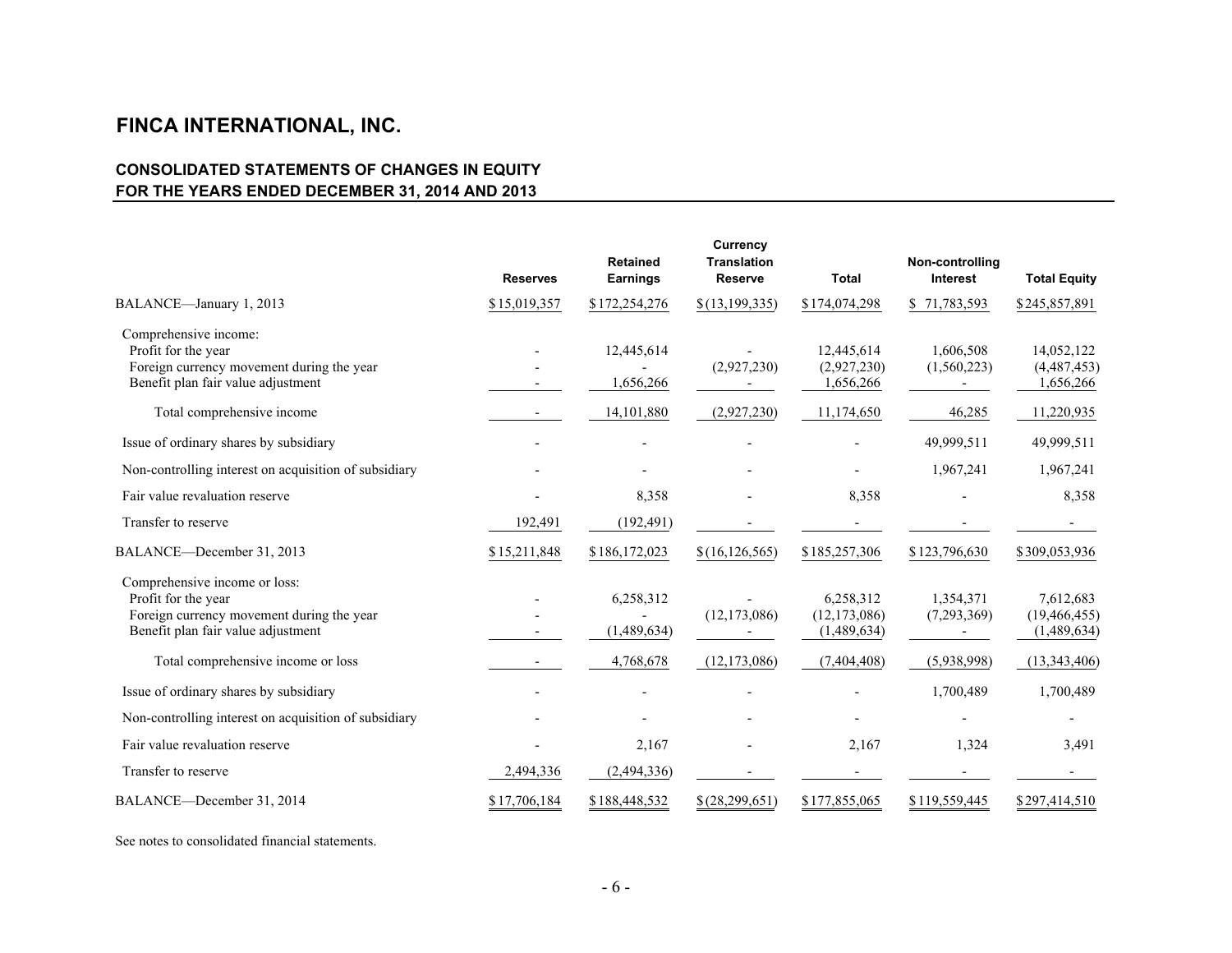# **CONSOLIDATED STATEMENTS OF CASH FLOWS FOR THE YEARS ENDED DECEMBER 31, 2014 AND 2013**

|                                                                 | 2014            | 2013                       |
|-----------------------------------------------------------------|-----------------|----------------------------|
| <b>CASH FLOWS FROM OPERATING ACTIVITIES:</b>                    |                 |                            |
| Net profit for the period after tax                             | \$<br>7,612,683 | $\mathbb{S}$<br>14,052,122 |
| Adjustments to reconcile net profit for the period after tax to |                 |                            |
| net cash used in operating activities:                          |                 |                            |
| Depreciation and amortization (Notes 17 and 18)                 | 13,302,508      | 9,892,099                  |
| Loss on disposal of fixed assets and intangibles                |                 |                            |
| (Notes 17 and 18)                                               | 229,912         | 559,059                    |
| Impairment on loan losses and other financial assets (Note 15)  | 24,894,600      | 15,554,212                 |
| Impairment of other assets                                      | 525,408         | 229,084                    |
| Foreign exchange losses (gains) (Note 5)                        | 2,543,788       | (18, 342)                  |
| Changes in deferred tax assets and liabilities                  | (1,549,722)     | (3,277,578)                |
| Other non-cash adjustments                                      | 9,530,394       | 3,049,860                  |
| (Decrease) increase of assets and liabilities from operating    |                 |                            |
| activities after non-cash items:                                |                 |                            |
| Change in loans receivable                                      | (209, 915, 672) | (213,939,490)              |
| Change in grants receivable                                     | 718,257         | (1,746,504)                |
| Change in other receivables and other assets                    | (7,664,750)     | (2,840,336)                |
| Change in other liabilities                                     | 1,913,133       | 9,513,610                  |
| Change in client deposits                                       | 53,501,496      | 15,248,989                 |
| Change in bank deposits                                         | 2,797,599       |                            |
| Change in deferred revenue                                      | 2,913,351       | (3,912,055)                |
| Change in employee benefits                                     | 1,113,712       | (666, 613)                 |
| Change in current income tax liability                          | 2,290,307       | (123, 873)                 |
|                                                                 |                 |                            |
| Net cash used in operating activities                           | (95, 242, 996)  | (158, 425, 756)            |
| <b>CASH FLOWS FROM INVESTING ACTIVITIES:</b>                    |                 |                            |
| Proceeds (purchases) from financial assets                      | (20,710,671)    | 5,419,444                  |
| Purchase of property and equipment (Note 17)                    | (15,589,897)    | (15, 137, 214)             |
| Purchase of intangible assets (Note 18)                         | (3,959,179)     | (6,929,751)                |
| Proceeds from sales/disposal of fixed assets (Note 17)          | 328,338         | 342,075                    |
| Net cash on acquisition of subsidiary (Note 25)                 |                 | 1,247,257                  |
| Net cash used in investing activities                           | (39, 931, 409)  | (15,058,189)               |
|                                                                 |                 |                            |
| CASH FLOWS FROM FINANCING ACTIVITIES:<br>Issue of shares        | 1,700,489       |                            |
| Proceeds from lenders                                           | 431,798,297     | 49,999,511                 |
|                                                                 | (297, 213, 058) | 408,735,208                |
| Repayment of loans and borrowings to lenders                    |                 | (242, 766, 445)            |
| Net cash provided by financing activities                       | 136,285,728     | 215,968,274                |
|                                                                 |                 |                            |

(Continued)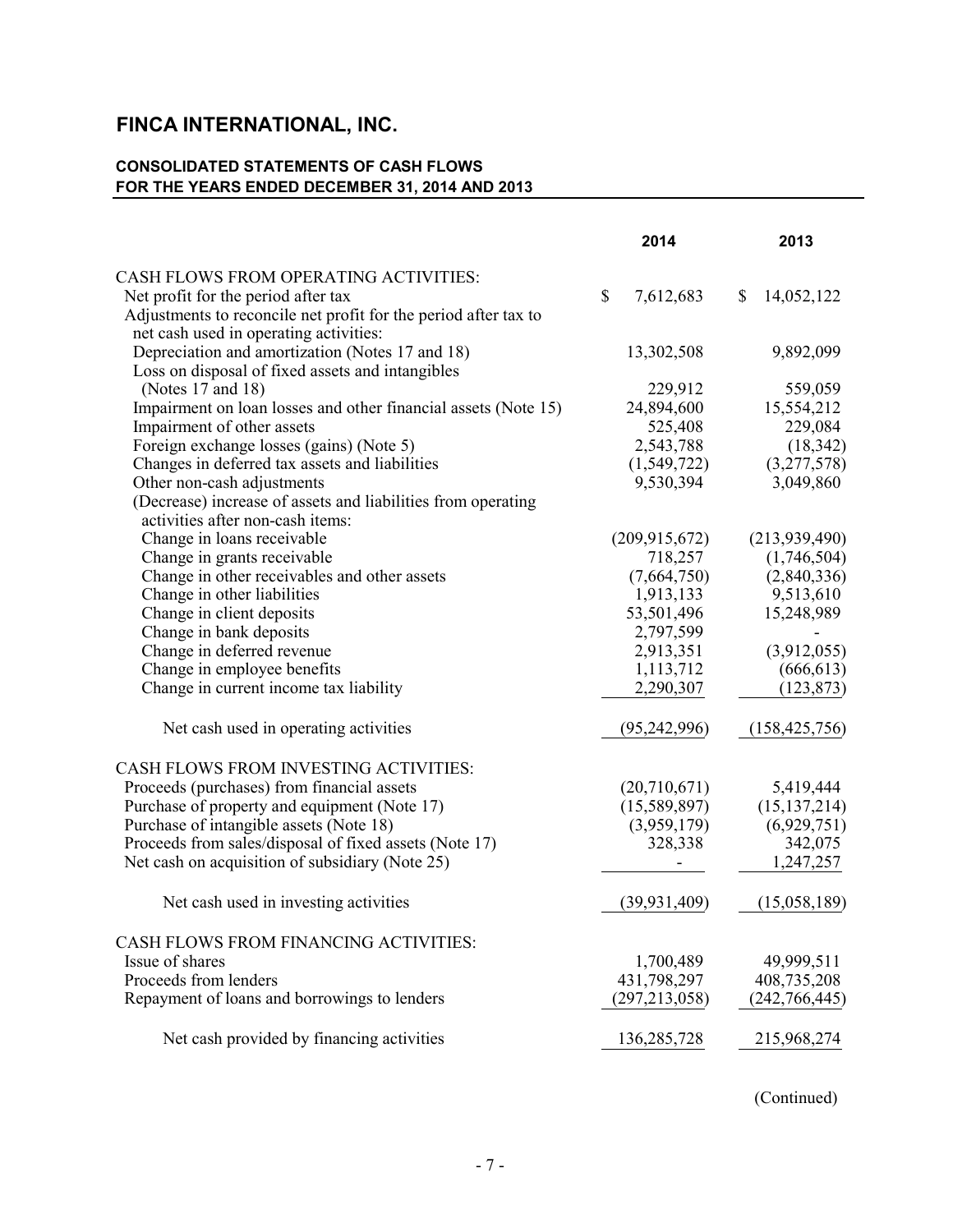# **CONSOLIDATED STATEMENTS OF CASH FLOWS FOR THE YEARS ENDED DECEMBER 31, 2014 AND 2013**

|                                                                                           | 2014            | 2013               |
|-------------------------------------------------------------------------------------------|-----------------|--------------------|
| NET INCREASE (DECREASE) IN CASH AND<br><b>CASH EQUIVALENTS</b>                            | \$<br>1,111,323 | \$<br>42,484,329   |
| CASH AND CASH EQUIVALENTS—Beginning of the year                                           | 155,060,628     | 114,632,334        |
| EFFECT OF EXCHANGE RATE CHANGES ON CASH<br>AND CASH EQUIVALENTS                           | (7,017,041)     | (2,056,035)        |
| CASH AND CASH EQUIVALENTS—End of the year                                                 | 149,154,910     | \$155,060,628      |
| SUPPLEMENTAL DISCLOSURES TO CASH FLOWS<br>FROM OPERATING ACTIVITIES:<br>Interest received | \$352,685,012   | \$285,721,156      |
| Interest paid                                                                             | (77, 486, 305)  | (56,793,284)<br>\$ |
| Income taxes paid                                                                         | (9,498,855)     | (11, 152, 826)     |
|                                                                                           |                 |                    |

See notes to consolidated financial statements. (Concluded)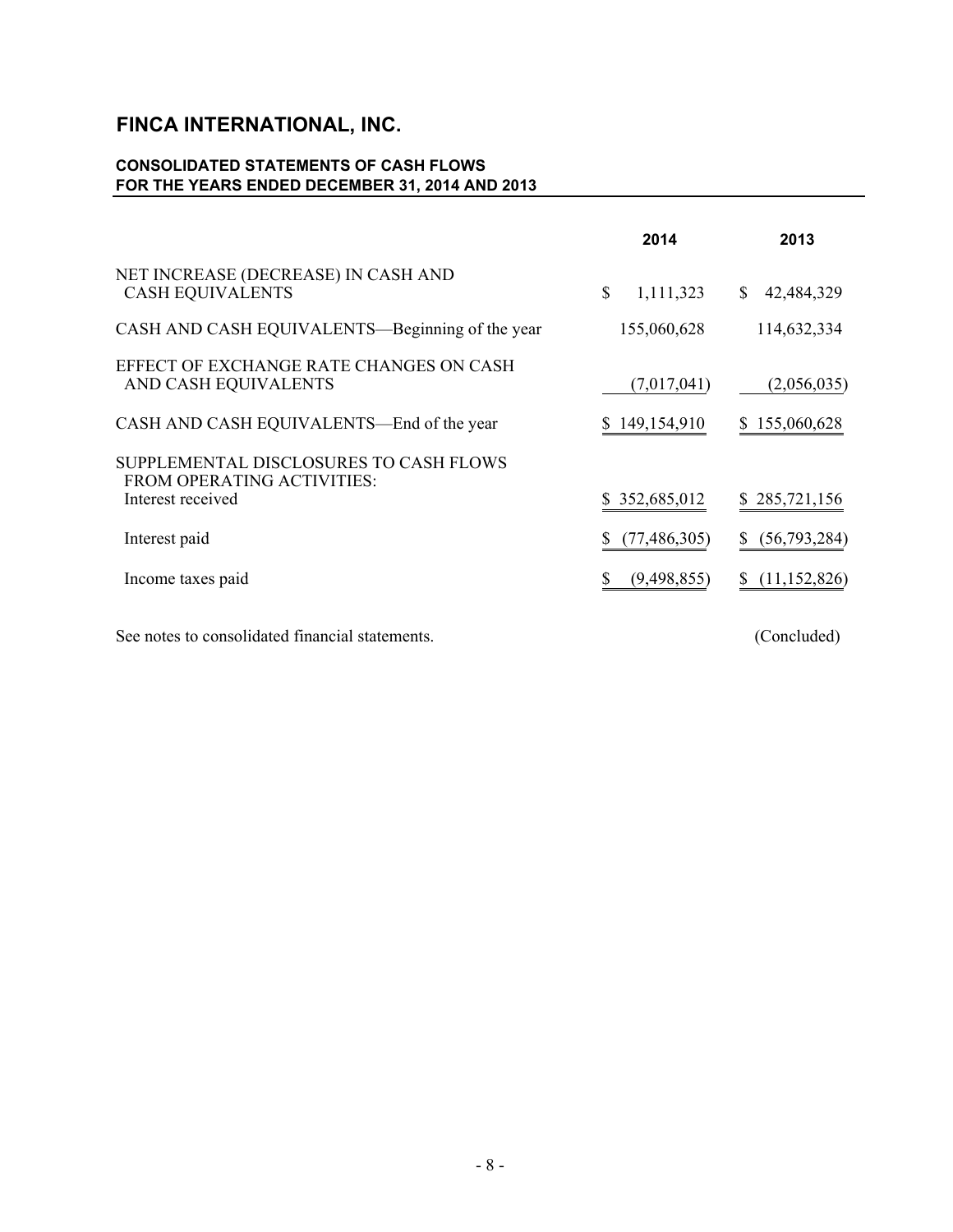#### **NOTES TO CONSOLIDATED FINANCIAL STATEMENTS AS OF AND FOR THE YEARS ENDED DECEMBER 31, 2014 AND 2013**

#### **1. NATURE OF ACTIVITIES**

FINCA International, Inc. (FINCA or "FINCA International" or the "Company") is a not-for-profit corporation, incorporated in New York, United States of America (USA), that has received a determination letter from the United States Internal Revenue Service classifying it as a tax-exempt public charity described in Section 501(c)(3) of the United States Internal Revenue Code of 1986, as amended. Founded in 1984, FINCA provides financial services to the world's lowest-income entrepreneurs so they can create jobs, build assets, and improve their standard of living. FINCA's headquarters is located in Washington, D.C., USA.

In December 2011, FINCA completed the reorganization of its organizational structure by forming a 100%-owned subsidiary in October 2010, FINCA Microfinance Holding Company LLC (FMH), a holding company incorporated in the USA, through which it could obtain additional capital for expansion of FINCA's mission. FMH is a limited liability company formed under the laws of the State of Delaware. FINCA International is the substantial majority shareholder, with minority positions held by social and development institutions. In exchange for its majority ownership in FMH, FINCA contributed the ownership of all of its microfinance operating subsidiaries to FMH, in which all operating subsidiaries became wholly owned subsidiaries of FMH. Upon completion of this group reorganization, FINCA obtained equity funding of approximately \$70.3 million. In 2013, FINCA completed its second capital raise for FMH. FMH received \$50 million in additional equity primarily from its existing shareholders. In 2014, one of the existing members contributed additional \$1.7 million in equity of FMH.

The proceeds are used by FINCA to expand outreach, enter additional countries, and provide a greater range of needed products, including savings accounts. FINCA operates FMH with existing FINCA employees and provides stewardship services that include management, accounting, administrative, personnel, and legal functions. FMH follows FINCA's mission of poverty alleviation, and no changes may be made to the corporate purpose without the consent of FINCA. In order to ensure complete alignment of interests with the microentrepreneur clients that it serves, no FINCA employee, board member, or officer may hold any equity interest in FINCA or any of the subsidiaries. FINCA, as the controlling entity remains a not-for-profit corporation and maintains its designation as a Section 501(c)(3) charitable entity.

At present, FINCA through FMH operates in 23 developing countries in Latin America (Ecuador, El Salvador, Guatemala, Haiti, Honduras, Mexico, and Nicaragua), Africa (Democratic Republic of the Congo, Malawi, Nigeria, Tanzania, Uganda, and Zambia), Eurasia (Armenia, Azerbaijan, Georgia, Kosovo, Kyrgyzstan, Russia, and Tajikistan), and the Middle East (Afghanistan, Jordan, and Pakistan). FINCA operates through local entities ("subsidiaries") that are owned and/or controlled by FINCA through FMH, including predominantly corporations and, in some cases, nongovernmental organizations, or as branches of FINCA International.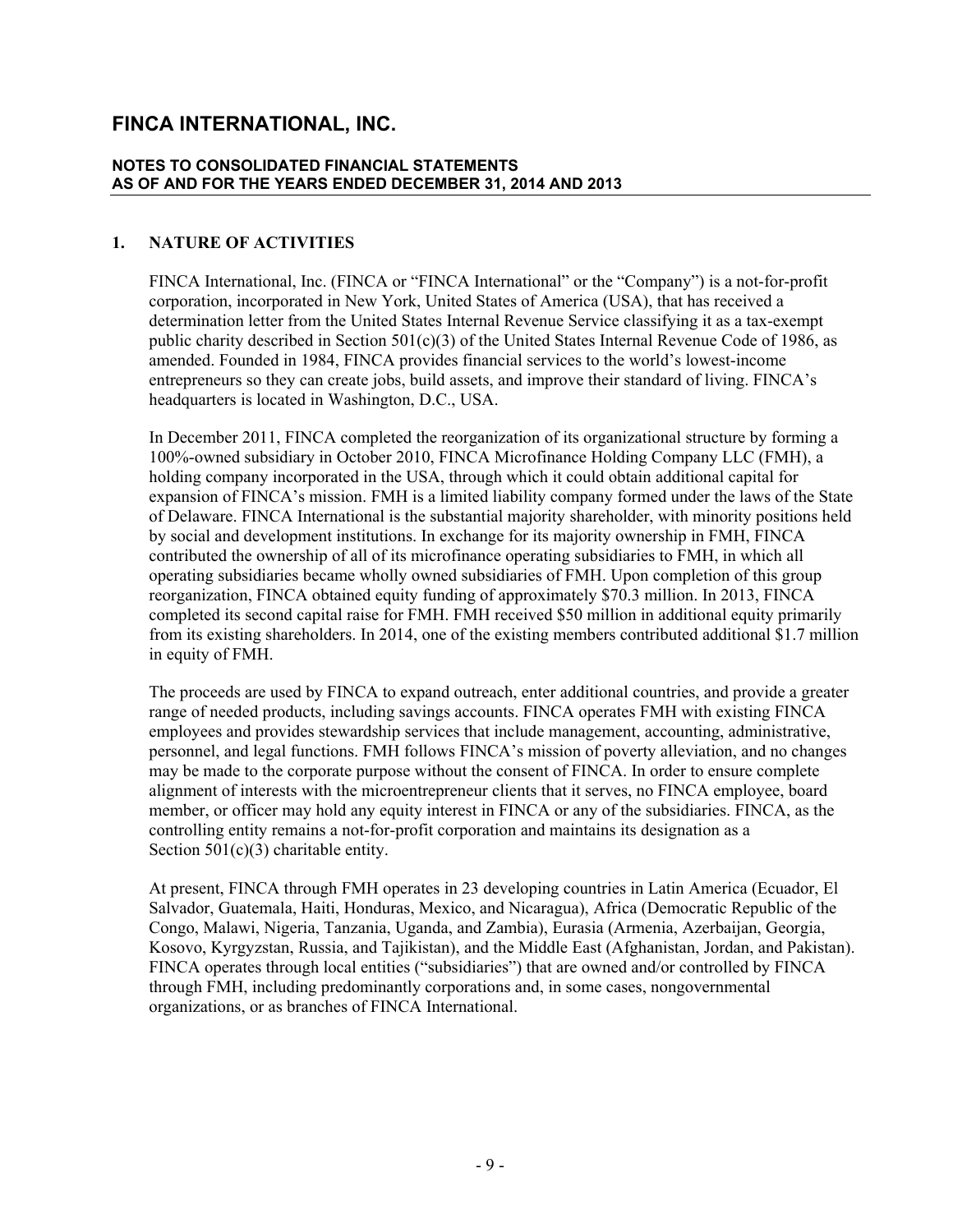In 2013, through FINCA's wholly owned subsidiary of FMH, FINCA Microfinance Cooperatief U.A. (FMC) in the Netherlands completed the acquisition of FINCA Microfinance Bank Limited with its headquarters in Lahore, Pakistan (formerly Kashf Microfinance Bank Limited) (see Note 25). FMH is the majority shareholder (82.78%) of FINCA Microfinance Bank Limited, Pakistan. In November 2014, FINCA Microfinance Bank in Nigeria, Africa obtained the state banking licenses and started its banking operations.

Subsidiaries principally provide small loans to individuals and to groups of individuals that lack access to traditional financial institutions. In most cases, FINCA loans are made to groups of individuals referred to as "Village Banks." These groups, consisting of individuals that know each other, guarantee each other's loans and provide a network of support for the group members. Individual loans, typically larger in size, are made where individual small businesses demonstrate adequate need and creditworthiness.

In addition to loans, FINCA, through a growing number of its subsidiaries, provides other financial services needed by the working poor, including savings deposits, remittances, and micro insurance.

The majority of FINCA's clients worldwide are generally women (by number of clients) who often lack the ability to secure employment and who, in many cultures, are the primary providers for a family. FINCA's loans are a renewable resource that can improve the economy of an entire community. FINCA operates on a twin bottom line approach of sustainability and social outreach.

# **2. BASIS OF PREPARATION**

The consolidated financial statements have been prepared in accordance with International Financial Reporting Standards issued by the International Accounting Standards Board (IASB) and Interpretations issued by the IFRS Interpretations Committee (IFRIC) (together, IFRS) and stated in U.S. dollars (USD), the currency of the United States, where FINCA is located.

The consolidated financial statements were approved by the board of directors on June 5, 2015.

**Basis of Measurement**—The consolidated financial statements have been prepared on the historical cost basis, except for the following:

- Financial instruments at fair value through profit or loss are measured at fair value.
- Available for sale financial assets are measured at fair value.

Historical cost is generally based on the fair value of the consideration given in exchange for goods and services. Fair value is the price that would be received to sell an asset or paid to transfer a liability in an orderly transaction between market participants at the measurement date, regardless of whether that price is directly observable or estimated using another valuation technique. In estimating the fair value of an asset or a liability, FINCA takes into account the characteristics of the asset or liability if market participants would take those characteristics into account when pricing the asset or liability at the measurement date. Fair value for measurement and/or disclosure purposes in these consolidated financial statements is determined on such a basis, except for share-based payment transactions that are within the scope of IFRS 2, *Share-based Payment*, leasing transactions that are within the scope of International Accounting Standards (IAS) 17, *Leases*, and measurements that have some similarities to fair value but are not fair value, such as net realizable value in IAS 2, *Inventories*, or value in use in IAS 36, *Impairment of Assets*.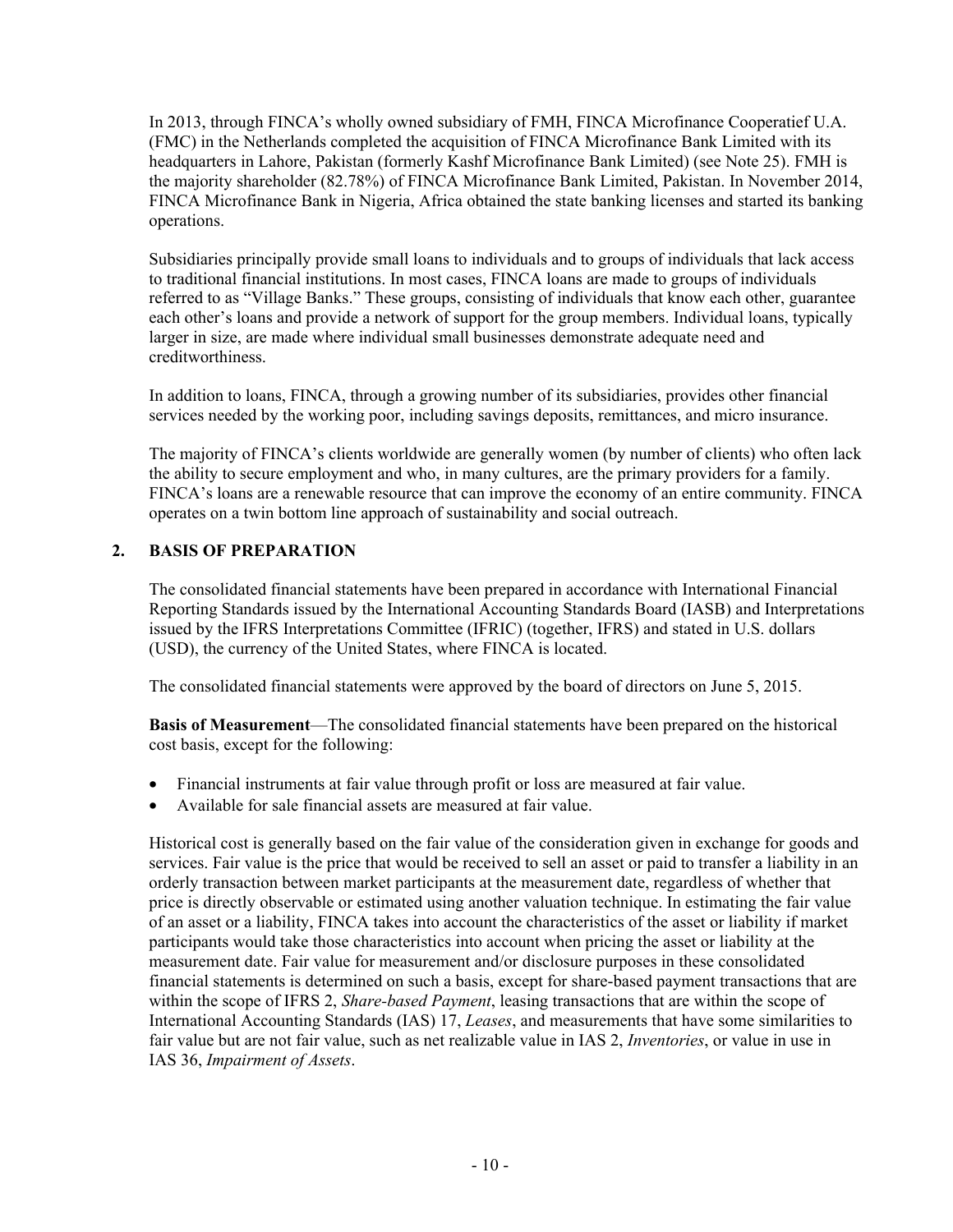In addition, for financial reporting purposes, fair value measurements are categorized into Levels 1, 2, or 3 based on the degree to which the inputs to the fair value measurements are observable and the significance of the inputs to the fair value measurement in its entirety, which are described as follows:

- *Level 1*—Level 1 inputs are quoted prices (unadjusted) in active markets for identical assets or liabilities that the entity can access at the measurement date.
- *Level 2*—Level 2 inputs are inputs, other than quoted prices included within Level 1, that are observable for the asset or liability, either directly or indirectly.
- *Level 3*—Level 3 inputs are unobservable inputs for the asset or liability.

**Functional and Presentation Currency**—The consolidated financial statements are presented in USD, which is FINCA's functional currency.

# **3. SIGNIFICANT ACCOUNTING POLICIES**

The principal accounting policies are set out below:

Management discussed with the FINCA audit committee, the development, selection, and disclosure of FINCA's critical accounting estimates and judgments and the application of these policies and estimates.

The interest received, interest paid, and income taxes paid have been disclosed as supplemental disclosures to cash flows from operating activities in the consolidated statements of cash flows for the years ended December 31, 2014 and 2013.

The consolidated financial statements incorporate the financial statements of FINCA and entities controlled by FINCA and its subsidiaries. Control is achieved when FINCA:

- has power over the investee;
- is exposed, or has rights, to variable returns from its involvement with the investee; and
- has the ability to use its power to affect its returns.

FINCA reassesses whether or not it controls an investee if facts and circumstances indicate that there are changes to one or more of the three elements of control listed above.

Consolidation of a subsidiary begins when FINCA obtains control over the subsidiary and ceases when FINCA loses control of the subsidiary. Specifically, income and expenses of a subsidiary acquired or disposed of during the year are included in the consolidated statements of profit or loss and other comprehensive income or loss from the date FINCA gains control until the date when FINCA ceases to control the subsidiary.

Profit or loss and each component of other comprehensive income are attributed to the owners of FINCA and to the non-controlling interests. Total comprehensive income of subsidiaries is attributed to the members of FINCA and to the non-controlling interests even if this results in the non-controlling interests having a deficit balance. When necessary, adjustments are made to the financial statements of Subsidiaries to bring their accounting policies in line with the Company's accounting policies. All intragroup assets and liabilities, equity, income, expenses, and cash flows relating to transactions between members of the Company are eliminated in full upon consolidation.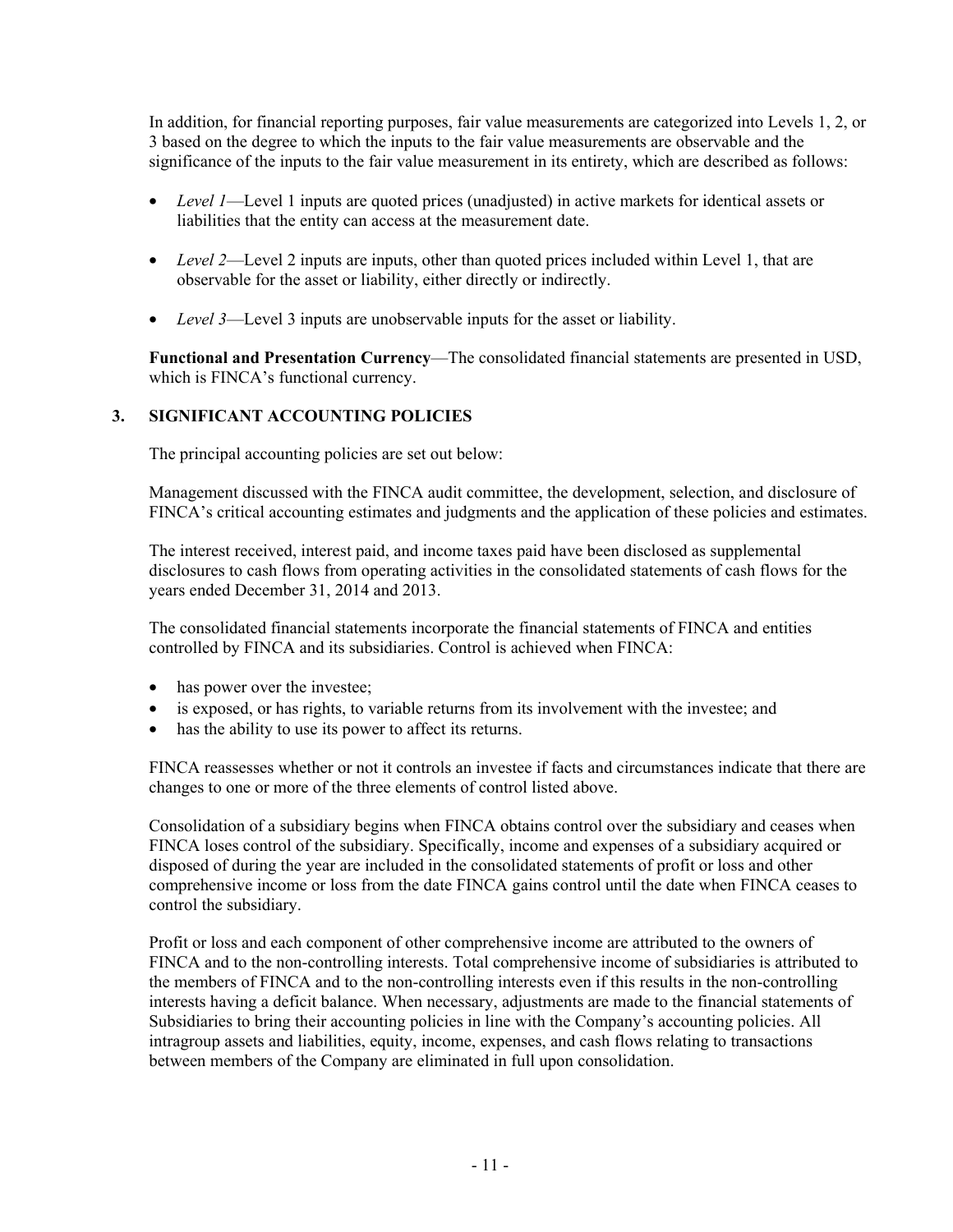*Non-controlling Interests*—Non-controlling interests represent the portion of profit or loss and net assets of subsidiaries not owned, directly or indirectly, by FINCA. Non-controlling interests are presented separately in the consolidated statements of profit or loss and within equity in the consolidated statements of financial position, separately from parent shareholders' equity.

All intragroup transactions and balances are eliminated in full upon consolidation. Unrealized losses are eliminated in the same way as unrealized gains, but only to the extent that there is no evidence of impairment.

**Business Combinations**—FINCA uses the acquisition method to account for the acquisition of businesses. The consideration transferred in a business combination is measured at fair value, which is calculated as the sum of the acquisition-date fair values of the assets transferred by the Company, liabilities incurred by the Company to the former owners of the acquiree, and the equity interests issued by the Company in exchange for control of the acquiree. Acquisition-related costs are recognized in profit or loss as incurred.

At the acquisition date, the identifiable assets acquired and liabilities assumed are recognized at their fair value except for:

- Deferred tax assets or liabilities and assets or liabilities related to employee benefit arrangements are recognized and measured in accordance with IAS 12, *Income Taxes*, and IAS 19, *Employee Benefits*  (as revised in 2011), respectively;
- Liabilities or equity instruments related to share-based payment arrangements of the Company entered to replace the share-based payment arrangements of the acquiree are measured in accordance with IFRS 2 at the acquisition date; and
- Assets (or disposal groups) that are classified as held for sale in accordance with IFRS 5, *Noncurrent Assets Held for Sale and Discontinued Operations*, are measured in accordance with the standard.

Goodwill is measured as the excess of the sum of the consideration transferred, the amount of any noncontrolling interests in the acquiree, and the fair value of the acquirer's previously held equity interest in the acquiree (if any) over the net of the acquisition-date amounts of the identifiable assets acquired and liabilities assumed. If, after reassessment, the net of the acquisition-date amounts of the identifiable assets acquired and liabilities assumed exceeds the sum of the consideration transferred, the amount of any non-controlling interest in the acquiree, and the fair value of the acquirer's previously held interest in the acquiree (if any), the excess is recognized immediately in profit or loss as a bargain purchase gain.

Non-controlling interests that are present ownership interests and entitle their holders to a proportionate share of the entity's net assets in the event of liquidation may be initially measured at fair value or at the non-controlling interests' proportionate share of the recognized amounts of the acquiree's identifiable net assets. On the acquisition date, FINCA had elected to measure the non-controlling interest in the FINCA Microfinance Bank Limited, Pakistan at fair value.

When the consideration transferred by the Company in a business combination includes assets or liabilities resulting from a contingent consideration, the contingent consideration is measured at its acquisition-date fair value and included as part of the consideration transferred in a business combination. Changes in the fair value of the contingent consideration that qualify as measurement period adjustments are adjusted retrospectively with corresponding adjustments against goodwill. Measurement period adjustments are adjustments that arise from additional information obtained during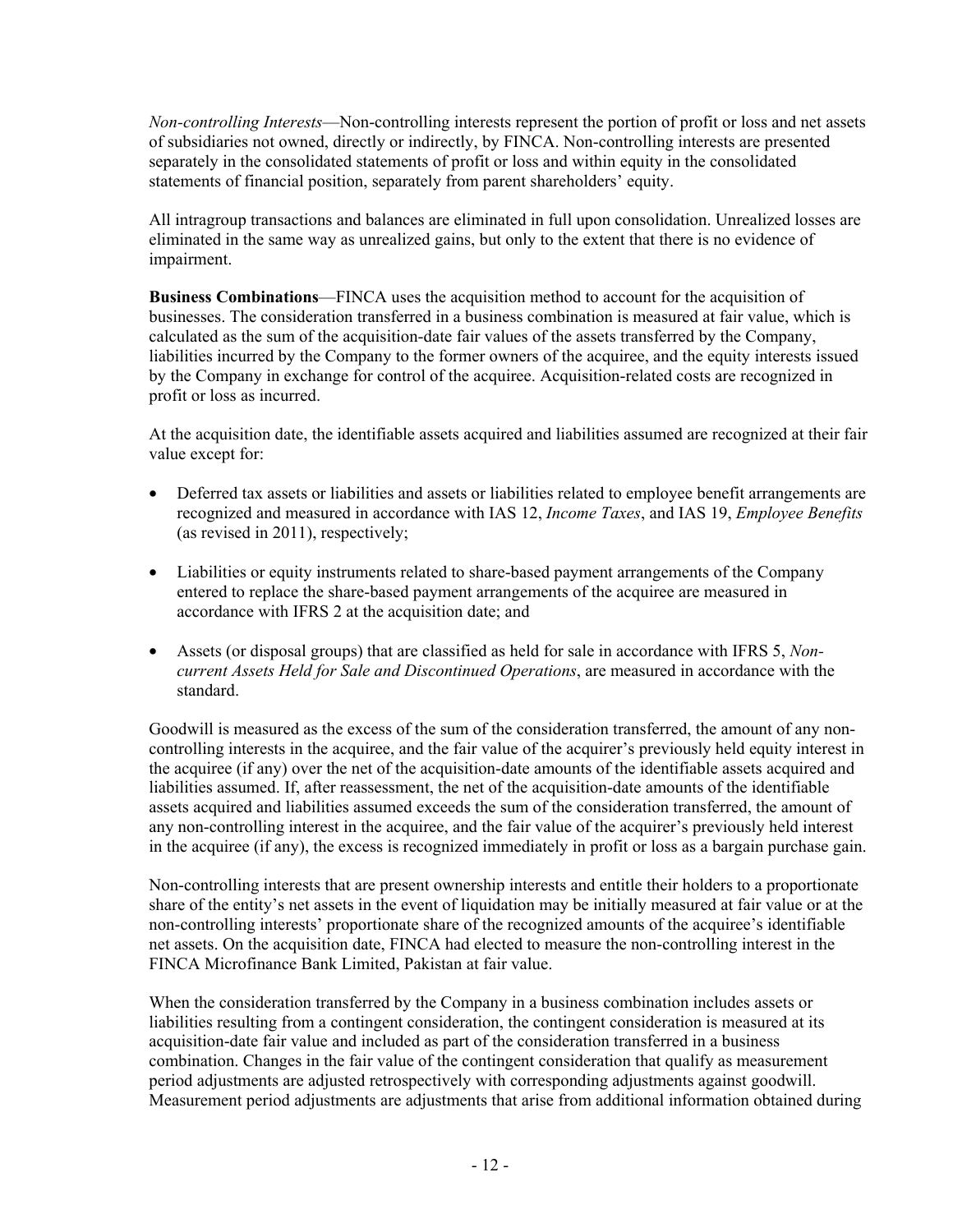the measurement period that cannot exceed one year from the acquisition date and relate to facts and circumstances that existed at the acquisition date. Contingent consideration that is classified as equity is not remeasured at subsequent reporting dates, and its subsequent settlement is accounted for within equity. Contingent consideration that is classified as an asset or liability is remeasured at subsequent reporting dates in accordance with IAS 39, *Financial Instruments: Recognition and Measurement*, or IAS 37, *Provision, Contingent Liabilities and Contingent Assets*, as appropriate, with the corresponding gain or loss recognized in profit or loss.

When a business combination is achieved in stages, the Company's previously held equity interest in the acquiree is remeasured at its acquisition-date fair value and the resulting gain or loss, if any, is recognized in profit or loss. Amounts arising from interests in the acquiree prior to the acquisition date that have previously been recognized in other comprehensive income are reclassified to profit or loss. Prior to the acquisition date of May 7, 2013, FINCA did not hold any equity interests in FINCA Microfinance Bank Limited, Pakistan.

Items for which accounting is not complete by the end of the reporting period in which the combination occurs are reported at provisional amounts. These items are further adjusted during the remeasurement period or additional assets or liabilities are recognized to reflect new information obtained about facts and circumstances that existed at the acquisition date that, if known, would have affected the amounts recognized at that date.

**Goodwill**—Goodwill arising on an acquisition of a business is carried at cost as established at the date of acquisition of the business less accumulated impairment losses, if any.

For the purposes of impairment testing, goodwill is allocated to the Company's cash-generating unit that is expected to benefit from the synergies of the combination.

A cash-generating unit to which goodwill has been allocated is tested for impairment annually, or more frequently when there is evidence that the unit may be impaired. If the recoverable amount of the cashgenerating unit is less than its carrying amount, the impairment loss is allocated first to reduce the goodwill allocated to the cash generating unit and then to the other assets of the unit pro rata based on the carrying amount of each asset in the unit. Any impairment loss for goodwill is recognized directly in profit or loss. An impairment loss recognized for goodwill is not reversed in subsequent periods.

On disposal of the relevant cash-generating unit, the attributable amount of goodwill is included in the determination of the profit or loss on disposal.

Goodwill and fair value adjustments to identifiable assets acquired and liabilities assumed through acquisition of a foreign operation are treated as assets and liabilities of the foreign operation and translated at the exchange rate prevailing at the end of each reporting period. Exchange differences are recognized in other comprehensive income.

#### **Revenue Recognition**

*Net Interest Income*—Interest income from a financial asset is recognized when it is probable that the economic benefits will flow to the Company and the amount of income can be measured reliably. Interest income and expense are recognized on an accrual basis using the effective interest method. The effective interest rate is the rate that exactly discounts estimated future cash receipts (including all fees paid or received that form an integral part of the effective interest rate, transaction costs, and other premiums or discounts) through the expected life of the debt instrument, or (where appropriate) a shorter period, to the net carrying amount on initial recognition.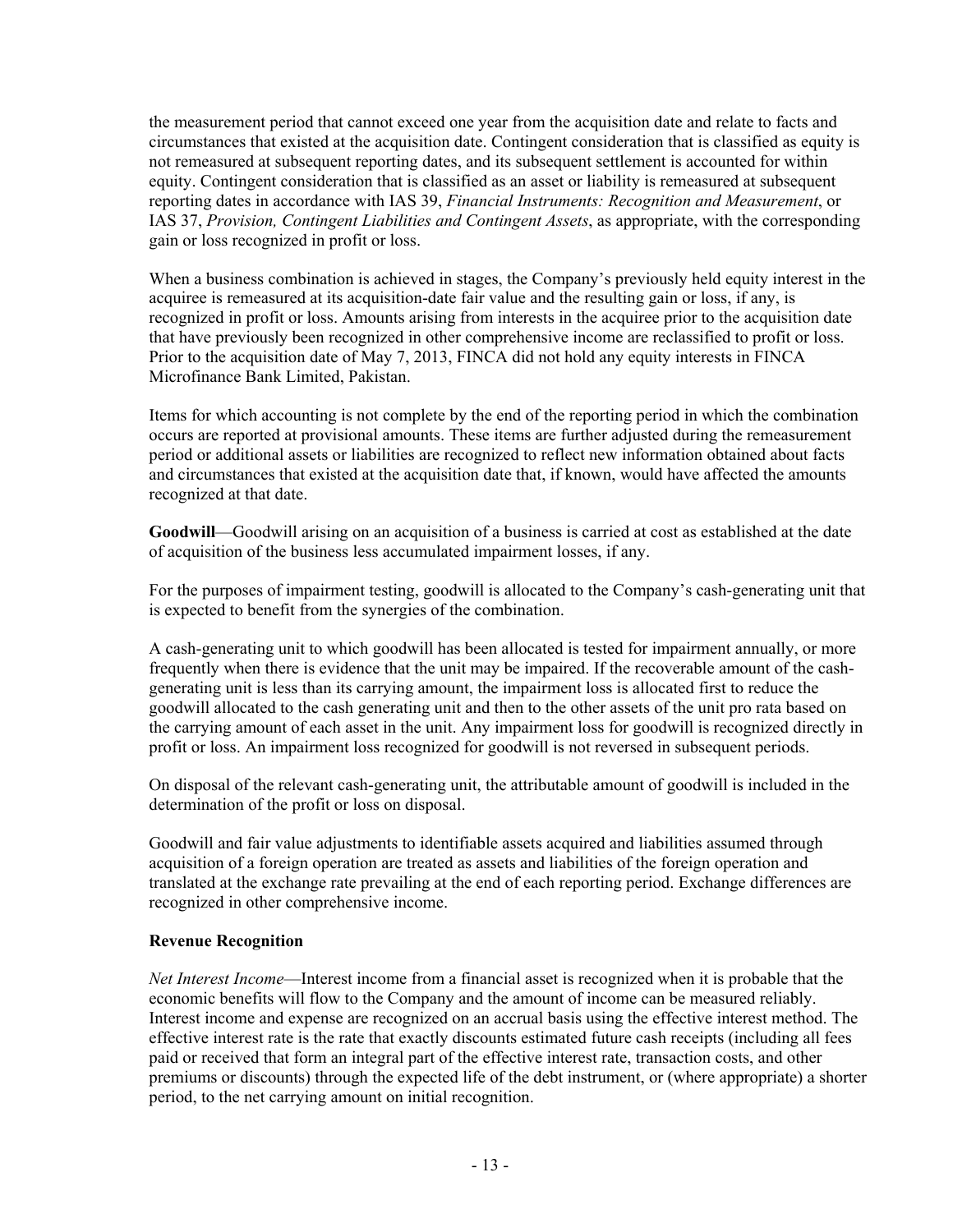Once a financial asset or a group of similar financial assets has been written down (or partly written down) as a result of an impairment loss, interest income is thereafter recognized using the rate of interest used to discount the future cash flows for the purpose of measuring the impairment loss.

Interest income and expense presented in the consolidated statements of profit or loss include:

- Interest on financial assets and liabilities at amortized cost on an effective interest rate basis
- Interest on available for sale investment securities on an effective interest rate basis

Fair value changes on other financial assets and liabilities carried at fair value through profit or loss are presented in net income on other financial instruments carried at fair value within the "non-operating income" line in the consolidated statements of profit or loss.

*Fee and Commission Income and Other Operating Income*—Fee and commission income are recognized on an accrual basis when the service has been provided. Loan origination fees are deferred and recognized as an adjustment to the effective interest rate on the loan. Loan servicing fees are recognized as revenue as the services are provided.

*Other Income*—Grant revenue is recognized when there is reasonable assurance that FINCA has complied with the terms and conditions associated with the grant and that grants will be received. Grants are recognized in profit or loss on a systematic basis over the periods in which FINCA recognizes as expenses the related costs for which the grants are intended to compensate.

Donations received are recorded as revenue when the amount can be reliably measured and there is reasonable assurance that it will be received.

#### **Foreign Currency**

*Foreign Currency Transactions and Balances*—In preparing the financial statements of each individual subsidiary, transactions in currencies other than the entity's functional currency (foreign currencies) are recognized at the rates of exchange prevailing at the dates of the transactions. At the end of each reporting period, monetary items denominated in foreign currencies are retranslated at the rates prevailing at that date. Nonmonetary items carried at fair value that are denominated in foreign currencies are retranslated at the rates prevailing at the date when the fair value was determined. Nonmonetary items that are measured in terms of historical cost in a foreign currency are not retranslated.

Exchange differences on monetary items are recognized in profit or loss in the period in which they arise except for:

- exchange differences on foreign currency borrowings relating to assets under construction for future productive use, which are included in the cost of those assets when they are regarded as an adjustment to interest costs on those foreign currency borrowings;
- exchange differences on transactions entered into in order to hedge certain foreign currency risks; and
- exchange differences on monetary items receivable from or payable to a foreign operation for which settlement is neither planned nor likely to occur (therefore forming part of the net investment in the foreign operation), which are recognized initially in other comprehensive income and reclassified from equity to profit or loss on repayment of the monetary items.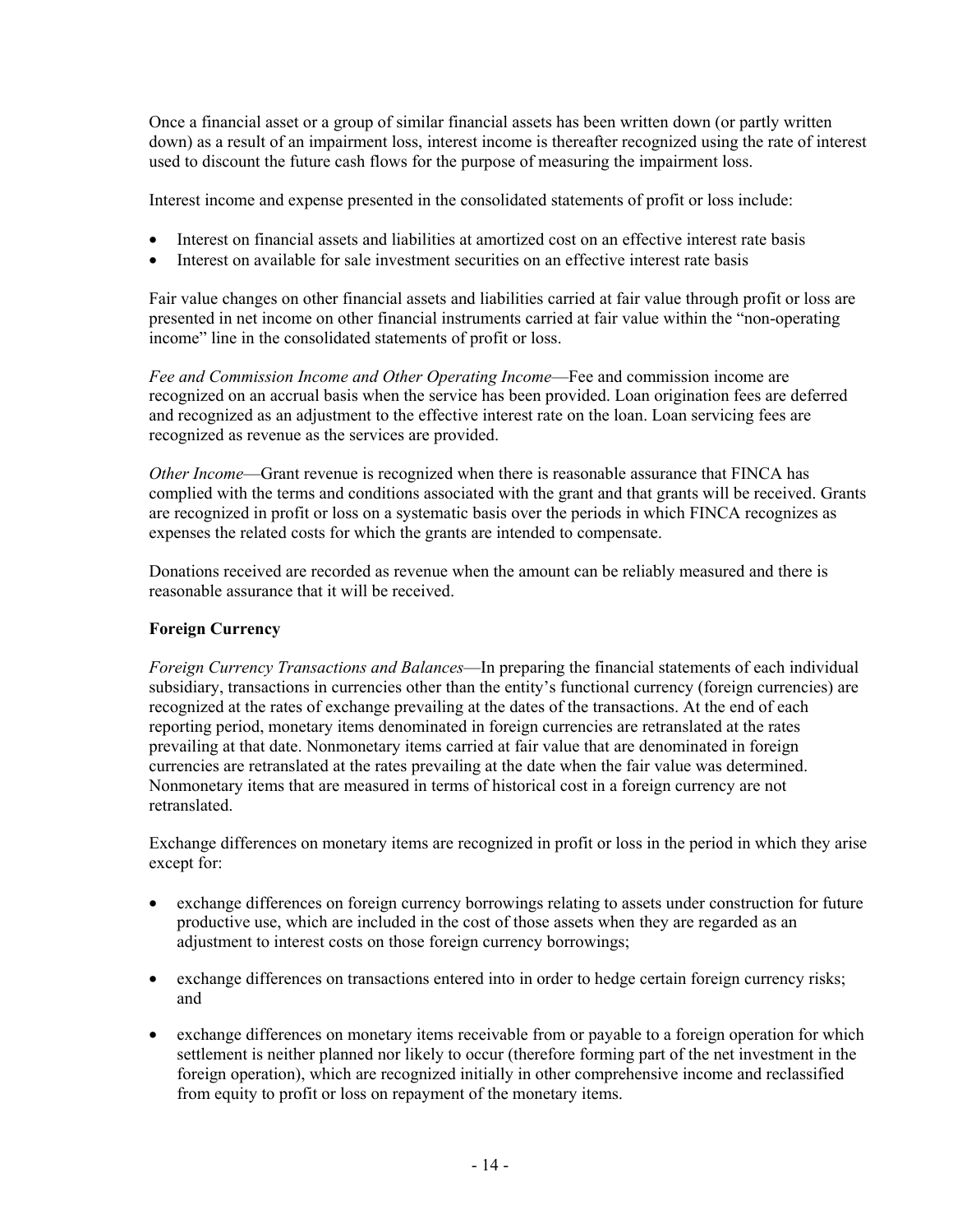For the purposes of presenting the consolidated financial statements, the assets and liabilities of FINCA's foreign operations are translated into USD using exchange rates prevailing at the end of each reporting period. Income and expense items are translated at the average exchange rates for the period, unless exchange rates fluctuate significantly during that period, in which case the exchange rates at the dates of the transactions are used. Exchange differences arising, if any, are recognized in other comprehensive income and accumulated in equity (and attributed to non-controlling interests as appropriate).

**Dividends**—Dividends are recognized in equity in the period in which they are approved by the Company's members.

**Income Tax Expense**—FINCA is exempt from federal income tax under Section 501(c)(3) of the United States Internal Revenue Code of 1986, as amended; however, income from certain activities not directly related to the tax-exempt purpose is subject to taxation as unrelated business taxable income. Accordingly, no provision for income taxes is made in the consolidated financial statements. However, some of the foreign operations of the subsidiaries are subject to local income tax in the jurisdictions where they operate, and certain cross-border payments are subject to foreign withholding taxes.

Income tax expense comprises current and deferred tax. Income tax expense is recognized in the consolidated statements of profit or loss, except to the extent that it relates to items recognized directly in equity, in which case it is recognized in equity. The current tax is calculated using tax rates that have been enacted, or substantively enacted, by the end of the reporting period in the respective jurisdictions.

Deferred tax is provided using the balance sheet liability method, providing for temporary differences between the carrying amounts of assets and liabilities in the consolidated financial statements and the corresponding tax basis used. Deferred tax assets are generally recognized for all deductible temporary differences to the extent that it is probable that taxable profits will be available against which those deductible temporary differences can be utilized. The carrying amount of deferred tax assets is reviewed at the end of each reporting period and reduced to the extent that it is no longer probable that sufficient taxable profits will be available to allow all or part of the asset to be recovered.

Deferred tax liabilities are generally recognized for all taxable temporary differences. However, deferred tax liabilities are not recognized for the following temporary differences: the initial recognition of goodwill, the initial recognition of assets or liabilities in a transaction that is not a business combination and that affects neither accounting nor taxable profit, and differences relating to investments in subsidiaries to the extent that FINCA is able to control the reversal of temporary difference and it is probable that the temporary difference will not reverse in the foreseeable future.

Deferred tax liabilities and assets are measured at the tax rates that are expected to apply in the period in which the liability is settled or the asset realized, based on tax rates (and tax laws) that have been enacted or substantively enacted by the end of the reporting period.

The measurement of deferred tax liabilities and assets reflects the tax consequences that would follow from the manner in which FINCA expects, at the end of the reporting period, to recover or settle the carrying amount of its assets and liabilities.

**Financial Assets and Liabilities**—FINCA recognizes financial assets and liabilities on its consolidated financial statements when it becomes a party to the contractual obligations of the instrument. Financial assets and financial liabilities are initially measured at fair value. Transaction costs that are directly attributable to the acquisition or issue of financial assets and financial liabilities (other than financial assets and financial liabilities at fair value through profit or loss) are added to or deducted from the fair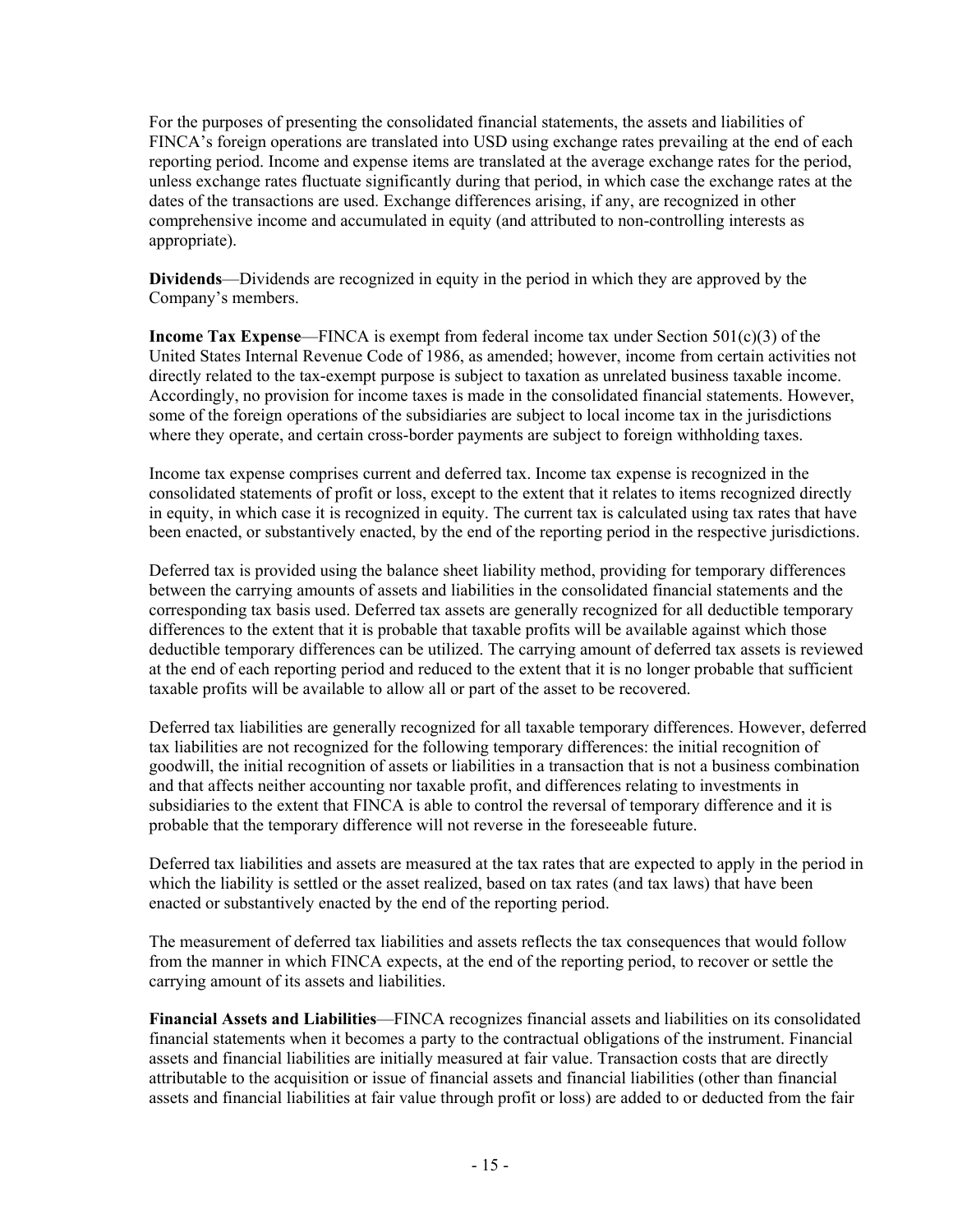value of the financial assets or financial liabilities, as appropriate, on initial recognition. Transaction costs directly attributable to the acquisition of financial assets or financial liabilities at fair value through profit or loss are recognized immediately in profit or loss.

**Financial Assets**—FINCA recognizes its financial assets within the following specified categories: at fair value through profit or loss ("FVTPL"), available for sale ("AFS"), and loans and receivables. The classification depends on the nature and purpose for which the financial assets were acquired and is determined at the time of initial recognition.

*Financial Assets at FVTPL*—Financial assets are classified as at FVTPL when the financial asset is either held for trading or it is designated as at FVTPL and:

- it has been acquired principally for the purpose of selling it in the near term or
- it is a derivative that is not designated and effective as a hedging instrument.

A financial asset other than a financial asset held for trading may be designated as at FVTPL upon initial recognition if:

- such designation eliminates or significantly reduces a measurement or recognition inconsistency that would otherwise arise or
- the financial asset forms part of a group of financial assets, financial liabilities, or both that is managed and its performance is evaluated on a fair value basis, in accordance with FINCA's documented risk management or investment strategy, and information about the grouping is provided internally on that basis or
- it forms part of a contract containing one or more embedded derivatives, and IAS 39 permits the entire combined contract to be designated as at FVTPL.

Financial assets at FVTPL are stated at fair value, with remeasurement gains or losses recognized in profit or loss. The net gain or loss recognized in profit or loss incorporates any dividend or interest earned on the financial asset and is included in the "other gains and losses" line item. Fair value is determined in the manner described in Note 6.

*Held-to-Maturity Investments*—Held-to-maturity investments are non-derivative financial assets with fixed or determinable payments and fixed maturities that the Company has positive intent and ability to hold to maturity. Subsequent to initial recognition, held-to-maturity investments are measured at amortized cost using the effective interest method less any impairment.

*AFS Financial Assets*—AFS financial assets are non-derivatives that are either designated as AFS or are not classified as (a) loans and receivables, (b) held-to-maturity investments, or (c) financial assets at fair value through profit or loss. AFS financial assets are stated at fair value at the end of reporting period. Changes in the carrying amount of AFS monetary financial assets relating to changes in foreign currency rates, interest income calculated using the effective interest method, and dividends on AFS equity investments are recognized in profit or loss. Other changes in the carrying amount of AFS financial assets are recognized in other comprehensive income and accumulated under the investment valuation reserve. When the investment is disposed of or is determined to be impaired, the cumulative gain or loss, previously accumulated in the revaluation reserve, is reclassified to profit or loss.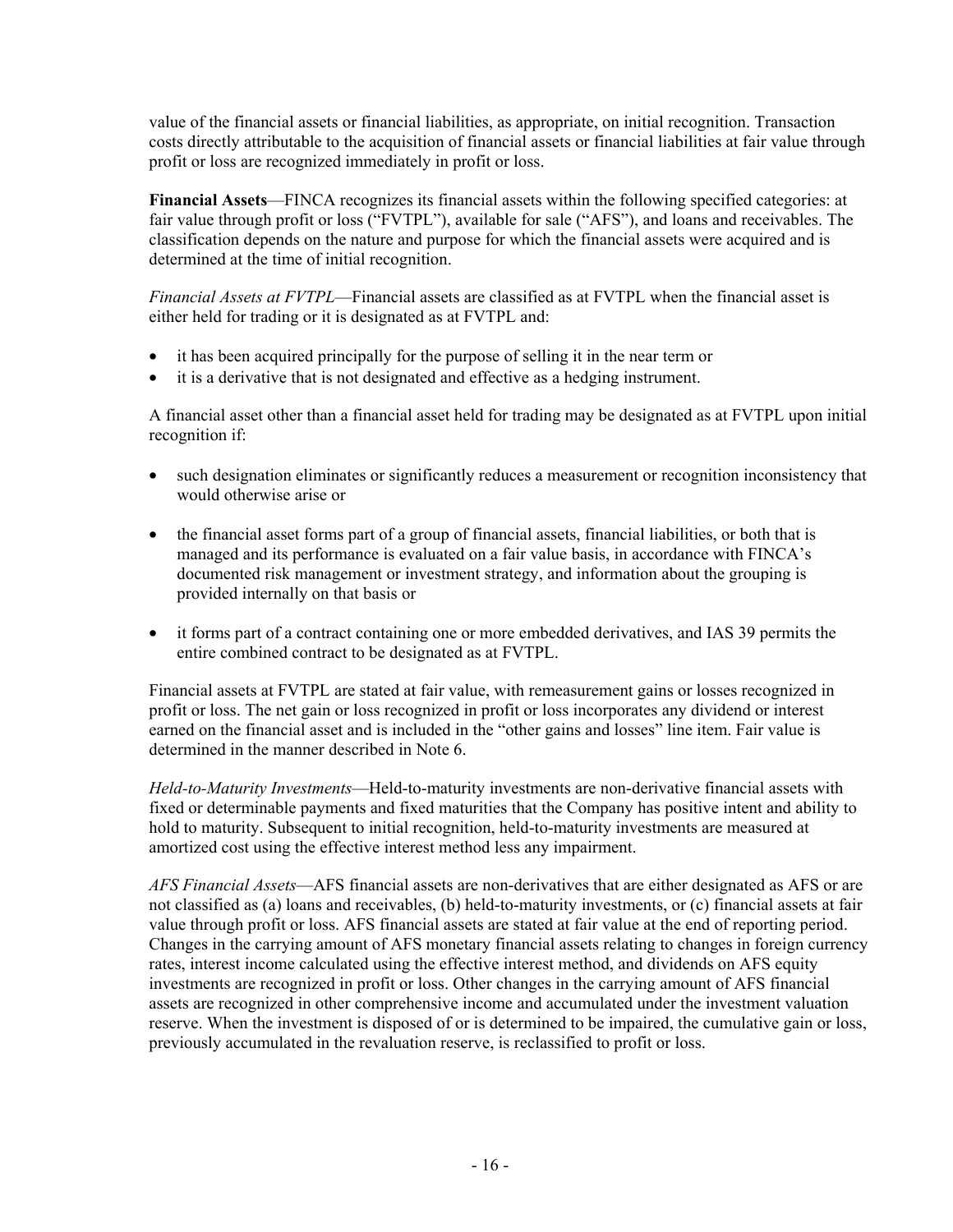*Loans Receivable*—Loans receivable are non-derivative financial assets with fixed or determinable payments that are not quoted in an active market and that FINCA does not intend to sell immediately or in the near term.

Loans receivable are initially measured at fair value plus directly attributable transaction costs and subsequently measured at their amortized cost using the effective interest method, less any impairment.

# **Allowance for Losses on Loans**

*Impairment of Loans*—FINCA assesses at each balance sheet date whether there is objective evidence that a group of financial assets is impaired. If there is objective evidence that impairment of a credit exposure or a portfolio of credit exposures has occurred that influences the future cash flow of the financial assets, the respective losses are immediately recognized. Depending on the size or type of the credit exposure, such losses are either calculated on an individual credit exposure basis or are collectively assessed for a portfolio of credit exposures. The carrying amount of the loan is reduced through the use of an allowance account and the amount of the loss is recognized in the consolidated statements of profit or loss. FINCA does not recognize losses from expected future events.

*Individually Assessed Loans*—Credit exposures are considered individually significant if they have a certain size, partly depending on the individual subsidiary. As a FINCA-wide rule, all credit exposures over a country-specific threshold are individually assessed for impairment. For such credit exposures, it is assessed whether objective evidence of impairment exists (i.e., any factors that might influence the client's ability to fulfill its contractual payment obligations towards the individual subsidiary):

- Delinquencies in contractual payments of interest or principal
- Breach of covenants or conditions
- Initiation of bankruptcy proceedings
- Any specific information on the client's business (e. g., reflected by cash flow difficulties experienced by the client)
- Changes in the client's market environment
- The general economic situation

Additionally, the aggregate exposure to the client and the realizable value of collateral held are taken into account when deciding on the allowance for impairment. If there is objective evidence that an impairment loss has been incurred, the amount of the loss is measured as the difference between the asset's carrying amount and the present value of its estimated future cash flows discounted at the financial asset's original effective interest rate (specific impairment). If a credit exposure has a variable interest rate, the discount rate for measuring any impairment loss is the current effective interest rate determined under the contract. The calculation of the present value of the estimated future cash flow of a collateralized financial asset reflects the cash flow that may result from foreclosure less costs for obtaining and selling the collateral.

If FINCA determines that no objective evidence of impairment exists for an individually assessed financial asset, whether individually significant or not, it includes the asset in a group of financial assets with similar credit risk characteristics and collectively assesses them for impairment (impairment for collectively assessed credit exposures).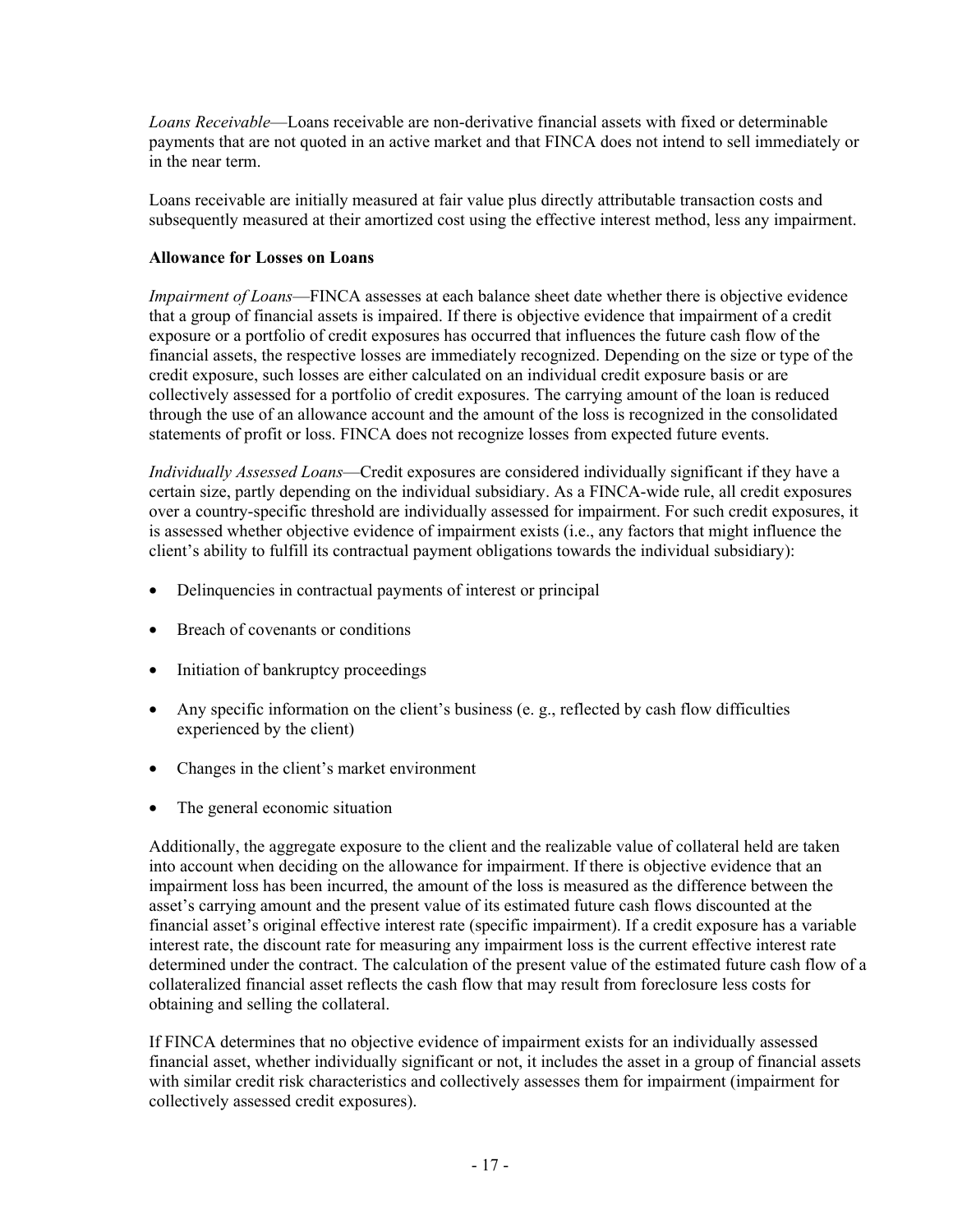*Collectively Assessed Loans*—There are two cases in which credit exposures are collectively assessed for impairment:

- Individually insignificant credit exposures that show objective evidence of impairment
- The group of credit exposures that do not show signs of impairment in order to cover all losses that have already been incurred but not detected on an individual credit exposure basis

For the purpose of the evaluation of impairment of individually insignificant credit exposures, the credit exposures are grouped on the basis of similar credit risk characteristics (i.e., according to the number of days they are in arrears). Arrears of more than 30 days are considered to be a sign of impairment. This characteristic is relevant for the estimation of future cash flows for the defined groups of such assets, based on historical loss experiences with loans that showed similar characteristics. The collective assessment of impairment for individually insignificant credit exposures and for unimpaired credit exposures belonging to a group of financial assets is based on a quantitative analysis of historical default rates for loan portfolios with similar risk characteristics in the individual subsidiary (migration analysis), grouped into geographical segments with a comparable risk profile. After a qualitative analysis of this statistical data, FINCA management approves appropriate rates as the basis for its portfolio-based impairment allowances. Deviations from this guideline were allowed if necessitated by the specific situation of the subsidiary.

Future cash flows in a group of financial assets that are collectively evaluated for impairment are estimated on the basis of the contractual cash flows of the assets in the group and historical loss experience for assets with credit risk characteristics similar to those in the group. Historical loss experience is adjusted on the basis of current observable data to reflect the effects of current conditions that did not affect the period in which the historical loss experience is based and to remove the effects of conditions in the historical period that do not exist currently. The methodology and assumptions used for estimating future cash flows are reviewed regularly by FINCA to reduce any differences between loss estimates and actual loss experience.

*Writing Off Loans*—When a loan is determined uncollectible, it is written off against the related allowance for loan impairment. Such loans are written off after all the necessary procedures have been completed and the amount of the loss has been determined. Subsequent recoveries of amounts previously written off decrease the amount of the allowance for loan impairment in the consolidated statements of profit or loss.

*Investments*—Investments are initially measured at fair value plus incremental direct transaction costs and subsequently accounted for depending on their classification as either held to maturity, fair value through profit or loss, or AFS.

*Derecognition of Financial Assets*—FINCA derecognizes a financial asset when the contractual rights to the cash flow for the asset expire or when it transfers the financial asset and substantially all the risks and rewards of ownership of the asset to another party. On derecognition of the financial asset, the difference between the asset's carrying amount and the sum of consideration received and receivable as well as the cumulative gain or loss that had been recognized in other comprehensive income, and accumulated in equity, is recognized in profit or loss.

FINCA also derecognizes certain assets when it charges off balances pertaining to the assets deemed to be uncollectible (see Note 5). Any interest in transferred financial assets that is created or retained by FINCA is recognized as a separate asset or liability.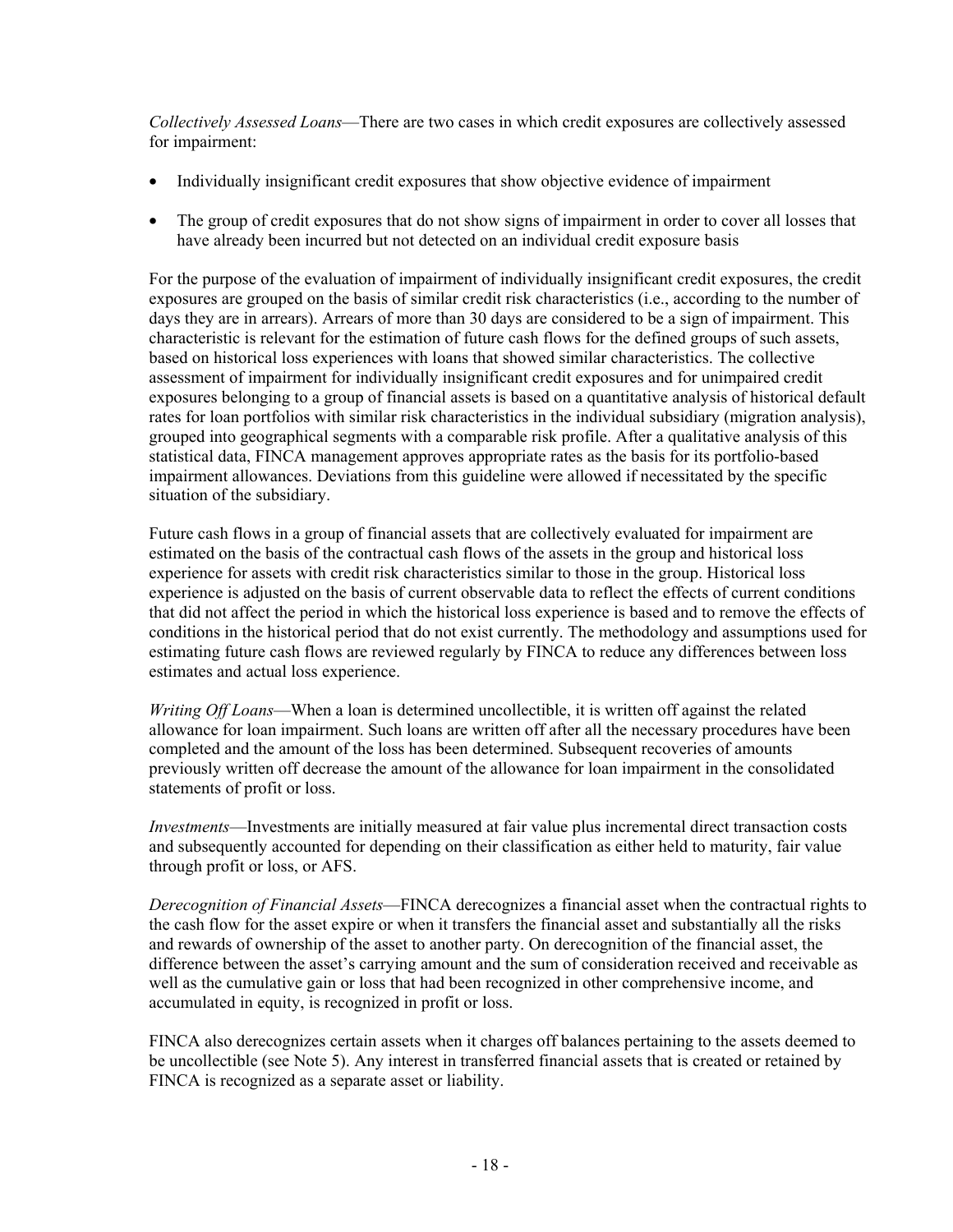*Impairment of Financial Assets*—At each balance sheet date, FINCA assesses whether there is objective evidence that financial assets not carried at FVTPL are impaired. Financial assets are impaired when objective evidence demonstrates that a loss event has occurred after the initial recognition of the asset and that the loss event has an impact on the future cash flows of the asset that can be reliably estimated.

For AFS equity investments, a significant or prolonged decline in the fair value of the security below its cost is considered to be objective evidence of impairment.

For all other financial assets, objective evidence of impairment could include:

- Significant financial difficulty of the issuer or counterparty
- Breach of contract, such as default or delinguency in interest or principal payments
- Probability that the borrower will enter bankruptcy or financial reorganization
- Disappearance of an active market for that financial asset because of financial difficulties

FINCA considers evidence of impairment at both a specific and collective asset level. All individually significant financial assets are assessed for specific impairment. All significant assets found not to be specifically impaired are then collectively assessed for any impairment that has been incurred but not yet identified. Assets that are not individually significant are then collectively assessed for impairment by grouping together financial assets (carried at amortized cost) with similar risk characteristics.

Objective evidence that financial assets are impaired can include default or delinquency by a client, restructuring of a loan or advance by FINCA on terms that FINCA would not otherwise consider, indications that a client or issuer will enter bankruptcy, or other observable data relating to a group of assets, such as adverse changes in the payment status of clients or issuers in the group or economic conditions that correlate with defaults in the group.

Impairment losses on assets carried at amortized cost are measured as the difference between the carrying amount of the financial assets and the present value of estimated cash flows discounted at the assets' original effective interest rate. Losses are recognized in the consolidated statements of profit or loss and reflected in an allowance account against loans and advances.

When a subsequent event causes the amount of impairment loss to decrease, the impairment loss is reversed through profit or loss.

**Financial Liabilities**—Financial liabilities are classified as either financial liabilities at FVTPL or other financial liabilities.

*Financial Liabilities at FVTPL*—Financial liabilities are classified as at FVTPL when the financial liability is held for trading or it is designated as at FVTPL. FINCA did not have any financial liabilities held for trading at December 31, 2014.

A financial liability other than a financial liability held for trading may be designated at FVTPL upon initial recognition if:

- it has been incurred principally for the purpose of repurchasing it in the near term; or
- on initial recognition it is part of a portfolio of identified financial instruments that FINCA manages together and has a recent actual pattern of short-term profit taking; or
- it is a derivative that is not designated and effective as a hedging instrument (such designation eliminates or significantly reduces a measurement or recognition inconsistency that would otherwise arise); or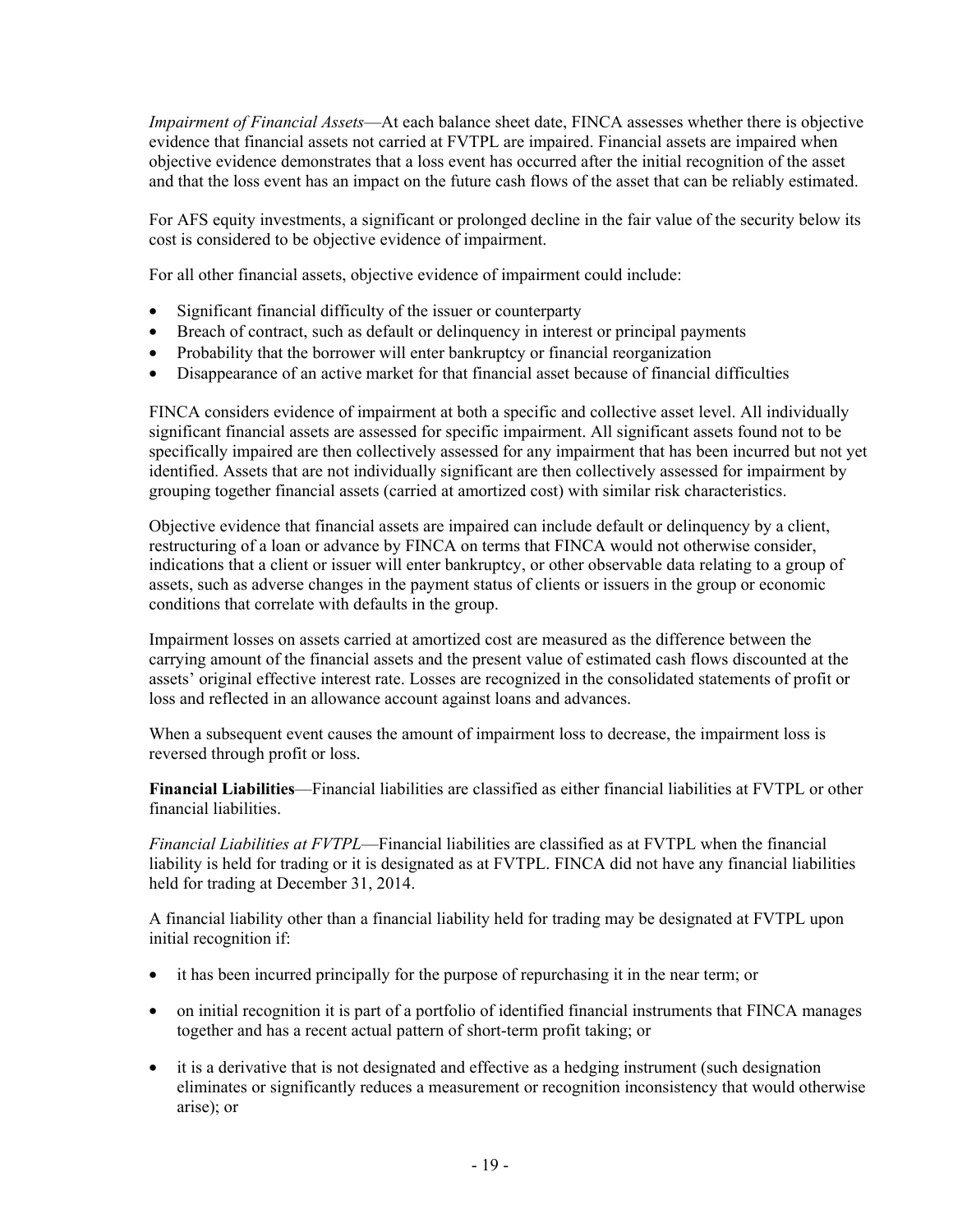- the financial asset forms part of a group of financial assets, financial liabilities, or both that is managed and its performance is evaluated on a fair value basis, in accordance with FINCA's documented risk management or investment strategy, and information about the grouping is provided internally on that basis; or
- it forms part of a contract containing one or more embedded derivatives and IAS 39 permits the entire combined contract to be designated as at FVTPL.

Financial liabilities at FVTPL are stated at fair value with remeasurement gains or losses recognized in profit or loss. The net gain or loss recognized in profit or loss incorporates any interest paid on the financial liability and is included in the "other gains or losses" line item.

*Other Financial Liabilities*—Other financial liabilities (including borrowings, trade, and other payables) are measured at amortized cost using the effective interest method.

FINCA initially recognizes loans and advances and other financial liabilities (including depository instruments with the central banks of subsidiaries' countries of operation, deposits by banks and customers, debt securities issued, other borrowed funds, subordinated debt, and other financial liabilities) at fair value, net of transaction costs.

*Notes Payable*—Notes payable are recognized initially at fair value, net of transaction costs incurred. Notes payable are subsequently carried at amortized cost; any difference between the proceeds (net of transaction costs) and the redemption value is recognized in the consolidated statements of profit or loss over the period of the borrowings using the effective interest method. Fees paid on the establishment of loan facilities are recognized as transaction costs of the loan to the extent that it is probable that some or all of the facility will be drawn down. In this case, the fee is deferred until the draw-down occurs. To the extent there is no evidence that it is probable that some or all of the facility will be drawn down, the fee is capitalized as a prepayment for liquidity services and amortized over the period of the facility to which it relates.

*Subordinated Debt*—Subordinated debt consists mainly of liabilities to other international financial institutions which in the event of insolvency or liquidation are not repaid until all nonsubordinated creditors have been satisfied. There is no obligation to repay early. Following initial recognition at acquisition cost, the subordinated debt is recognized at amortized cost. Premiums and discounts are accounted for over the respective terms in the consolidated statements of profit or loss under "net interest income."

*Client Deposits*—Client deposits are recognized initially at fair value net of transaction costs incurred. Changes to client deposits are subsequently stated at amortized cost; any difference between proceeds net of transaction costs and the redemption value is recognized in the consolidated statements of profit or loss over the period of the borrowings using the effective interest rate method.

Other fair value changes are recognized in other comprehensive income, a component of equity, until the investment is sold or impaired and the balance in equity is recognized in the consolidated statements of profit or loss.

*Financial Guarantee Contracts*—Financial guarantee contracts issued by FINCA are initially measured at their fair value and, if not designated as at FVTPL, are subsequently measured at the higher of:

• The amount of obligation under the contract, as determined in accordance with IAS 37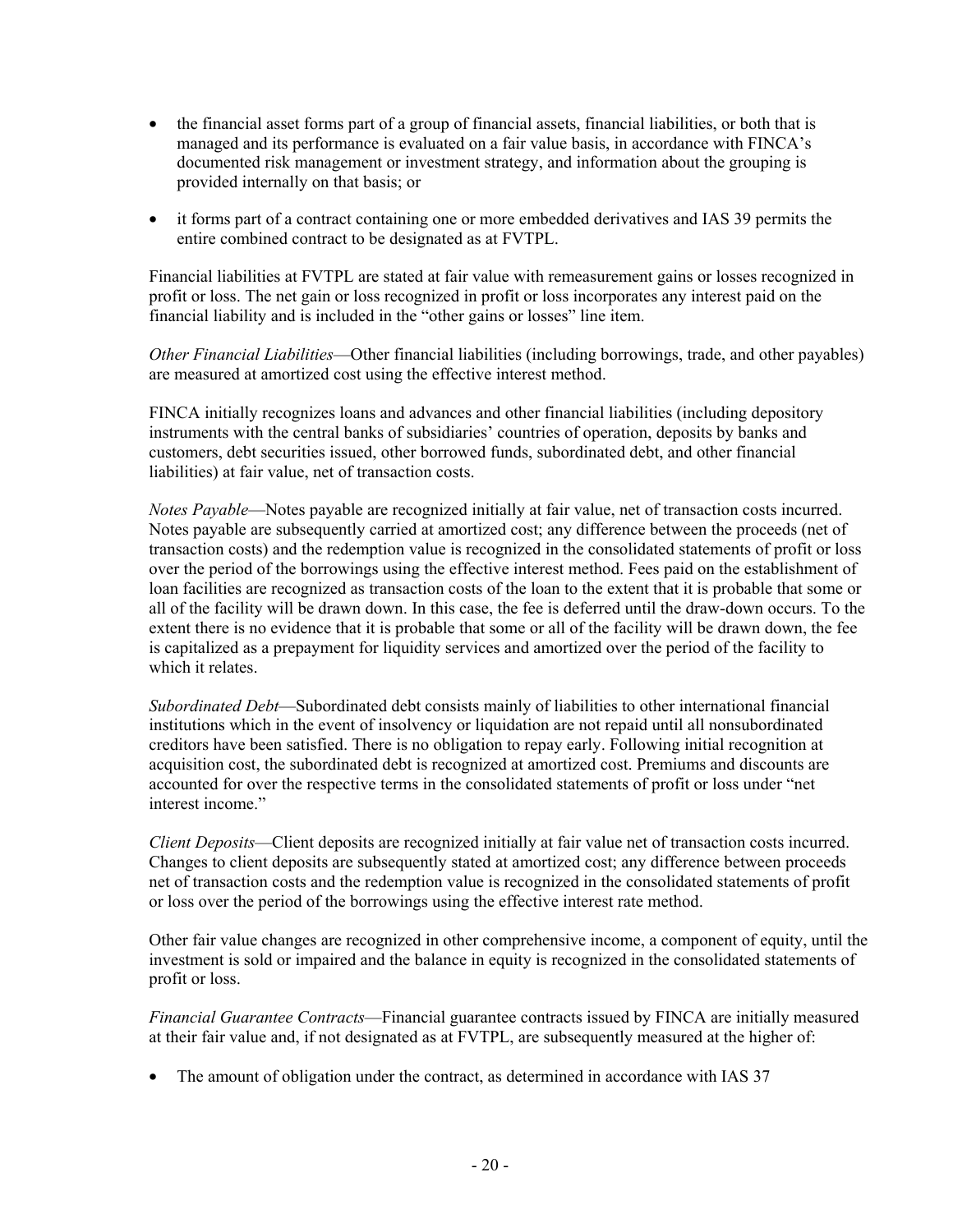• The amount initially recognized less, where appropriate, cumulative amortization recognized in accordance with the revenue recognition policies

*Derecognition of Financial Liabilities*—Financial liabilities are derecognized when they have been redeemed or otherwise extinguished. All financial liabilities are derecognized when they are extinguished, that is when the obligation is discharged, canceled, or expires. The difference between the carrying amount of financial liability derecognized and consideration paid is recognized in the consolidated statements of profit or loss.

**Derivatives**—The Company enters into a variety of derivative financial instruments to manage its exposure to interest rate and foreign exchange risk, including foreign exchange forward contracts and interest rate and cross-currency swaps.

Derivative instruments are initially recognized at fair value at the date the derivative contracts are entered into and are subsequently remeasured to their fair value at the end of each reporting period. The resulting gain or loss is recognized in profit or loss immediately unless the derivative is designated and effective as hedging instrument, in which event the timing of the recognition in profit or loss depends on the nature of the hedge relationship. FINCA, in alignment with its risk management objectives, resources, and its strategy for undertaking various hedge transactions, assesses the relationship between the hedging instrument and the hedged item. Based on this assessment, the Company did not designate any of the hedging instruments as derivatives used for hedging purposes that qualify for hedge accounting. At December 31, 2014, the resulting gains or losses from "mark-to-market" valuation of the derivative instruments are recognized in the consolidated statements of profit or loss.

**Offsetting**—Financial assets and liabilities are offset and the net amount is presented in the consolidated statements of financial position when, and only when, FINCA has a legal right to offset the amounts and intends either to settle on a net basis or to realize the asset and settle the liability simultaneously.

Income and expenses are presented on a net basis only when permitted by the accounting standards or for gains and losses arising from a group of similar transactions.

**Cash and Cash Equivalents**—Cash and cash equivalents include notes and coins on-hand, unrestricted balances held with central banks, and highly liquid financial assets with original maturities of less than three months, which are subject to insignificant risk of changes in their fair value and are used by FINCA in the management of its short-term commitments.

**Property and Equipment**—Items of property and equipment are measured at cost, less accumulated depreciation and recognized impairment losses.

Cost includes expenditures that are directly attributable to the acquisition of the asset. The cost of self-constructed assets includes the cost of materials and direct labor, any other costs directly attributable to bringing the asset to a working condition for its intended use, and the costs of dismantling and removing the items and restoring the site on which they are located. Purchased software that is integral to the functionality of the related equipment is capitalized as part of that equipment.

The cost of replacing part of an item of property or equipment is recognized in the carrying amount of the item if it is probable that the future economic benefits embodied within the part will flow to FINCA and its cost can be reliably measured. The costs of the day-to-day servicing of property and equipment are recognized in the consolidated statements of profit or loss as incurred.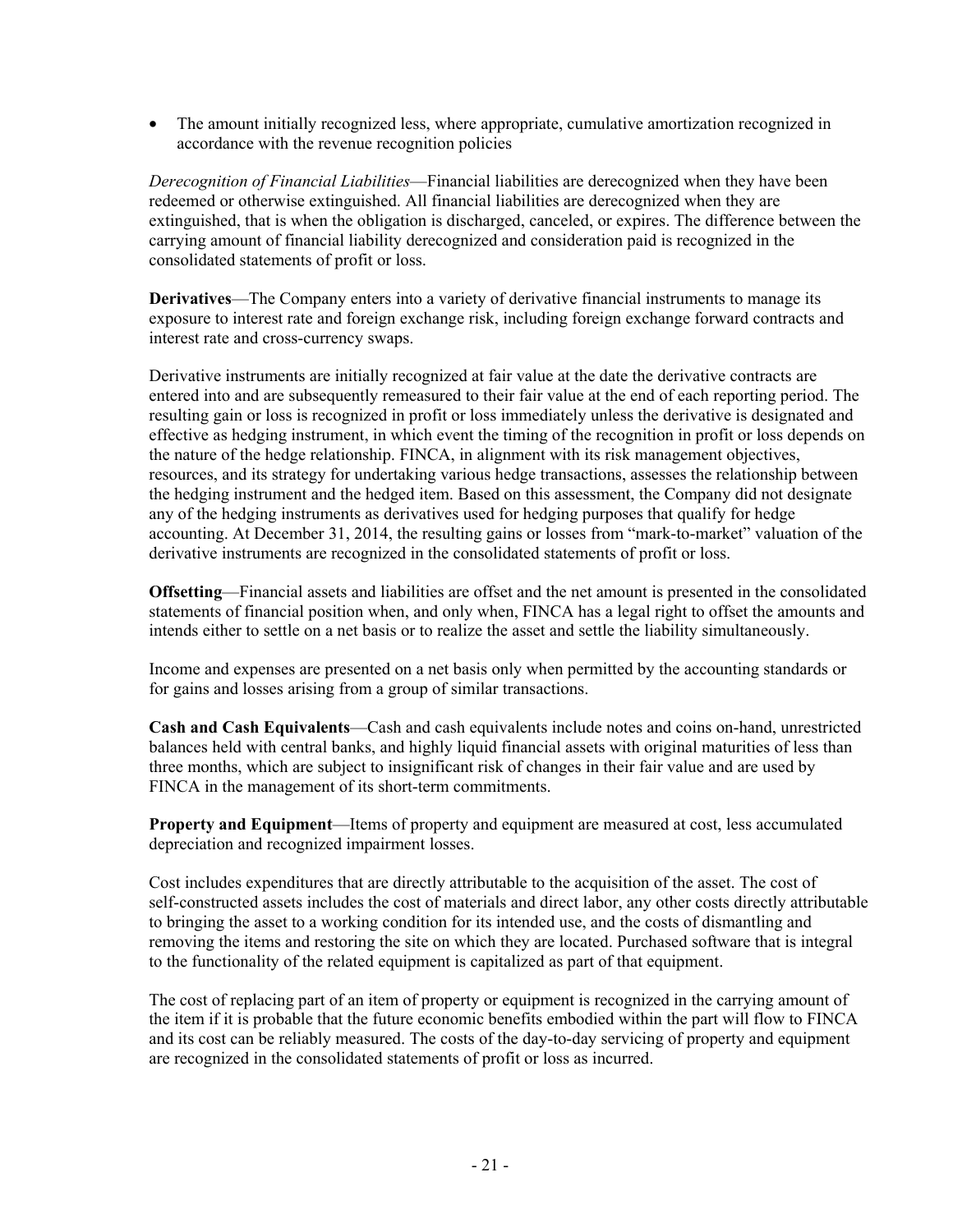Depreciation is recognized in the consolidated statements of profit or loss on a straight-line basis over the estimated useful lives of each part of an item of property and equipment:

| Buildings and offices          | $20 - 50$ years |
|--------------------------------|-----------------|
| Computer equipment             | $2-5$ years     |
| Furniture and office equipment | $5-7$ years     |
| <b>Vehicles</b>                | $3-5$ years     |
| Other                          | $2-5$ years     |

Leasehold improvements are depreciated over the shorter of the lease term or their useful lives. When necessary, assets are componentized to address different useful lives of the component.

Depreciation methods, useful lives, and residual values are reassessed at each reporting date.

*Borrowing Costs*—FINCA did not incur any interest costs that qualify for capitalization under IAS 23, *Borrowing Costs*.

**Intangible Assets**—Costs associated with maintaining computer software programs are recognized as an expense as incurred. Development costs that are directly attributable to the design and testing of identifiable and unique software products controlled by FINCA are recognized as intangible assets when the following criteria are met:

- It is technically feasible to complete the software product so that it will be available for use;
- Management intends to complete the software product and use it;
- There is an ability to use or sell the software product;
- It can be demonstrated how the software product will generate probable future economic benefits;
- Adequate technical, financial and other resources to complete the development and to use or sell the software product are available; and
- The expenditure attributable to the software product during its development can be reliably measured.

Directly attributable costs that are capitalized as part of the software product include the software development employee costs and an appropriate portion of the overhead costs.

Other development expenditures that do not meet these criteria are recognized as an expense as incurred. Development costs previously recognized as an expense are not recognized as an asset in a subsequent period.

Computer software development costs recognized as assets are amortized over their useful lives, which is three to five years depending on facts and circumstances. Capital work in progress is represented by capitalized costs of information systems implementation in process. Capital work in progress is not amortized.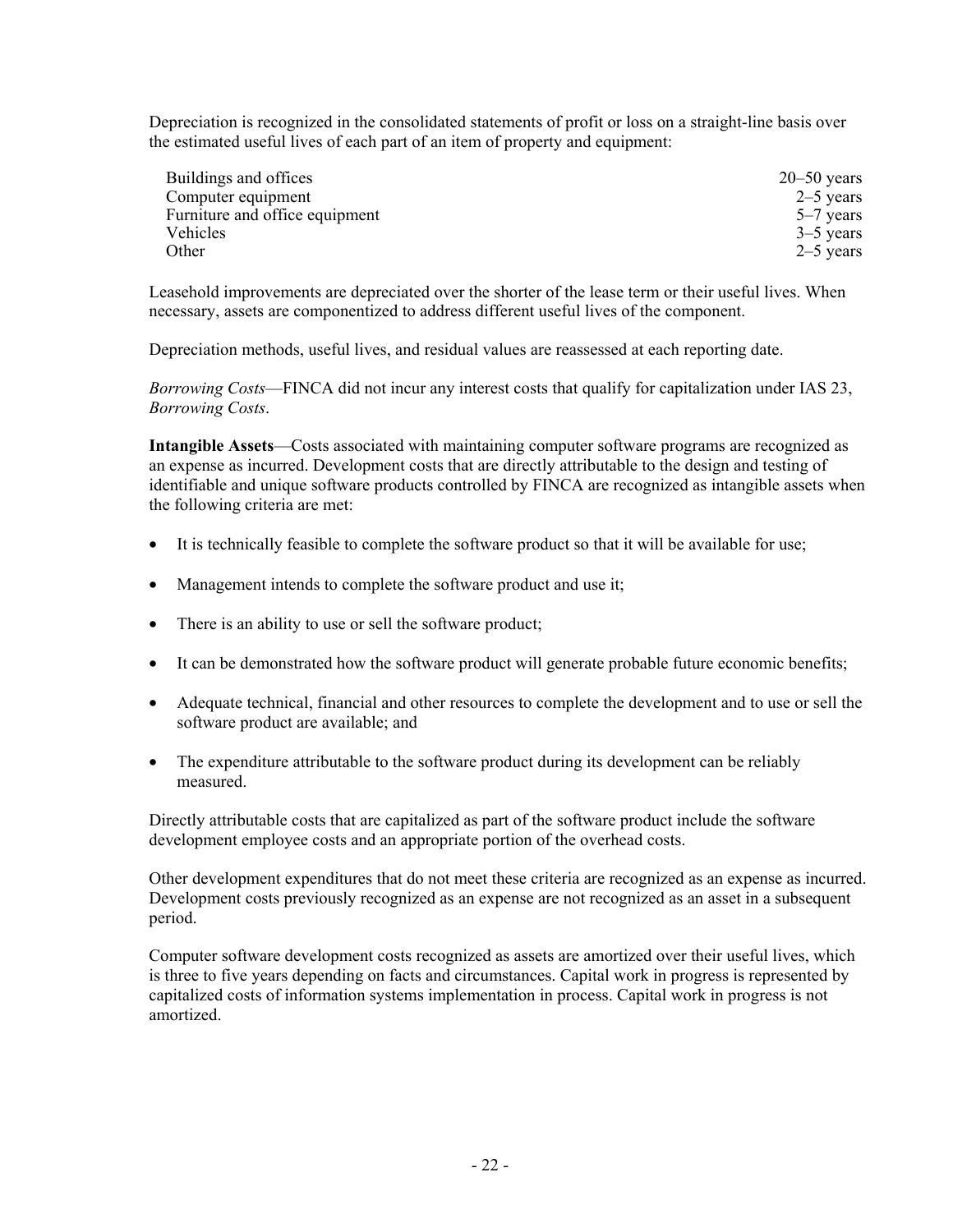**Impairment of Nonfinancial Assets**—The carrying amounts of FINCA's nonfinancial assets are reviewed on an annual basis or whenever a triggering event has been observed to determine whether there is any indication of impairment. If any such indication exists, the asset's recoverable amount is estimated to determine the extent of the impairment loss (if any).

An impairment loss is recognized if the carrying amount of an asset or its cash-generating unit exceeds its recoverable amount. A cash-generating unit is the smallest identifiable asset group that generates cash flows that are largely independent from other assets and groups. Impairment losses are recognized in the consolidated statements of profit or loss.

The recoverable amount of an asset or cash-generating unit is the higher of its value in use and its fair value, less cost to sell. In assessing value in use, the estimated future cash flows are discounted to their present value using a pretax discount rate that reflects current market assessments of the time value of money and the risks specific to the asset for which the estimates of future cash flows have not been adjusted.

Impairment losses recognized in prior periods are assessed at each reporting date for any indications that the loss has decreased or no longer exists. Such impairment loss is reversed if there has been a change in the estimates used to determine the recoverable amount. Such an impairment loss is reversed only to the extent that the asset's carrying amount does not exceed the carrying amount that would have been determined, net of depreciation or amortization, if no impairment loss had been recognized in previous years.

**Leased Assets**—Where substantially all of the risks and rewards incidental to ownership of a leased asset have been transferred to FINCA (a "finance lease"), the asset is treated as if it had been purchased outright. The amount initially recognized as an asset is the lower of the fair value of the leased property and the present value of the minimum lease payments payable over the term of the lease. The corresponding lease commitment is shown as a liability. Lease payments are analyzed between capital and interest. The interest element is charged to the consolidated statements of profit or loss over the period of the lease and is calculated so that it represents a constant proportion of the lease liability. The capital element reduces the balance owed to the lessor. As of December 31, 2014 and 2013, FINCA had no finance leases.

Where substantially all of the risks and rewards incidental to ownership are not transferred to FINCA (an "operating lease"), the total rentals payable under the lease are charged to the consolidated statements of profit or loss on a straight-line basis over the lease term. The aggregate benefit of lease incentives is recognized as a reduction of the rental expense over the lease term on a straight-line basis. Lease incentives received are recognized as an integral part of the total lease expense over the term of the lease.

Lease payments made under operating leases are recognized in the consolidated statements of profit or loss on a straight-line basis over the term of the lease. Lease incentives received are recognized as an integral part of the total lease expense, over the term of the lease.

# **Employee Benefits**

*Deferred Contribution Benefit Plan*—FINCA follows statutory and regulatory requirements with regard to establishing employee benefit plans in both the international jurisdictions it operates and in the United States.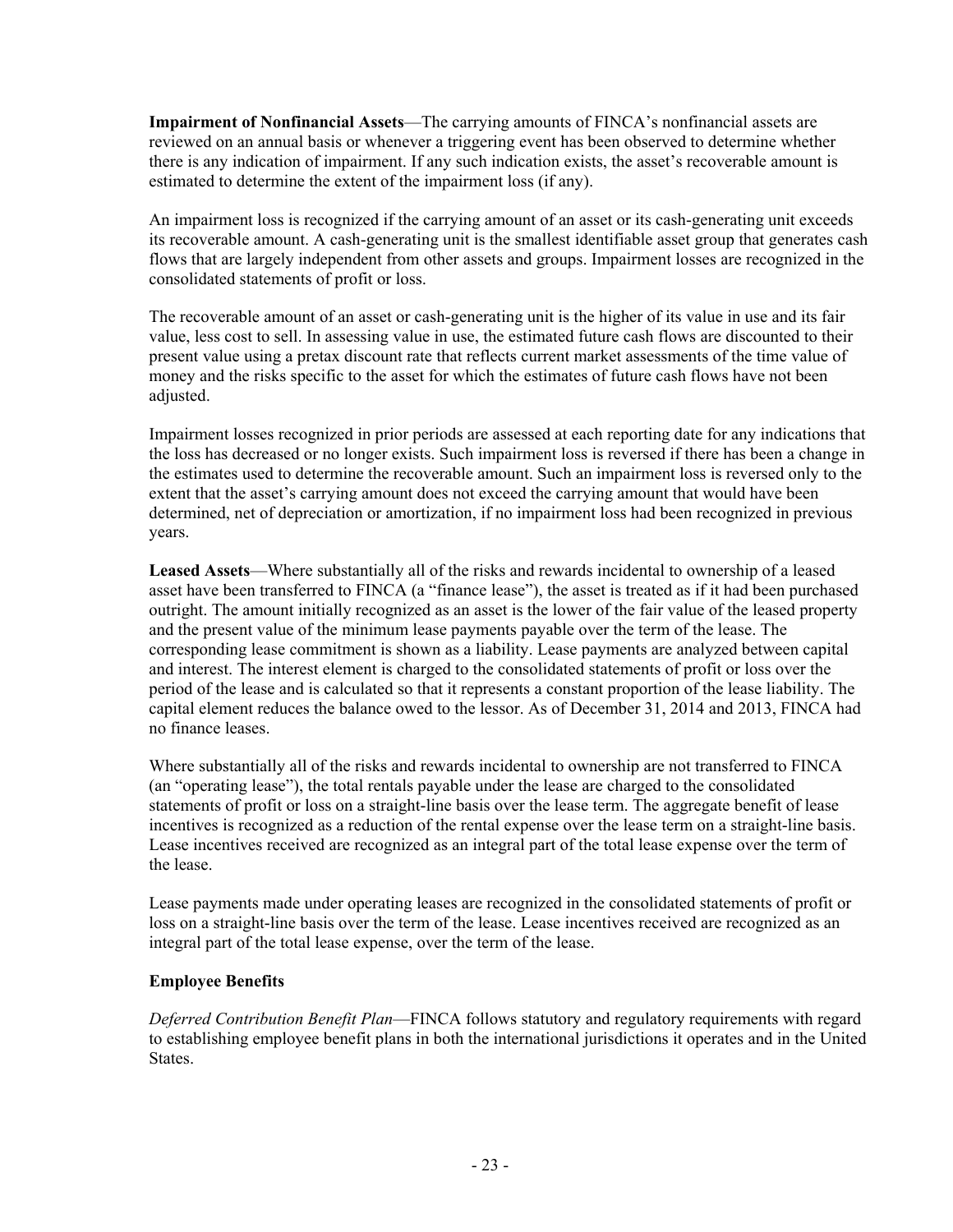FINCA has established an employee contribution plan that allows employees to defer compensation up to a maximum amount as permitted by the Internal Revenue Code. FINCA makes contributions to the plan as a discretionary employer match. Payments to defined contribution retirement benefit plans are recognized as an expense when employees have rendered service entitling them to the contributions.

*Employee Benefit Plans*—In accordance with IAS 19 (as mended in 2011), for defined benefit retirement plans, FINCA uses the projected unit credit method to calculate the cost of providing benefits, with actuarial valuations being carried out by a qualified actuary at the end of each annual reporting period. Remeasurements, including actuarial gains and losses, the effect of changes to the asset ceiling (if applicable), and the return on plan assets (excluding interest) is reflected immediately in the consolidated statements of financial position with a cost or credit recognized in other comprehensive income in the period in which they occur. Remeasurement recognized in other comprehensive income is reflected immediately in retained earnings and will not be reclassified in to profit or loss. Prior service costs are recognized in profit or loss in the period of plan amendment. Defined benefit costs are categorized as follows:

- Service costs, which include current and past service costs, as well as gains and losses on curtailments and settlements
- Net interest expense or income
- Remeasurements

FINCA presents the first two components of defined benefit costs in profit or loss under the employee benefits expense line item. The retirement benefit obligation recognized in the consolidated statements of financial position represents the actual deficit of FINCA's defined benefit plans.

*Short-Term Benefits*—Short-term employee benefit obligations are measured on an undiscounted basis and are expensed as the related service is provided.

A provision is recognized for the amount expected to be paid under short-term cash bonus or if FINCA has a present legal or constructive obligation to pay this amount as a result of past service provided by the employee and the obligation can be reliably estimated.

**Government and Other Grants**—Grants are accounted for in accordance with IAS 20, *Accounting for Government Grants and Disclosure of Government Assistance*, following the gross approach, where the money received and the obligation to use the money for ongoing expenses is not offset. The liability to fulfill the obligation, recognized in the consolidated statements of financial position, is amortized through the consolidated statements of profit or loss at the same time as funds are spent to cover expenditures. When donor contributions are used to purchase assets, the assets are recognized in the consolidated statements of financial position. Another liability is recognized to reflect the obligation to use the funds for restricted purposes. The liability is amortized through the consolidated statements of profit or loss, at which time expenses are incurred for program activities.

**Provisions**—Provisions are recognized when FINCA has a present obligation (legal or constructive) as a result of past events, it is probable that an outflow of resources will be required to settle the obligation, and the amount has been reliably estimated. Provisions are not recognized for future operating losses.

Provisions are measured at the present value of the expenditures expected to be required to settle the obligation using a pretax rate that reflects current market assessments of the time value of money and the risks specific to the obligation.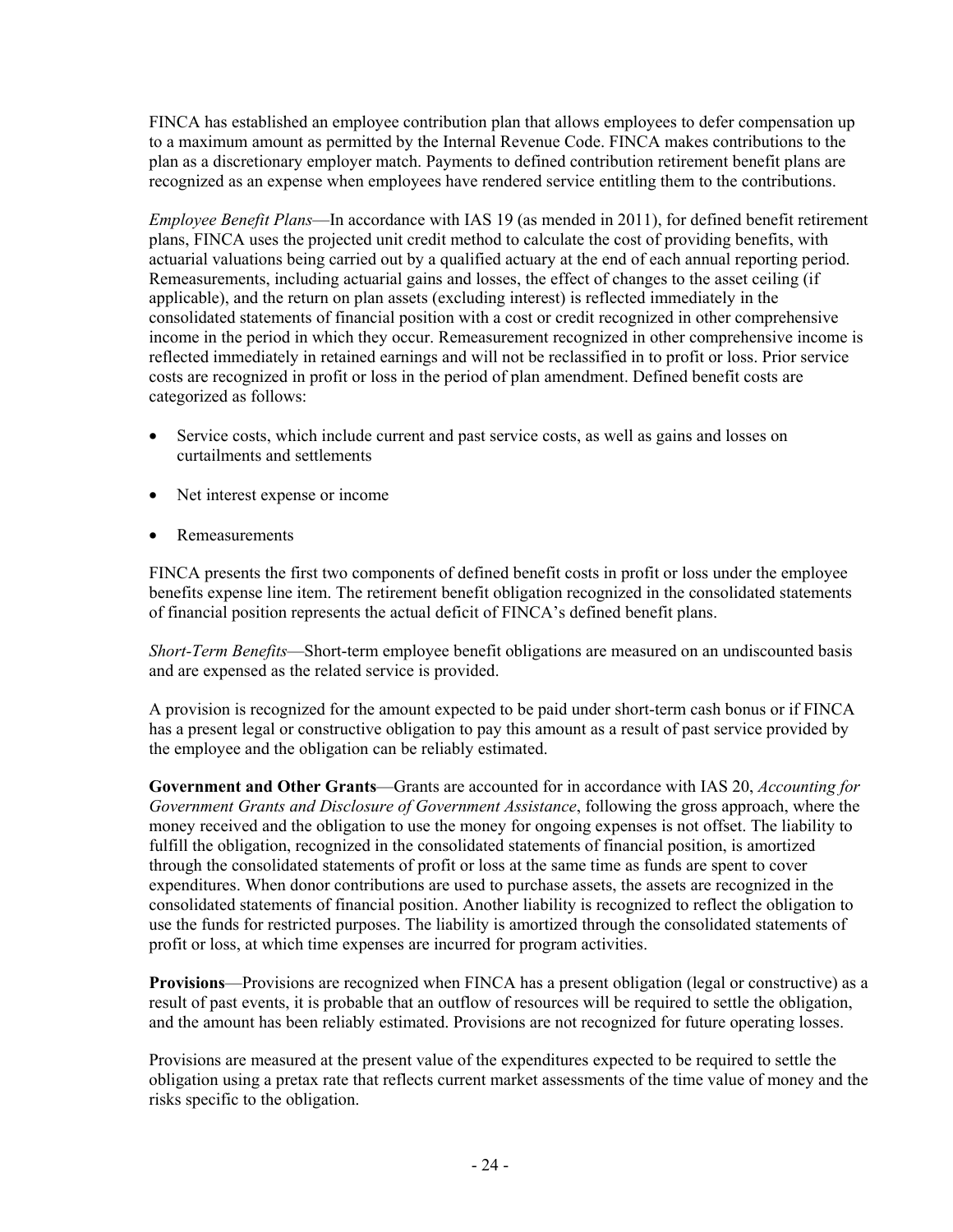#### **Application of New and Revised IFRSs**

*New and Revised IFRSs Affecting Amounts Reported and/or Disclosures in the Financial Statements*— In the current year, FINCA has adopted all new and revised Standards and Interpretations that are relevant to its operations and effective for an accounting period that begins on or after January 1, 2014.

#### **Amendments to IFRS 10, IFRS 12 and IAS 27 Investment Entities**

FINCA has applied the amendments to IFRS 10, IFRS 12 and IAS 27 *Investment Entities* for the first time in the current year. The amendments to IFRS 10 define an investment entity and require a reporting entity that meets the definition of an investment entity not to consolidate its subsidiaries but instead to measure its subsidiaries at fair value through profit or loss in its consolidated and separate financial statements.

To qualify as an investment entity, a reporting entity is required to:

- obtain funds from one or more investors for the purpose of providing them with investment management services;
- commit to its investor(s) that its business purpose is to invest funds solely for returns from capital appreciation, investment income, or both; and
- measure and evaluate performance of substantially all of its investments on a fair value basis.

Consequential amendments have been made to IFRS 12 and IAS 27 to introduce new disclosure requirements for investment entities.

As FINCA is not an investment entity (assessed based on the criteria set out in IFRS 10 as at 1 January 2014), the application of the amendments has had no impact on the disclosures or the amounts recognized in the FINCA's consolidated financial statements.

#### **Amendments to IAS 32** *Offsetting Financial Assets and Financial Liabilities*

FINCA has applied the amendments to IAS 32 *Offsetting Financial Assets and Financial Liabilities* for the first time in the current year. The amendments to IAS 32 clarify the requirements relating to the offset of financial assets and financial liabilities. Specifically, the amendments clarify the meaning of 'currently has a legally enforceable right of set-off and 'simultaneous realization and settlement'.

The amendments have been applied retrospectively. As FINCA does not have any financial assets and financial liabilities that qualify for offset, the application of the amendments has had no impact on the disclosures or on the amounts recognized in FINCA's consolidated financial statements. FINCA has assessed whether certain of its financial assets and financial liabilities qualify for offset based on the criteria set out in the amendments and concluded that the application of the amendments has had no impact on the amounts recognized in the FINCA's consolidated financial statements.

#### **Amendments to IAS 36** *Recoverable Amount Disclosures for Non-Financial Assets*

FINCA has applied the amendments to IAS 36 *Recoverable Amount Disclosures for Non-Financial Assets* for the first time in the current year. The amendments to IAS 36 remove the requirement to disclose the recoverable amount of a cash-generating unit (CGU) to which goodwill or other intangible assets with indefinite useful lives had been allocated when there has been no impairment or reversal of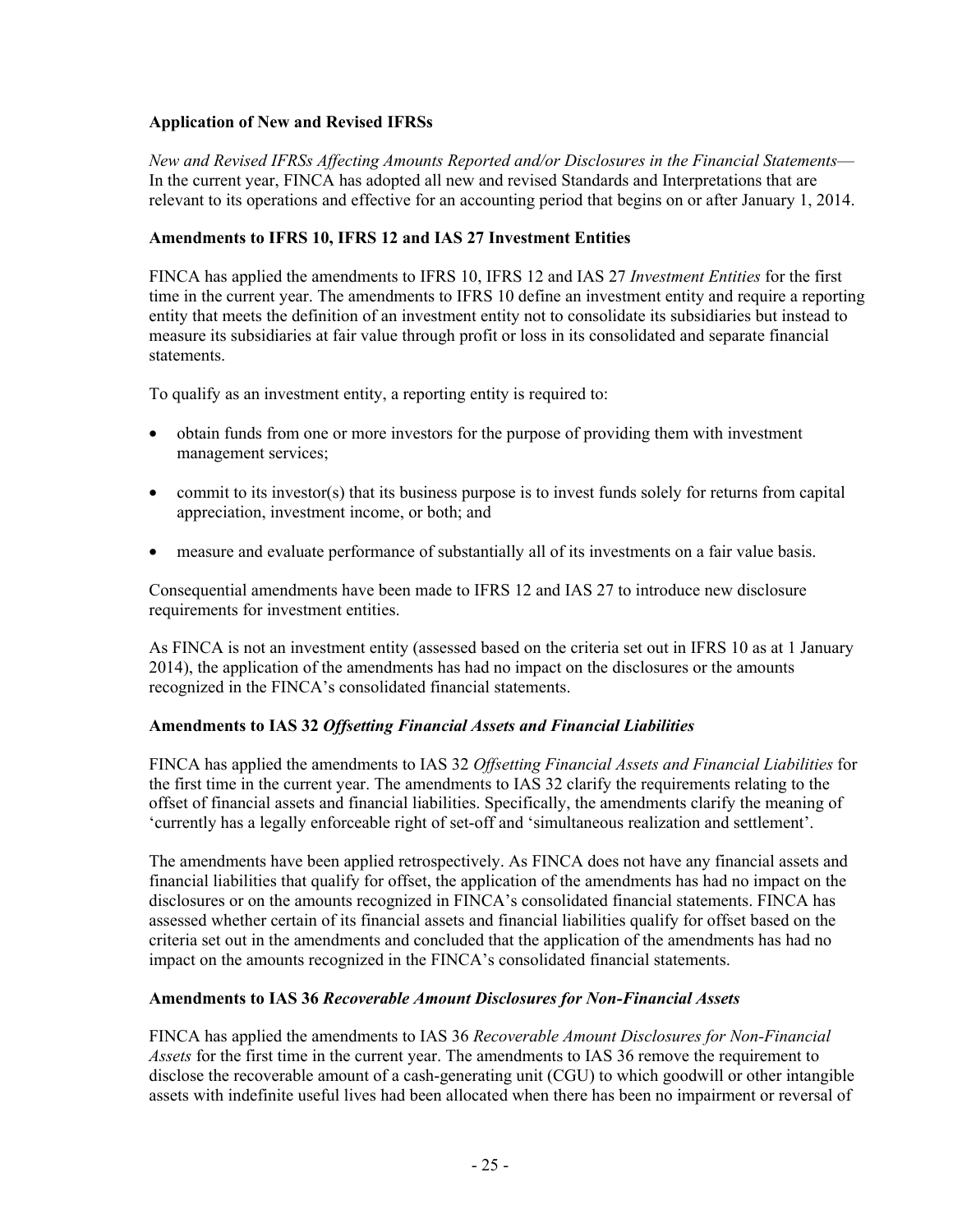impairment of the related CGU. Furthermore, the amendments introduce additional disclosure requirements applicable to when the recoverable amount of an asset or a CGU is measured at fair value less costs of disposal. These new disclosures include the fair value hierarchy, key assumptions and valuation techniques used which are in line with the disclosure required by IFRS 13 Fair Value **Measurements** 

The application of these amendments has had no material impact on the disclosures in the FINCA's consolidated financial statements.

#### **Amendments to IAS 39** *Novation of Derivatives and Continuation of Hedge Accounting*

FINCA has applied the amendments to IAS 39 *Novation of Derivatives and Continuation of Hedge Accounting* for the first time in the current year. The amendments to IAS 39 provide relief from the requirement to discontinue hedge accounting when a derivative designated as a hedging instrument is novated under certain circumstances. The amendments also clarify that any change to the fair value of the derivative designated as a hedging instrument arising from the novation should be included in the assessment and measurement of hedge effectiveness. The amendments have been applied retrospectively. As FINCA does not have any derivatives that are subject to novation, the application of these amendments has had no impact on the disclosures or on the amounts recognized in FINCA's consolidated financial statements.

# **IFRIC 21** *Levies*

FINCA has applied IFRIC 21 *Levies* for the first time in the current year. IFRIC 21 addresses the issue as to when to recognize a liability to pay a levy imposed by a government. The Interpretation defines a levy, and specifies that the obligating event that gives rise to the liability is the activity that triggers the payment of the levy, as identified by legislation. The Interpretation provides guidance on how different levy arrangements should be accounted for. In particular, it clarifies that neither economic compulsion nor the going concern basis of financial statements preparation implies that an entity has a present obligation to pay a levy that will be triggered by operating in a future period.

IFRIC 21 has been applied retrospectively. The application of this Interpretation has had no material impact on the disclosures or on the amounts recognized in the FINCA's consolidated financial statements.

#### *New and revised IFRSs in issue but not yet effective*

FINCA has not applied the following new and revised IFRSs that have been issued but are not yet effective:

- **IFRS 9.** *Financial Instruments*<sup>5</sup>
- IFRS 15, *Revenue from Contracts with Customers*<sup>4</sup>
- Amendments to IFRS 11—*Accounting for Acquisitions of Interests in Joint Operations*<sup>3</sup>
- Amendments to IAS 16 and IAS 38—*Clarification of Acceptable Methods of Depreciation and Amortization<sup>3</sup>*
- Amendments to IAS 16 and IAS 41—*Agriculture: Bearer Plants*<sup>3</sup>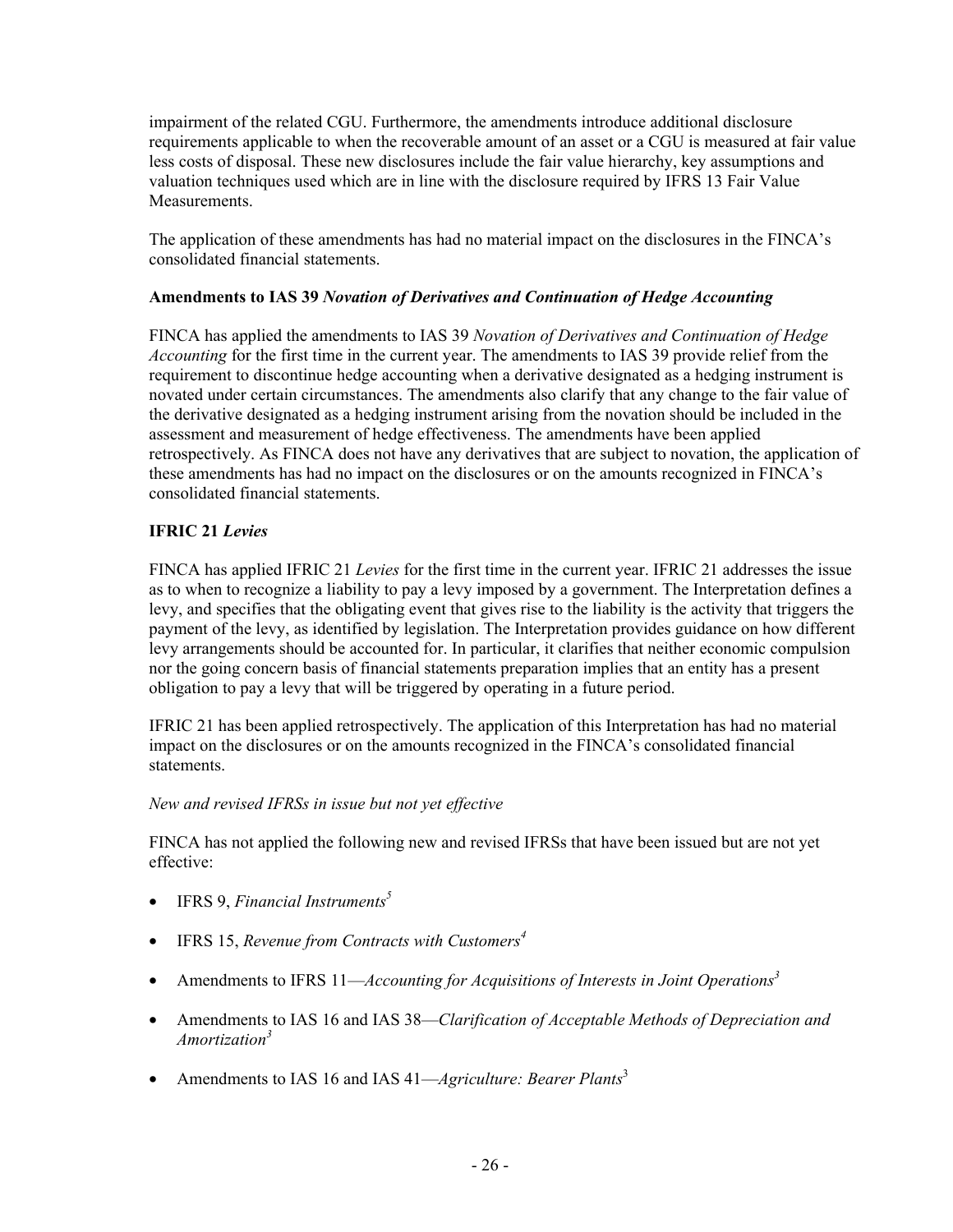- Amendments to IAS 19—*Defined Benefit Plans: Employee Contributions*<sup>1</sup>
- Amendments to IFRSs—*Annual l Improvements to IFRSs 2010-2012 Cycle<sup>2</sup>*
- Amendments to IFRSs—*Annual l Improvements to IFRSs 2011-2013 Cycle<sup>1</sup>*
- 1 Effective for annual periods beginning on or after 1 July 2014, with earlier application permitted.
- 2 Effective for annual periods beginning on or after 2014, with limited exceptions. Earlier application is permitted.
- 3 Effective for annual periods beginning on or after 1 January 2016, with earlier application permitted.
- 4 Effective for annual periods beginning on or after 2017, with earlier application permitted.
- 5 Effective for annual periods beginning on or after 2018, with earlier application permitted.

**IFRS 9** *Financial Instruments*—IFRS 9, issued in November 2009, introduced new requirements for the classification and measurement of financial assets. IFRS 9 was amended in October 2010 to include requirements for the classification and measurement of financial liabilities and for derecognition.

**Key Requirements of IFRS 9**—All recognized financial assets that are within the scope of IAS 39 are required to be subsequently measured at amortized cost or fair value. Specifically, debt investments that are held within a business model whose objective is to collect the contractual cash flows, and that have contractual cash flows that are solely payments of principal and interest on the principal outstanding are generally measured at amortized cost at the end of subsequent accounting periods. All other debt investments and equity investments are measured at their fair value at the end of subsequent accounting periods. In addition, under IFRS 9, entities may make an irrevocable election to present subsequent changes in the fair value of an equity investment (that is not held for trading) in other comprehensive income, with only dividend income generally recognized in profit or loss.

• For the measurement of financial liabilities designated as at FVTPL, IFRS 9 requires that the amount of change in the fair value of the financial liability that is attributable to changes in the credit risk of that liability is presented in other comprehensive income, unless the recognition of the effects of changes in the liability's credit risk in other comprehensive income would create or enlarge an accounting mismatch in profit or loss. Changes in fair value attributable to a financial liability's credit risk are not subsequently reclassified to profit or loss. Under IAS 39, the entire amount of the change in the fair value of the financial liability designated as FVTPL is presented in profit or loss.

In March 2013, the IASB issued a revised exposure draft that proposes a more forward-looking impairment model that reflects expected credit losses, as compared to the incurred loss model under IAS 39.

It is not practicable to provide a reasonable estimate of the effect of IFRS 9 until FINCA performs a detailed review.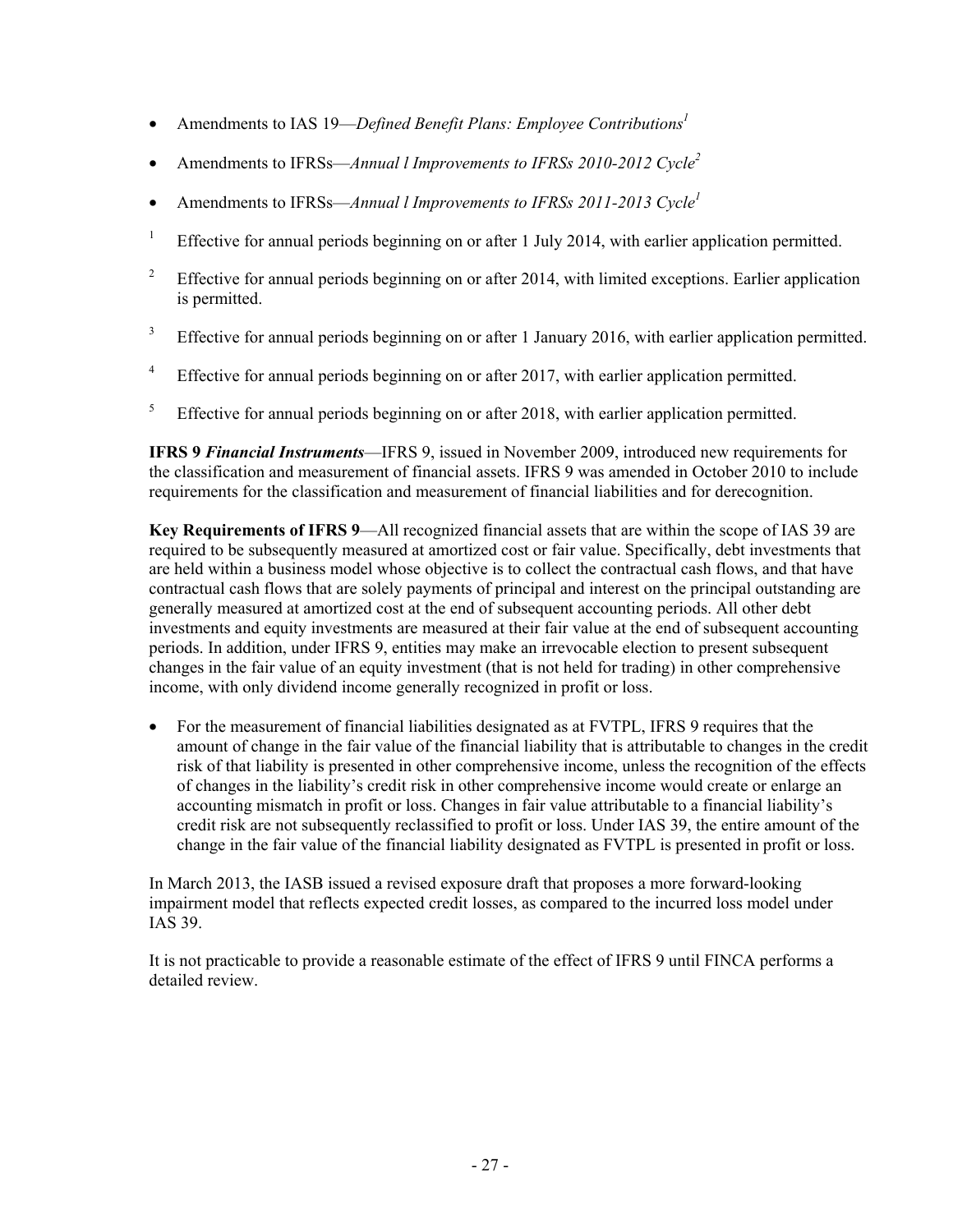#### **IFRS 15** *Revenue from Contracts with Customers*

In May 2014, IFRS 15 was issued which establishes a single comprehensive model for entities to use in accounting for revenue arising from contracts with customers. IFRS 15 will supersede the current revenue recognition guidance including IAS 18 *Revenue*, IAS 11 *Construction Contracts* and the related Interpretations when it becomes effective.

The core principle of IFRS 15 is that an entity should recognize revenue to depict the transfer of promised goods or services to customers in an amount that reflects the consideration to which the entity expects to be entitled in exchange for those goods or services. Specifically, the Standard introduces a 5 step approach to revenue recognition:

- Step 1: Identify the contract(s) with a customer.
- Step 2: Identify the performance obligations in the contract.
- Step 3: Determine the transaction price.
- Step 4: Allocate the transaction price to the performance obligations in the contract.
- Step 5: Recognize revenue when (or as) the entity satisfies a performance obligation.

Under IFRS 15, an entity recognizes revenue when (or as) a performance obligation is satisfied, i.e. when 'control' of the goods or services underlying the particular performance obligation is transferred to the customer. Far more prescriptive guidance has been added in IFRS 15 to deal with specific scenarios. Furthermore, extensive disclosures are required by IFRS 15.

It is not practicable to provide a reasonable estimate of the effect of IFRS 15 until FINCA performs a detailed review.

#### **Amendments to IFRS 11** *Accounting for Acquisitions of Interests in Joint Operations*

The amendments to IFRS 11 provide guidance on how to account for the acquisition of a joint operation that constitutes a business as defined in IFRS 3 *Business Combinations*. Specifically, the amendments state that the relevant principles on accounting for business combinations in IFRS 3 and other standards (e.g. IAS 36 *Impairment of Assets* regarding impairment testing of a cash-generating unit to which goodwill on acquisition of a joint operation has been allocated) should be applied. The same requirements should be applied to the formation of a joint operation if and only if one of the parties that participate in the joint operation contributes an existing business to the joint operation.

A joint operator is also required to disclose the relevant information required by IFRS 3 and other standards for business combinations.

The amendments to IFRS 11 apply prospectively for annual periods beginning on or after 1 January 2016. The management of FINCA does not anticipate that the application of these amendments to IFRS 11 will have a material impact on the FINCA's consolidated financial statements.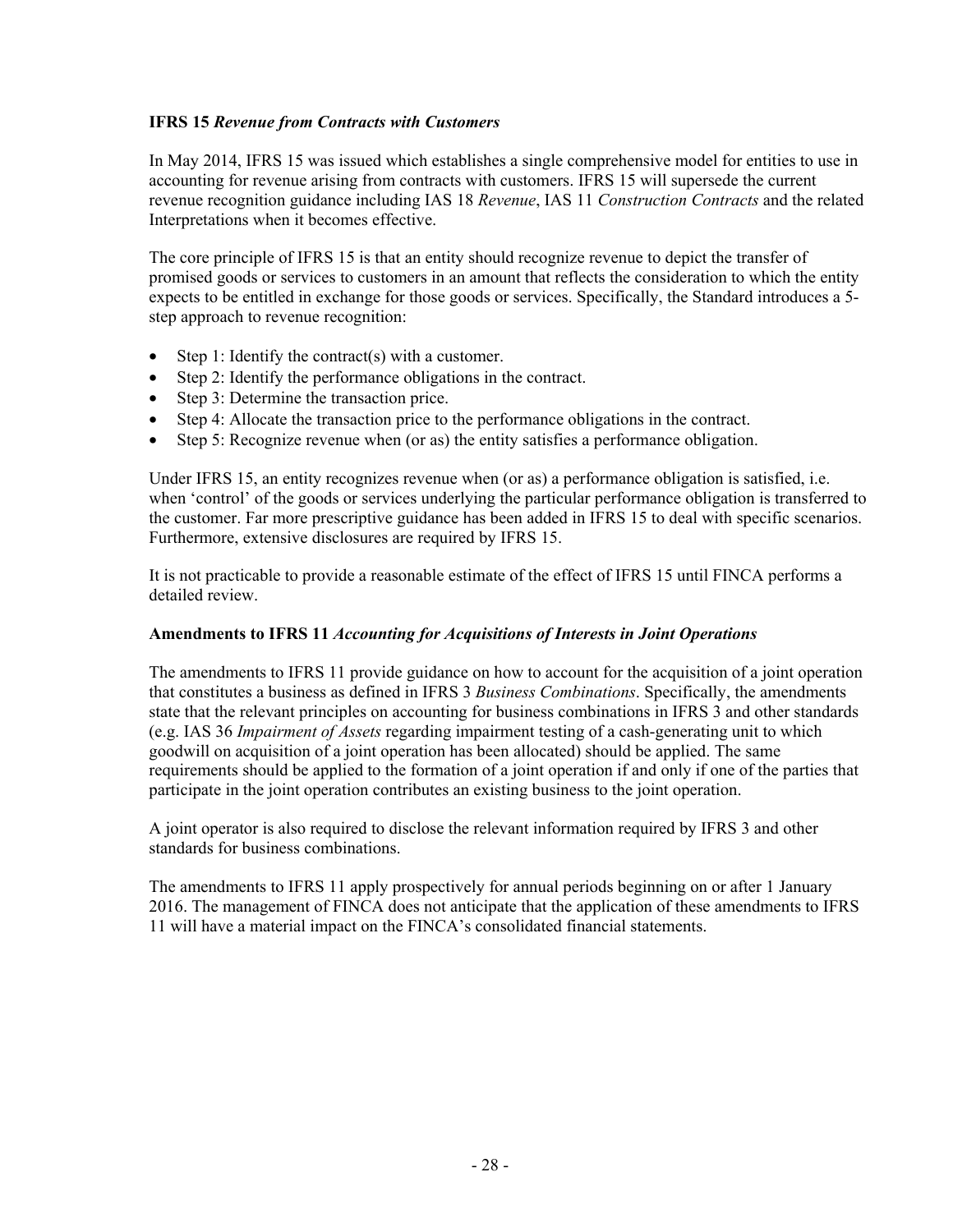#### **Amendments to IAS 16 and IAS 38** *Clarification ion of Acceptable Methods of Depreciation and Amortization*

The amendments to IAS 16 prohibit entities from using a revenue-based depreciation method for items of property, plant and equipment. The amendments to IAS 38 introduce a rebuttable presumption that revenue is not an appropriate basis for amortization of an intangible asset. This presumption can only be rebutted in the following two limited circumstances:

- a) when the intangible asset is expressed as a measure of revenue; or
- b) when it can be demonstrated that revenue and consumption of the economic benefits of the intangible asset are highly correlated.

The amendments apply prospectively for annual periods beginning on or after 1 January 2016. Currently, FINCA uses the straight-line method for depreciation and amortization for its property, plant and equipment, and intangible assets respectively. The management of FINCA believe that the straightline method is the most appropriate method to reflect the consumption of economic benefits inherent in the respective assets and accordingly, the management of FINCA does not anticipate that the application of these amendments to IAS 16 and IAS 38 will have a material impact on the FINCA's consolidated financial statements.

# **Amendments to IAS 16 and IAS 41** *Agriculture: Bearer Plants*

The amendments to IAS 16 and IAS 41 define a bearer plant and require biological assets that meet the definition of a bearer plant to be accounted for as property, plant and equipment in accordance with IAS 16, instead of IAS 41. The produce growing on bearer plants continues to be accounted for in accordance with IAS 41.

The Management of FINCA does not anticipate that the application of these amendments to IAS 16 and IAS 41 will have a material impact on the FINCA's consolidated financial statements, as FINCA is not engaged in agricultural activities.

# **Amendments to IAS 19** *Defined Benefit Plans: Employee Contributions*

The amendments to IAS 19 clarify how an entity should account for contributions made by employees or third parties to defined benefit plans, based on whether those contributions are dependent on the number of years of service provided by the employee.

For contributions that are independent of the number of years of service, the entity may either recognize the contributions as a reduction in the service cost in the period in which the related service is rendered, or to attribute them to the employees' periods of service using the projected unit credit method; whereas for contributions that are dependent on the number of years of service, the entity is required to attribute them to the employees' periods of service.

The management of FINCA does not anticipate that the application of these amendments to IAS 19 will have a significant impact on FINCA's consolidated financial statements.

# *Annual Improvements to IFRSs 2010-2012 Cycle*

*The Annual Improvements to IFRSs 2010-2012 Cycle* include a number of amendments to various IFRSs, which are summarized below.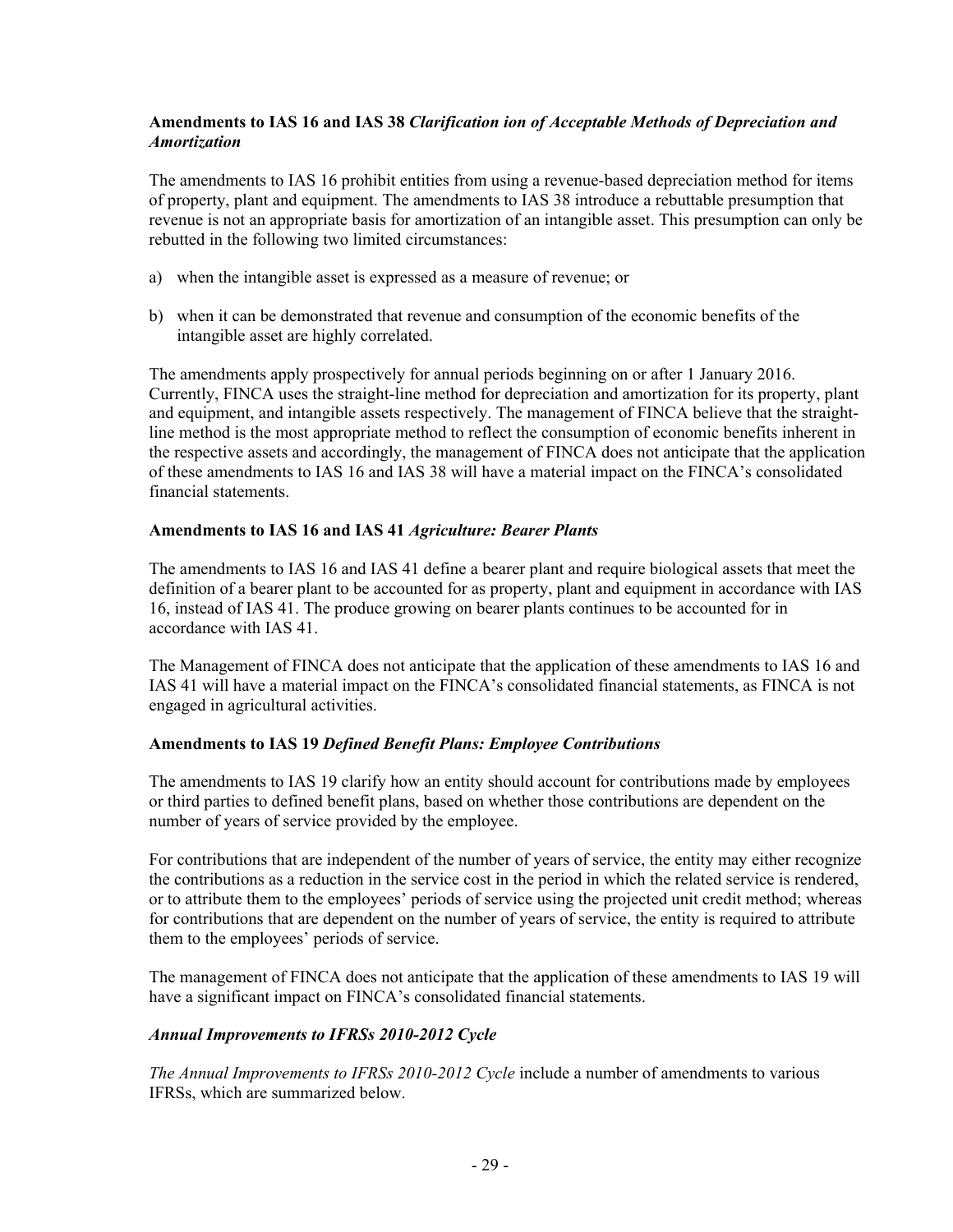The amendments to IFRS 2 (i) change the definitions of 'vesting condition' and 'market condition'; and (ii) add definitions for 'performance condition' and 'service condition' which were previously included within the definition of 'vesting condition'. The amendments to IFRS 2 are effective for share-based payment transactions for which the grant date is on or after 1 July 2014.

The amendments to IFRS 3 clarify that contingent consideration that is classified as an asset or a liability should be measured at fair value at each reporting date, irrespective of whether the contingent consideration is a financial instrument within the scope of IFRS 9 or IAS 39 or a non-financial asset or liability. Changes in fair value (other than measurement period adjustments) should be recognized in profit or loss. The amendments to IFRS 3 are effective for business combinations for which the acquisition date is on or after 1 July 2014.

The amendments to IFRS 8 (i) require an entity to disclose the judgments made by management in applying the aggregation criteria to operating segments, including a description of the operating segments aggregated and the economic indicators assessed in determining whether the operating segments have 'similar economic characteristics'; and (ii) clarify that a reconciliation of the total of the reportable segments' assets to the entity's assets should only be provided if the segment assets are regularly provided to the chief operating decision-maker.

The amendments to the basis for conclusions of IFRS 13 clarify that the issue of IFRS 13 and consequential amendments to IAS 39 and IFRS 9 did not remove the ability to measure short-term receivables and payables with no stated interest rate at their invoice amounts without discounting, if the effect of discounting is immaterial. As the amendments do not contain any effective date, they are considered immediately effective.

The amendments to IAS 16 and IAS 38 remove perceived inconsistencies in the accounting for accumulated depreciation/amortization when an item of property, plant and equipment or an intangible asset is revalued. The amended standards clarify that the gross carrying amount is adjusted in a manner consistent with the revaluation of the carrying amount of the asset and that accumulated depreciation/amortization is the difference between the gross carrying amount and the carrying amount after taking into account accumulated impairment losses.

The amendments to IAS 24 clarify that a management entity providing key management personnel services to a reporting entity is a related party of the reporting entity. Consequently, the reporting entity should disclose as related party transactions the amounts incurred for the service paid or payable to the management entity for the provision of key management personnel services. However, disclosure of the components of such compensation is not required.

The management of FINCA does not anticipate that the application of these amendments will have a significant impact on FINCA's consolidated financial statements.

#### *Annual Improvements to IFRSs 2011-2013 Cycle*

*The Annual Improvements to IFRSs 2011-2013 Cycle* include a number of amendments to various IFRSs, which are summarized below.

The amendments to IFRS 3 clarify that the standard does not apply to the accounting for the formation of all types of joint arrangement in the financial statements of the joint arrangement itself.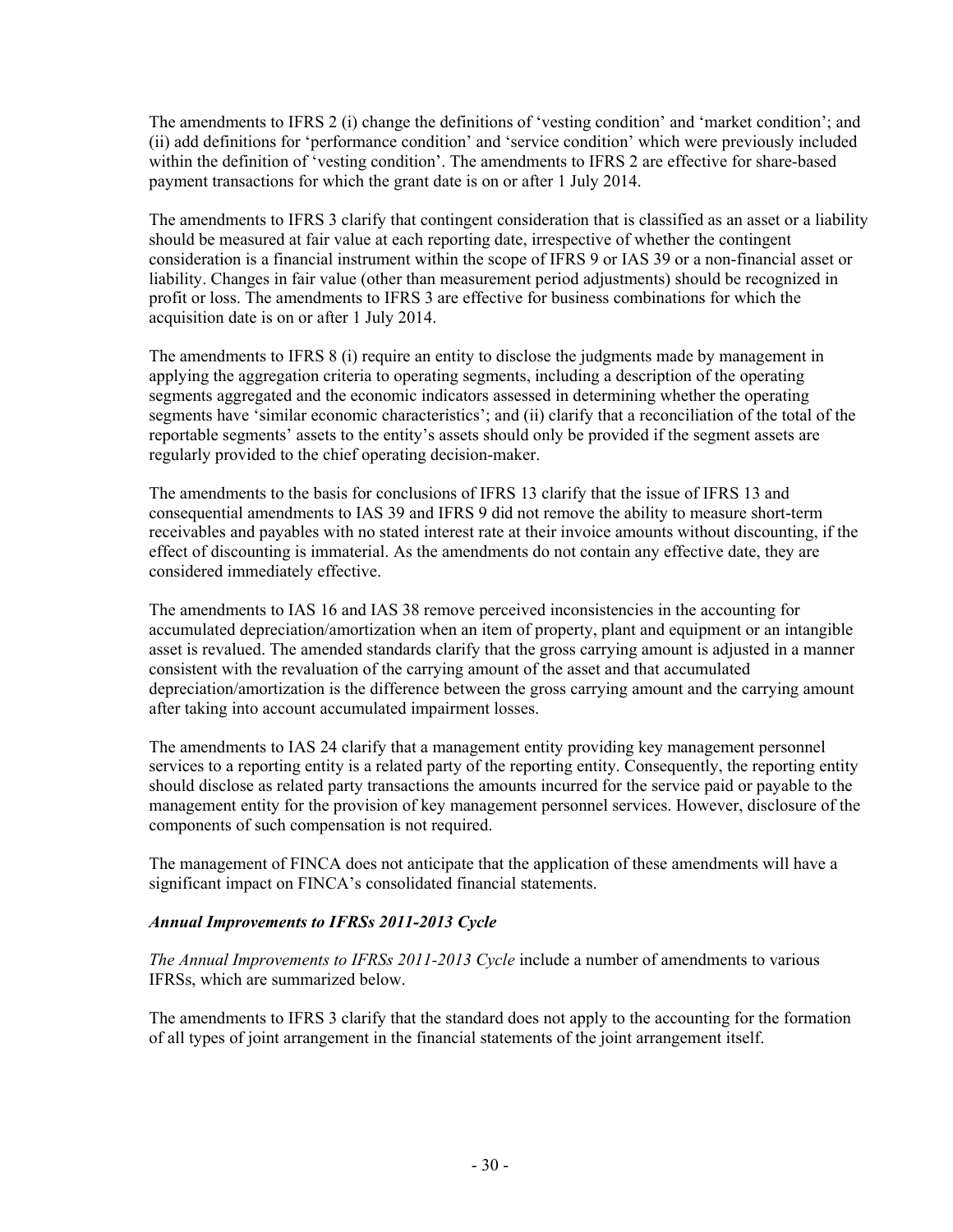The amendments to IFRS 13 clarify that the scope of the portfolio exception for measuring the fair value of a group of financial assets and financial liabilities on a net basis includes all contracts that are within the scope of, and accounted for in accordance with, IAS 39 or IFRS 9, even if those contracts do not meet the definitions of financial assets or financial liabilities within IAS 32.

The amendments to IAS 40 clarify that IAS 40 and IFRS 3 are not mutually exclusive and application of both standards may be required. Consequently, an entity acquiring investment property must determine whether:

- (a) the property meets the definition of investment property in terms of IAS 40; and
- (b) the transaction meets the definition of a business combination under IFRS 3.

The management of FINCA does not anticipate that the application of these amendments will have a significant impact on FINCA's consolidated financial statements.

# **4. CRITICAL ACCOUNTING ESTIMATES AND JUDGMENTS**

**Allowances for Credit Impairment**—The specific counterparty component of the total allowances for impairment applies to claims evaluated individually for impairment and is based upon management's best estimate of the present value of the cash flows that are expected to be received. In estimating these cash flows, management makes judgments about a counterparty's financial situation and the net realizable value of any underlying collateral. Each impaired asset is assessed on its merits, and the workout strategy and estimate of cash flows considered recoverable are independently approved by FINCA management.

Collectively assessed impairment allowances cover credit losses inherent in portfolios of claims with similar economic characteristics when there is objective evidence to suggest that they contain impaired claims, but the individual impaired items cannot yet be identified. A component of collectively assessed allowances is for country risks. In assessing the need for collective loan credit loss allowances, management considers factors such as credit quality, portfolio size, concentrations, and economic factors. In order to estimate the required allowance, assumptions are made to define the way inherent losses are modeled and to determine the required input parameters, based on historical experience and current economic conditions. The accuracy of the allowances depends on how well these estimated future cash flows for specific counterparty allowances are forecast and the model assumptions and parameters used in determining collective allowances.

**Income Taxes**—FINCA is subject to income tax in several international jurisdictions, and significant judgment is required in determining the provision for income taxes. During the ordinary course of business, there are transactions and calculations for which the ultimate tax determination is uncertain. As a result, FINCA recognizes tax liabilities based on estimates of whether additional taxes and interest will be due. These tax liabilities are recognized when, despite FINCA's belief that its tax return positions are supportable, FINCA believes that certain positions are likely to be challenged and may not be fully sustained upon review by tax authorities. FINCA believes that its accruals for tax liabilities are adequate for all open audit years based on its assessment of many factors including past experience and interpretations of tax law. This assessment relies on estimates and assumptions and may involve a series of complex judgments about future events. To the extent that the final tax outcome of these matters is different than the amounts recorded, such differences will affect income tax expense in the period in which such determination is made.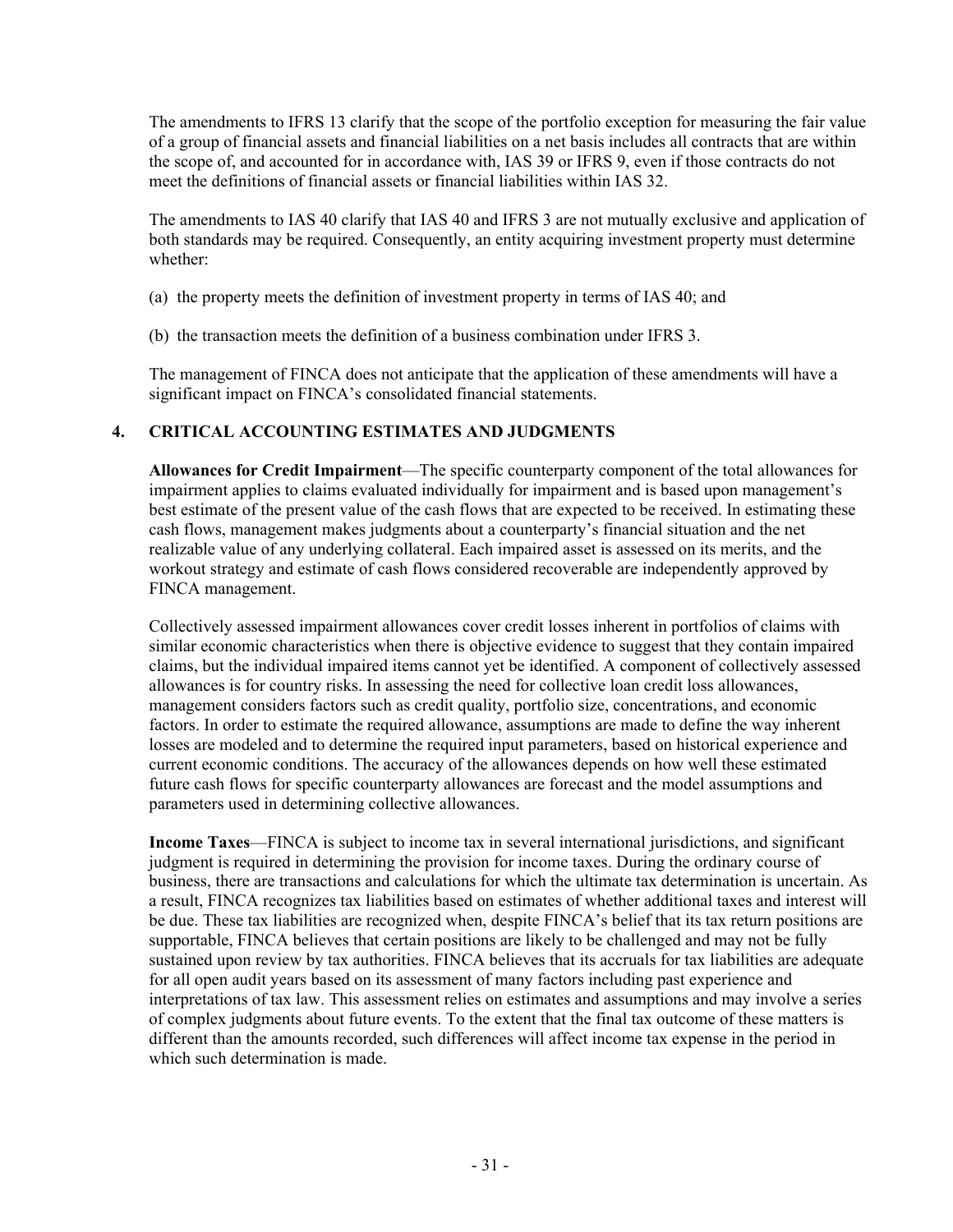**Legal Proceedings**—In accordance with IFRS, FINCA recognizes a provision where there is a present obligation from a past event, a transfer of economic benefits is probable, and the amount of costs of the transfer can be estimated reliably. In instances where the criteria are not met, a contingent liability may be disclosed in the notes to the consolidated financial statements. Obligations arising in respect of contingent liabilities that have been disclosed or those that are not currently recognized or disclosed in the consolidated financial statements could have a material effect on FINCA's financial position. Application of these accounting principles to legal cases requires FINCA management to make determinations about various factual and legal matters beyond its control. FINCA has outstanding legal cases, makes assessments of the legal proceedings at each reporting date, and makes a determination as to their status in order to assess the need for provisions and disclosures in its consolidated financial statements. Among the factors considered in making decisions on provisions are the nature of litigation, claim, or assessment, the legal process and potential level of damages in the jurisdiction in which the litigation, claim, or assessment has been brought, the progress of the case (including the progress after the date of the consolidated financial statements, but before those consolidated statements are issued), the opinions or views of legal advisers, experience on similar cases, and any decision of FINCA's management as to how it will respond to the litigation, claim, or assessment.

# **5. FINANCIAL RISK MANAGEMENT**

FINCA believes that effective risk management is of primary importance to its overall operations. Accordingly, FINCA's risk management process has been designed to monitor, evaluate and manage the principal risks it assumes in conducting its activities. Specifically, the activities that FINCA engages in, and the risks those activities generate, must be consistent with FINCA's underlying goal of serving the world's lowest income entrepreneurs.

FINCA's risks are generally categorized into:

- Credit risk
- Market risk
- Liquidity risk
- Counterparty risk
- Foreign currency risk

FINCA's risk programs are based on three lines of defense: (i) business management, (ii) independent control functions and (iii) Internal Audit.

- Business Management. Each of FINCA's subsidiaries, including in-business risk personnel, own and manage the risks, including compliance risks, inherent in or arising from the business, and are responsible for having controls in place to mitigate key risks and promoting a culture of compliance and control.
- Independent Control Functions. FINCA's independent control functions, including Finance, Legal and Risk, set standards according to which FINCA and its businesses are expected to manage and oversee risks, including compliance with applicable laws, regulatory requirements, policies and standards of ethical conduct. In addition, among other things, the independent control functions provide advice and training to FINCA's businesses and establish tools, methodologies, processes and oversight of controls used by the businesses to foster a culture of compliance and control and to satisfy those standards.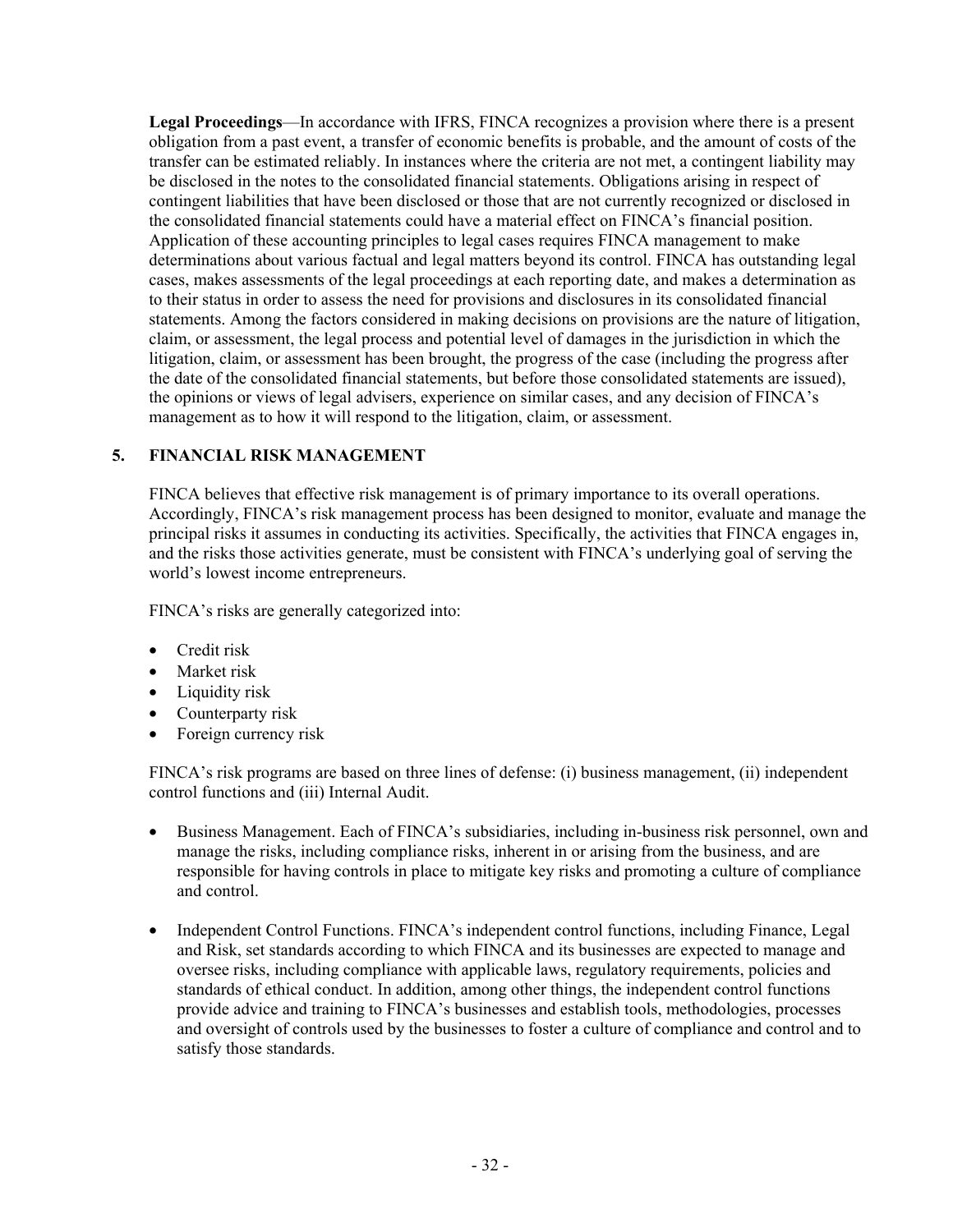• Internal Audit. FINCA's Internal Audit function independently reviews activities of the first two lines of defense discussed above based on a risk-based audit plan and methodology approved by the FINCA's Board of Directors.

Historically FINCA maintained a minimum Tier I capital policy that required subsidiaries to maintain common tangible equity equal to at least 20 percent of total assets. This level was quite conservative compared with competitors and local regulatory requirements. To better align with lender and regulatory standards, and acknowledging the constraint this relatively high capital requirement placed upon growth, in 2014 certain subsidiaries were granted approval from FINCA's audit committee to lower their minimum tangible equity level to 15 percent (this lowering was coordinated with relevant lenders). In addition, certain subsidiaries are also permitted to include qualifying Tier II equity in their minimum equity ratios. Subsidiaries that have not been permitted a higher leverage limit must remain compliant with the 20 percent tangible equity level. Compliance with this internal policy is monitored as part of the monthly Asset-Liability Committee (ALCO) process. FINCA's Tier I and Tier II capital ratios exceeded this minimum policy level in 2014 and 2013.

|                                                               | 2014                                              | 2013                                                |
|---------------------------------------------------------------|---------------------------------------------------|-----------------------------------------------------|
| Reserves<br>Retained earnings<br>Currency translation reserve | \$<br>17,706,184<br>188,448,532<br>(28, 299, 651) | \$<br>15,211,848<br>186, 172, 023<br>(16, 126, 565) |
| Tier I capital attributable to the parent company             | 177,855,065                                       | 185,257,306                                         |
| Tier I capital attributable to non-controlling interests      | 119,559,445                                       | 123,796,630                                         |
| Tier I capital                                                | 297,414,510                                       | 309,053,936                                         |
| Total assets                                                  | \$1,251,644,852                                   | \$1,104,652,106                                     |
| Tier I capital/assets                                         | 23.8 %                                            | 28.0 %                                              |
| Qualified Tier II capital                                     | 3,827,200                                         | 7,688,000                                           |
| Total capital                                                 | 301,241,710                                       | 316,741,936                                         |
| Total capital/assets                                          | 24.1%                                             | 28.7 %                                              |

**Credit Risk**—Credit risk is the potential for financial loss resulting from the failure of a client or counterparty to honor its financial or contractual obligations. Credit risk arises from FINCA's microfinance activities.

FINCA's loan portfolio is made up entirely of loans made to individuals and groups of individuals for a specific purpose and is sufficiently diversified to reduce concentration risk. At December 31, 2014 and 2013, FINCA had 1.203 million and 1.146 million borrowers, respectively.

FINCA's aggregate loan portfolio was \$966.9 million and \$840.6 million as of December 31, 2014 and 2013, respectively (see Note 15). FINCA's total allowances for impairments totaled \$17.5 million at December 31, 2014, a coverage ratio of 1.8% of total loans. The total allowances for impairments totaled \$11.8 million at December 31 2013, a coverage ratio of 1.4% of total loans.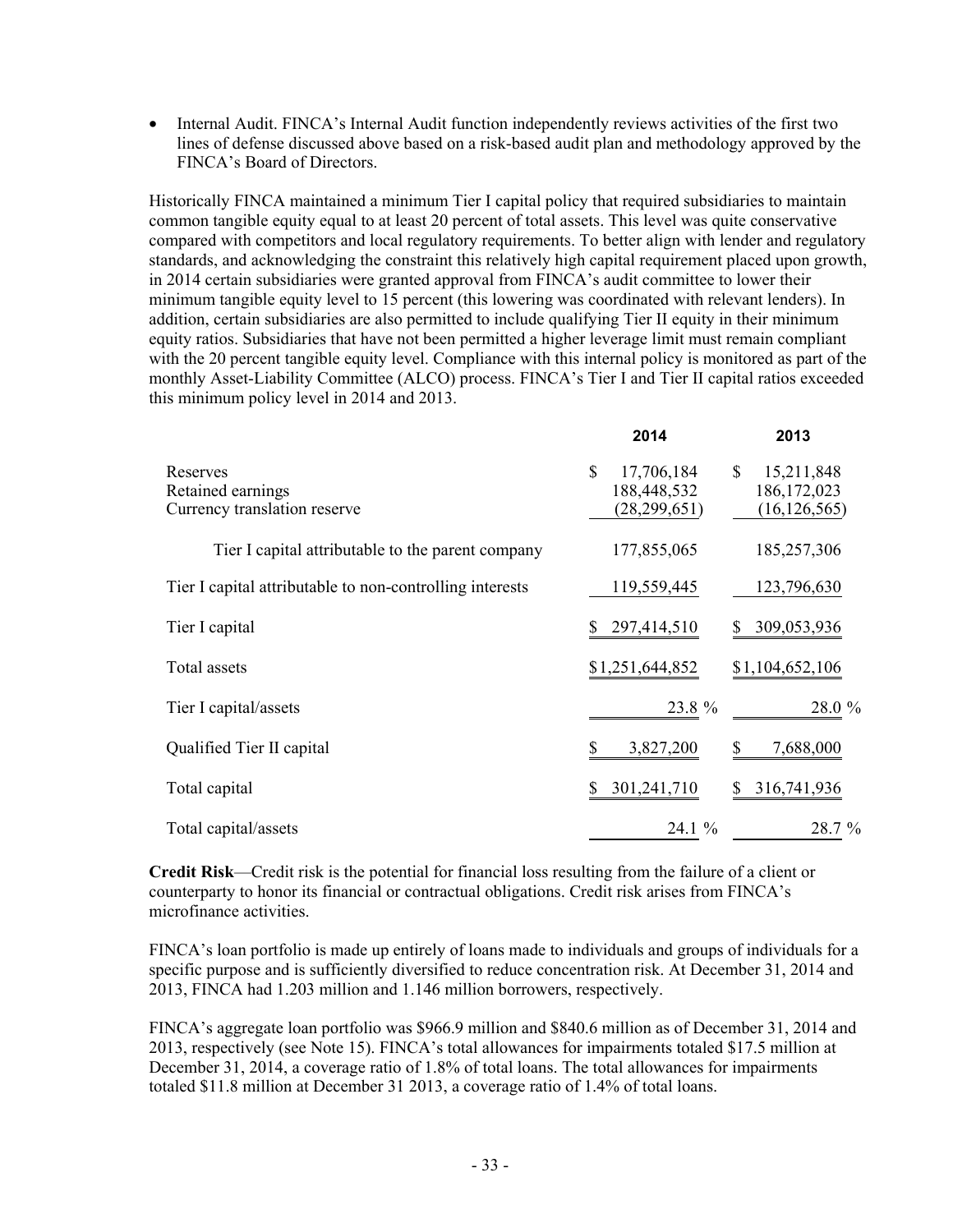Regionally, impairment losses on loans approximate 1.7%–6.0% and 0.9%–5.7% of the average total loan portfolio at December 31, 2014 and 2013, respectively, pursuant to the following:

|               | Impairment<br><b>Losses on Loans</b> |             | <b>Average Gross</b><br><b>Loans to Customers</b> |               |         | <b>Impairment Losses</b><br>as % of Average<br><b>Gross Loans</b> |  |
|---------------|--------------------------------------|-------------|---------------------------------------------------|---------------|---------|-------------------------------------------------------------------|--|
|               | 2014                                 | 2013        | 2014                                              | 2013          | 2014    | 2013                                                              |  |
| Eurasia       | \$9,437,650                          | \$4.258.956 | \$550,395,904                                     | \$466,152,944 | $1.7\%$ | $0.9\%$                                                           |  |
| Latin America | 9,984,362                            | 8,211,725   | 165,740,519                                       | 145,080,515   | 6.0     | 5.7                                                               |  |
| Africa        | 4,325,874                            | 2,692,928   | 127,505,307                                       | 95,650,862    | 3.4     | 2.8                                                               |  |
| <b>MESA</b>   | 1,146,714                            | 390,603     | 60,107,003                                        | 37,670,664    | 1.9     | 1.0                                                               |  |

FINCA conducts biannual historical loan-loss migration analysis across its subsidiary network in order to determine the probability of default, defined as all loans in arrears in excess of 180 days, as well as an examination of other current observable factors (e.g., macroeconomic, operational, policy and systems changes, political risk, etc.) in order to establish subsidiary credit reserves. The loan loss migration data is used to form the statistical base of the credit risk calculation in order to estimate the probability of default over a six month period. In addition, FINCA conducts quarterly vintage loan analysis.

Exposure to credit risk at December 31, 2014 is as follows:

*Impaired Loans*—Impaired loans are loans for which FINCA determines that it is probable that it will be unable to collect all principal and interest due according to the contractual terms of the loan agreement.

*Past Due but not Impaired Loans*—Past due but not impaired loans are loans where contractual interest or principal payments are past due, but FINCA believes that impairment is not appropriate on the basis of the level of collateral available and/or the stage of collection of amounts owed to FINCA.

*Loans with Renegotiated Terms*—Loans with renegotiated terms are loans that have been restructured due to deterioration in the client's financial position, and where FINCA has made concessions that it would not otherwise consider. Once the loan is restructured, it remains in this category independent of satisfactory performance after restructuring.

*Allowances for Impairment*—FINCA establishes an allowance for impairment losses that represents an estimate of probably or expected losses in its loan portfolio. The main components of this allowance are a specific loss component that relates to individually significant exposures, and a collective loan loss allowance established for groups of homogeneous assets with respect to losses that have been incurred but have not been identified on loans subject to individual assessment for impairment.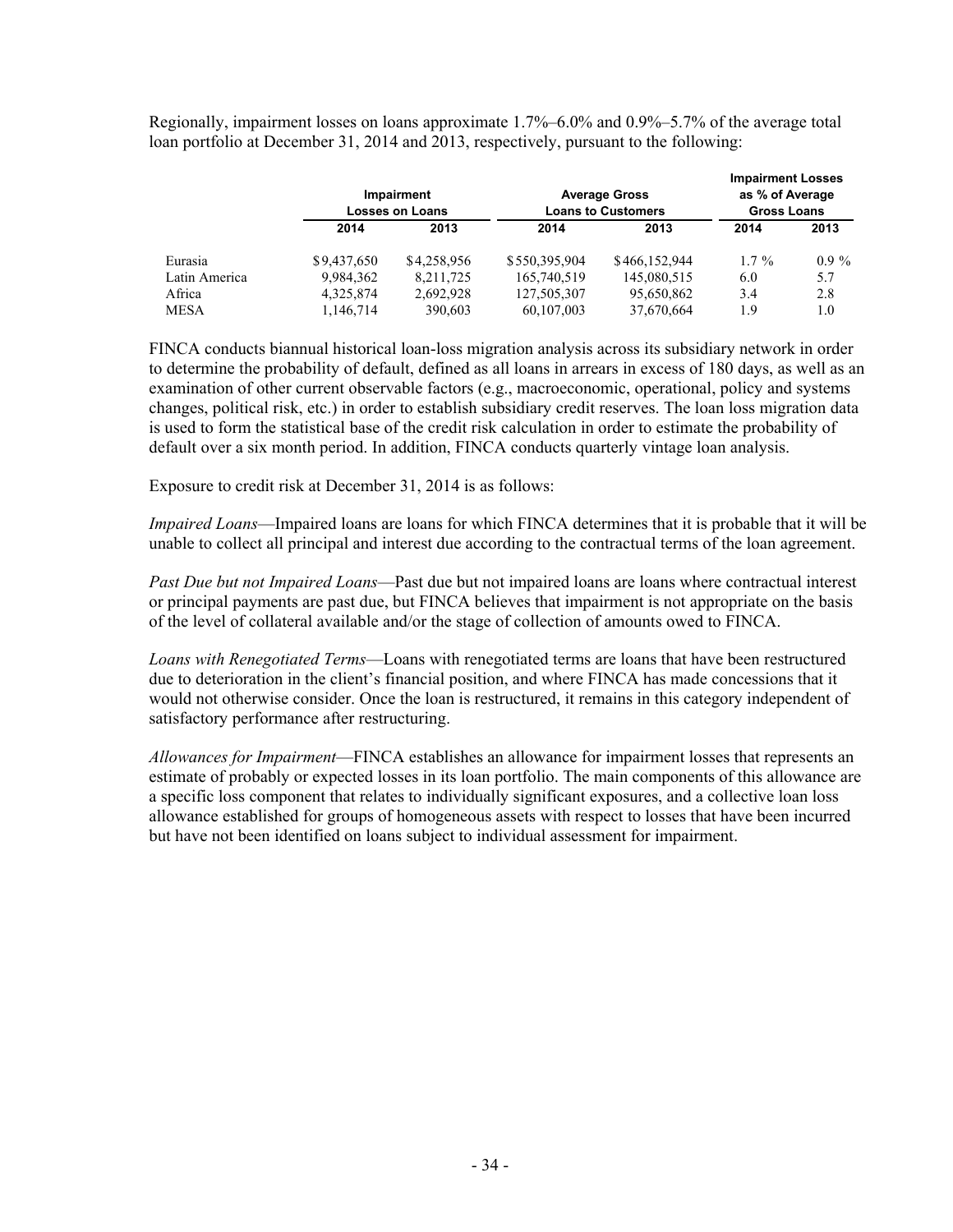*Write-Off Policy*—FINCA writes off a loan (and any related allowances for impairment losses) when FINCA's Credit Committees and Subsidiaries' Audit Committees determine that the loans are uncollectible. This determination is reached after considering information such as the occurrence of significant changes in a client's financial position, such that the client can no longer pay the obligation, or that proceeds from collateral, if any, will not be sufficient to pay back the entire exposure. For smaller balance standardized loans, charge-off decisions are generally based on a product-specific past due status. Exposure to credit risk at December 31, 2014 is as follows:

The regional segmentation by arrears category for gross loans and allowances at December 31, 2014 is as follows:

|                                                   | <b>Total Gross Loans for Each Portfolio Aging Segment</b> |                                                  |                                                |                                                |                                                |                                               |                                                             |  |  |
|---------------------------------------------------|-----------------------------------------------------------|--------------------------------------------------|------------------------------------------------|------------------------------------------------|------------------------------------------------|-----------------------------------------------|-------------------------------------------------------------|--|--|
|                                                   | Current                                                   | $1-30$ Days                                      | 31-60 Days                                     | 61-90 Days                                     | 91-180 Days                                    | 180+ Days                                     | <b>Total Gross</b><br><b>Loan Portfolio</b>                 |  |  |
| Eurasia<br>Latin America<br>Africa<br><b>MESA</b> | \$559,192,472<br>164,396,196<br>134,359,073<br>74,223,274 | \$7,337,303<br>3,815,032<br>4,602,399<br>569,332 | \$2,047,506<br>1,654,023<br>656,888<br>279,174 | \$1,414,742<br>1,495,233<br>469,308<br>180,971 | \$3,128,189<br>3,442,964<br>923,424<br>360,450 | \$.<br>553,950<br>651,880<br>1,112,735<br>282 | \$573,674,162<br>175,455,328<br>142, 123, 827<br>75,613,483 |  |  |
| Total                                             | \$932,171,015                                             | \$16,324,066                                     | \$4,637,591                                    | \$3,560,254                                    | \$7,855,027                                    | \$2,318,847                                   | \$966,866,800                                               |  |  |
|                                                   | Aging of the Allowances for Impairment                    |                                                  |                                                |                                                |                                                |                                               |                                                             |  |  |
|                                                   |                                                           |                                                  |                                                |                                                |                                                |                                               |                                                             |  |  |
|                                                   | Current                                                   | 1-30 Days                                        | 31-60 Days                                     | 61-90 Days                                     | 91-180 Days                                    | 180+ Days                                     | <b>Total Allowance</b><br>for Impairment                    |  |  |
| Eurasia<br>Latin America<br>Africa<br><b>MESA</b> | \$<br>2,079,755<br>1,314,263<br>745,501<br>80,334         | S.<br>419,980<br>496,233<br>169,887<br>51,261    | 709,600<br>S.<br>643,766<br>422,717<br>89,025  | 825,955<br>\$.<br>906,732<br>259,853<br>88,762 | \$2,572,912<br>2,696,666<br>636,109<br>297,509 | S.<br>556,075<br>540,640<br>929.815<br>282    | \$.<br>7,164,277<br>6,598,300<br>3,163,882<br>607,173       |  |  |

The regional segmentation by arrears category for gross loans and allowances at December 31, 2013 is as follows:

|                                                   | Total Gross Loans for Each Portfolio Aging Segment        |                                                  |                                                |                                                 |                                                |                                               |                                                           |  |  |
|---------------------------------------------------|-----------------------------------------------------------|--------------------------------------------------|------------------------------------------------|-------------------------------------------------|------------------------------------------------|-----------------------------------------------|-----------------------------------------------------------|--|--|
|                                                   | <b>Current</b>                                            | $1-30$ Days                                      | 31-60 Days                                     | 61-90 Days                                      | 91-180 Days                                    | $180 +$ Days                                  | <b>Total Gross</b><br><b>Loan Portfolio</b>               |  |  |
| Eurasia<br>Latin America<br>Africa<br>MESA        | \$511,423,945<br>149,076,624<br>111,989,097<br>45,143,628 | \$4,709,591<br>3,323,472<br>1,933,014<br>371,412 | \$1,145,719<br>1,355,810<br>757,809<br>229,778 | 870.901<br>S.<br>1,089,507<br>458,287<br>93,142 | \$1,943,730<br>2,261,397<br>882,448<br>208,147 | 333,851<br>S.<br>604,217<br>387,951<br>37,190 | \$520,427,737<br>157,711,027<br>116,408,606<br>46,083,297 |  |  |
| Total                                             | \$817,633,294                                             | \$10,337,489                                     | \$3,489,116                                    | \$2,511,837                                     | \$5,295,722                                    | \$1,363,209                                   | \$840,630,667                                             |  |  |
|                                                   | Aging of the Allowances for Impairment                    |                                                  |                                                |                                                 |                                                |                                               |                                                           |  |  |
|                                                   | <b>Current</b>                                            | $1-30$ Days                                      | 31-60 Days                                     | 61-90 Davs                                      | 91-180 Days                                    | 180+ Davs                                     | <b>Total Allowance</b><br>for Impairment                  |  |  |
| Eurasia<br>Latin America<br>Africa<br><b>MESA</b> | \$<br>1,738,619<br>1,388,475<br>116,102<br>279,321        | \$.<br>297,256<br>297,222<br>124,034<br>13,992   | 435.123<br>S.<br>442,968<br>233,546<br>37,791  | 505.767<br>S.<br>619,823<br>178,211<br>8,816    | \$1,671,595<br>1,704,986<br>669,639<br>55,101  | 259.158<br>S.<br>359,233<br>399,250<br>704    | S.<br>4,907,518<br>4,812,707<br>1,720,782<br>395,725      |  |  |
| Total                                             | 3,522,517<br>\$                                           | 732,504<br>\$                                    | \$1,149,428                                    | \$1,312,617                                     | \$4,101,321                                    | \$1,018,345                                   | 11,836,732<br>\$                                          |  |  |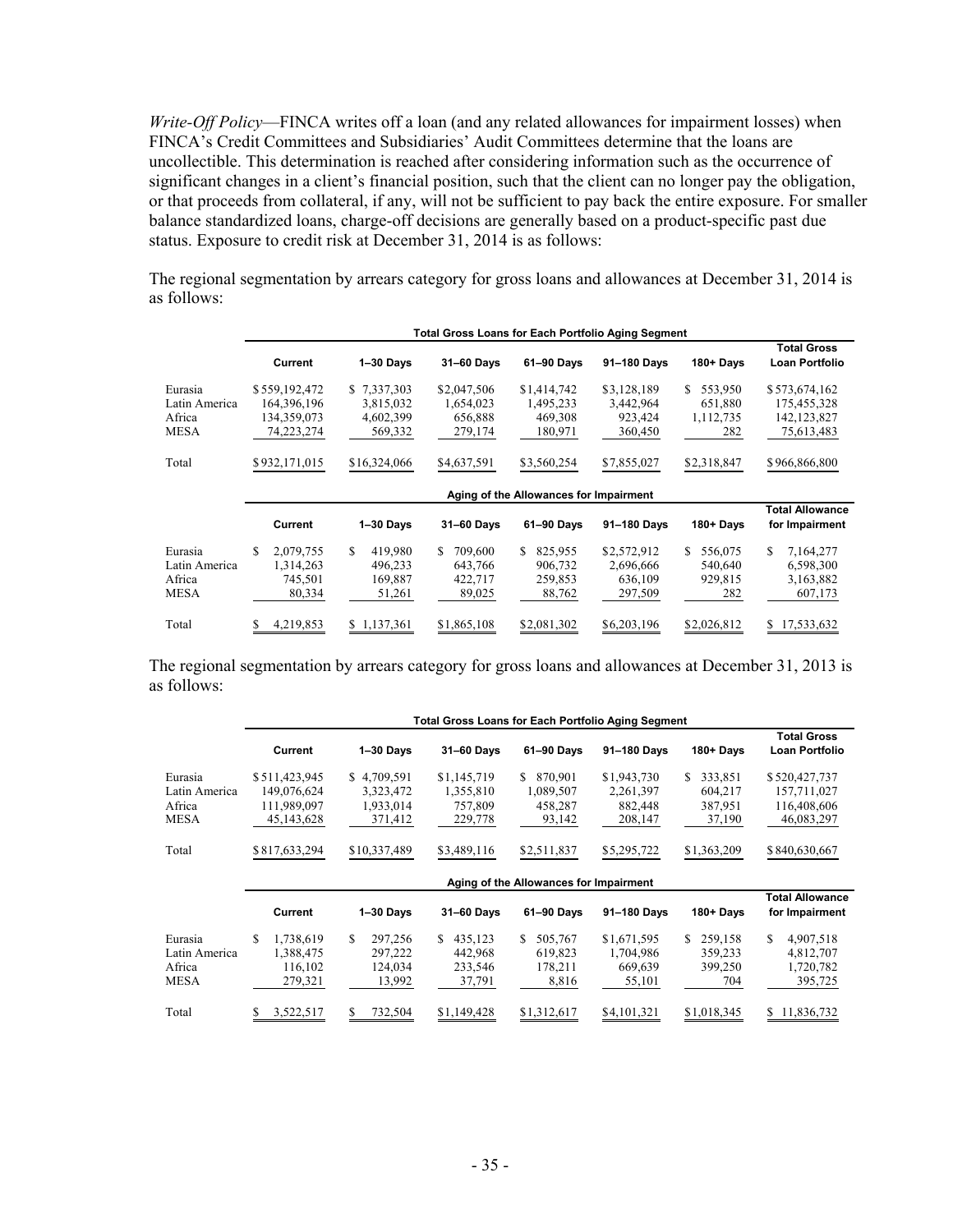*Market Risk*—Market risk includes price risk, foreign exchange and liquidity risk, which arise in the normal course of FINCA's business:

- Price risk is the risk to earnings from changes in interest rates
- Foreign exchange rate risk arises from the different markets in which FINCA operates, which are mostly developing countries with so called exotic currencies
- Liquidity risk is the risk that a change in market conditions precludes the ability of FINCA to fund its existing asset base and operational requirements

Market risks are measured in accordance with established standards to ensure consistency across Subsidiaries. Each Subsidiary is required to comply with network-wide risk limits that clearly define approved risk parameters.

FINCA's financial performance is subject to some degree of risk due to changes in interest rates; however, FINCA's Subsidiary balance sheets have significantly less interest rate risk than that of a traditional financial institution as:

- The tenor mismatch between assets and liabilities is far less
- Neither the assets nor the liabilities of Subsidiaries are tied to any particular market index and therefore do not automatically "reprice" during their stated tenor
- The short-term nature of FINCA's loans to clients renders the benefit of prepayments to be immaterial—thus, changes in market rates have an immaterial effect on prepayments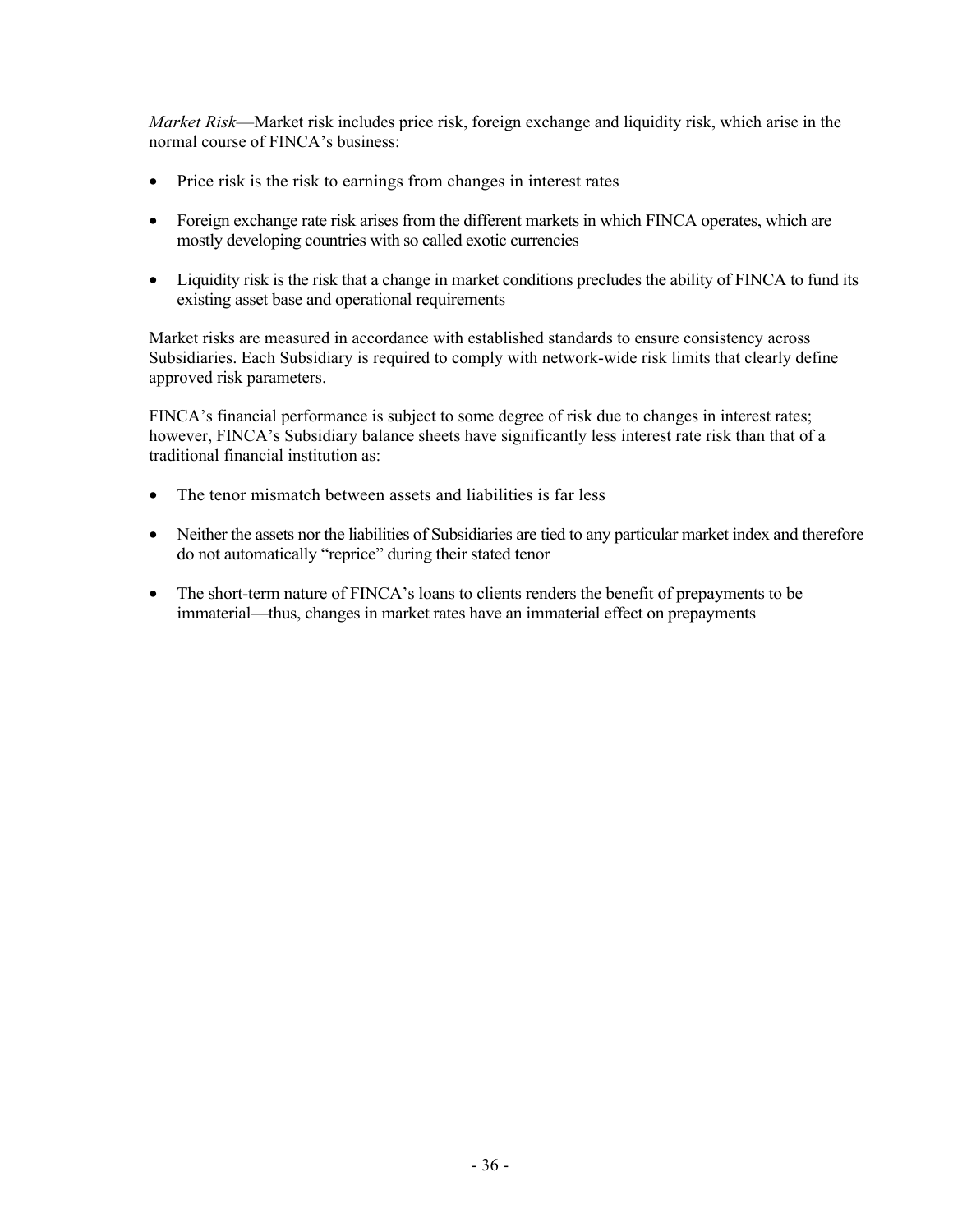The consideration of interest rate risk by term of asset and liability as of December 31, 2014 is as follows:

|                                      | Up to<br>3 Months | 3-6 Months    | 7-12 Months  | 1-3 Years       | More Than 3<br>Years | Non-interest<br><b>Sensitive</b><br><b>Balances</b> | 2014<br>Total |
|--------------------------------------|-------------------|---------------|--------------|-----------------|----------------------|-----------------------------------------------------|---------------|
|                                      |                   |               |              |                 |                      |                                                     |               |
| Cash and cash equivalents            | \$54,661,182      | 2,098,695     | S            | S               | S                    | 92,395,033<br>S                                     | 149,154,910   |
| Restricted cash and cash equivalents | 20,595,753        | 850.523       |              | 50.000          |                      | 2,360,449                                           | 23,856,725    |
| Available for sale financial assets  | 8,201,007         | 9,454,720     | 4,277,222    | 7,891,731       |                      | 728,829                                             | 30,553,509    |
| Financial assets held-to-maturity    | 43,567            |               |              | 669,651         | 669.671              |                                                     | 1,382,889     |
| Financial assets at fair value       | ٠                 |               |              |                 |                      |                                                     |               |
| through profit and loss              | 2,250,508         | 7,787,282     | 354,192      | 2,787,480       |                      |                                                     | 13,179,462    |
| Loans receivable-net                 | 253,347,641       | 216,317,813   | 283,131,167  | 191,451,026     | 5,085,521            |                                                     | 949,333,168   |
| Grants receivable—net                | 112,739           |               | 198,003      |                 |                      | 2,788,765                                           | 3,099,507     |
| Other receivables, prepaid and       |                   |               |              |                 |                      |                                                     |               |
| other assets                         | 944,526           | 108,614       | 62,993       | 62,900          | 23,097               | 22,590,376                                          | 23,792,506    |
| Property and equipment—net           |                   |               | 123,129      |                 | 814,635              | 32,570,277                                          | 33,508,041    |
| Intangible assets-net                |                   | 19,140        |              | 13,098          | 436,708              | 13,601,531                                          | 14,070,477    |
| Deferred tax assets                  | 42,390            |               |              |                 |                      | 9,671,268                                           | 9,713,658     |
|                                      |                   |               |              |                 |                      |                                                     |               |
| Total assets                         | 340, 199, 313     | 236,636,787   | 288,146,706  | 202,925,886     | 7,029,632            | 176,706,528                                         | 1,251,644,852 |
| Accounts payable and other           |                   |               |              |                 |                      |                                                     |               |
| accrued liabilities                  | 2,336,726         |               | 81,376       |                 | 555,088              | 30,686,795                                          | 33,659,985    |
| Financial liability at fair value    |                   |               |              |                 |                      |                                                     |               |
| through profit and loss              | 20,095            | 67,148        |              | 39,711          | $\overline{a}$       | 2,220,005                                           | 2,346,959     |
| Client deposits                      | 75,737,242        | 22,940,500    | 22,420,399   | 5,142,081       | 669,848              | 3,303,565                                           | 130,213,635   |
| Bank deposits                        | 1,547,026         | 1,095,244     |              |                 |                      |                                                     | 2,642,270     |
| Notes payable                        | 76,500,489        | 108,884,288   | 167,813,050  | 320,381,909     | 67,245,950           |                                                     | 740,825,686   |
| Subordinated debt                    | 25,988            | 827,212       | 2,731,181    | 18,232,678      | 1,829,459            |                                                     | 23,646,518    |
| Deferred revenue                     | 320,962           | 9,712         | 17,523       | 10,238          |                      | 10,256,990                                          | 10,615,425    |
| Employee benefits                    |                   |               |              |                 |                      | 4,618,476                                           | 4,618,476     |
| Current income tax liability         | 177,095           |               |              |                 |                      | 4,156,466                                           | 4,333,561     |
| Deferred tax liabilities             |                   |               |              |                 | 385,729              | 942,098                                             | 1,327,827     |
|                                      |                   |               |              |                 |                      |                                                     |               |
| <b>Total liabilities</b>             | 156,665,623       | 133,824,104   | 193,063,529  | 343,806,617     | 70,686,074           | 56,184,395                                          | 954,230,342   |
| Open position                        | \$183,533,690     | \$102,812,683 | \$95,083,177 | \$(140,880,731) | \$(63,656,442)       | \$120,522,133                                       | 297,414,510   |
|                                      |                   |               |              |                 |                      |                                                     |               |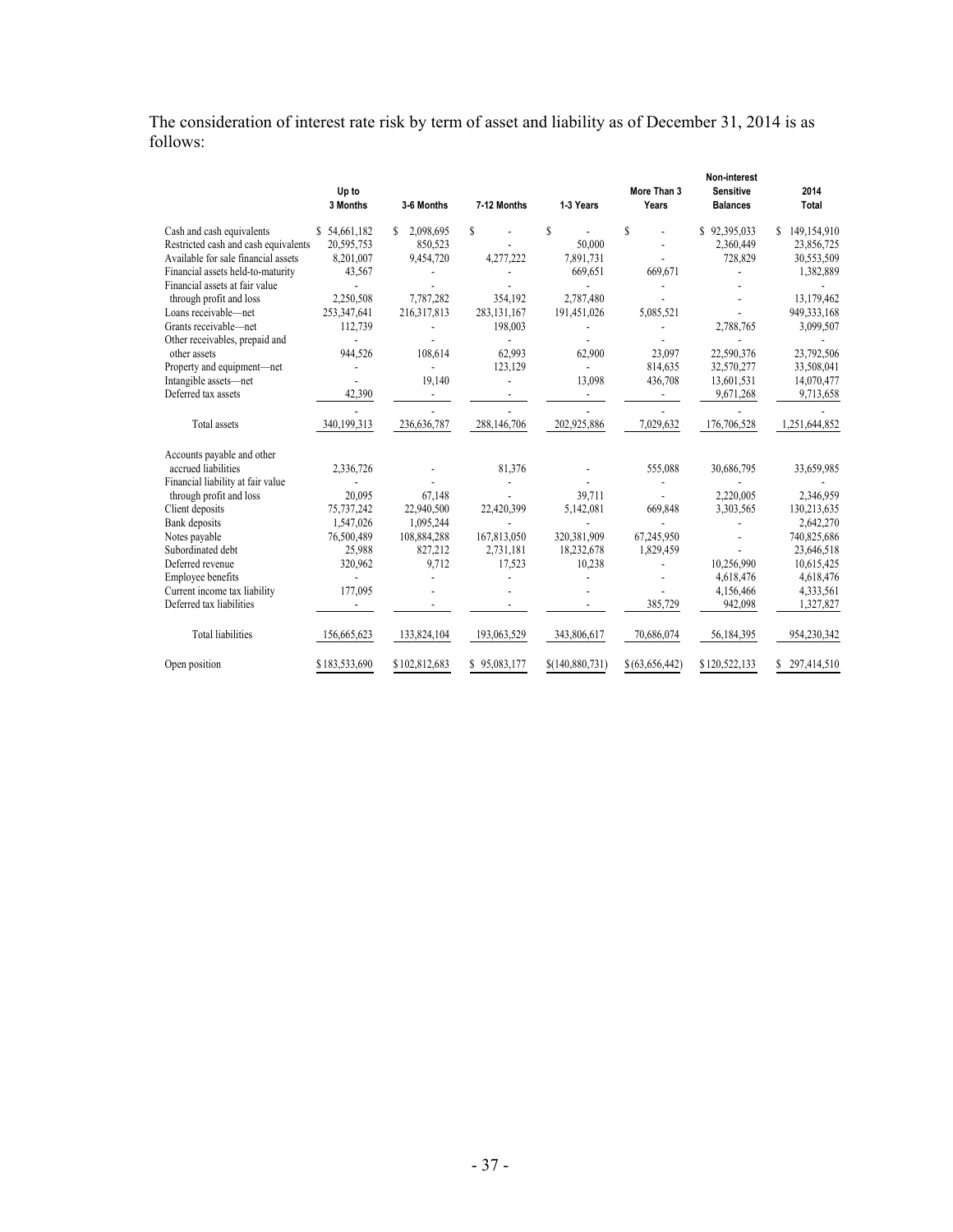The consideration of interest rate risk by term of asset and liability as of December 31, 2013 is as follows:

|                                                                       | Up to<br>3 Months | 3-6 Months    | 7-12 Months   | 1-3 Years         | More Than 3<br>Years | Non-interest<br><b>Sensitive</b><br><b>Balances</b> | 2013<br>Total    |
|-----------------------------------------------------------------------|-------------------|---------------|---------------|-------------------|----------------------|-----------------------------------------------------|------------------|
| Cash and cash equivalents                                             | \$81,684,517      | S.            | S.            | \$.               | S                    | \$73,376,111                                        | 155,060,628<br>S |
| Restricted cash and cash equivalents                                  | 15,610,691        | 2.000.000     | 1.000.000     |                   |                      | 6,443,366                                           | 25,054,057       |
| Available for sale financial assets<br>Financial assets at fair value | 3,556,446         | 744,287       | 451.892       | 1,327,725         |                      | 12,802,773                                          | 18,883,123       |
| through profit and loss                                               | 791.137           | 524,823       | 2,223,777     | 88,787            |                      |                                                     | 3,628,524        |
| Loans receivable-net                                                  | 191,056,276       | 159,007,695   | 233,517,584   | 240,409,345       | 4,803,035            |                                                     | 828,793,935      |
| Grants receivable-net<br>Other receivables, prepaid and               | 46,565            | 215,608       |               | 140,408           |                      | 3,415,183                                           | 3,817,764        |
| other assets                                                          | 357,210           |               |               |                   |                      | 15,770,546                                          | 16, 127, 756     |
| Property and equipment-net                                            |                   |               |               | 86,693            | 983.009              | 28,065,522                                          | 29, 135, 224     |
| Intangible assets-net                                                 |                   |               |               |                   | 567,346              | 14,394,104                                          | 14,961,450       |
| Goodwill                                                              |                   |               |               |                   | ٠                    | 1,108,117                                           | 1,108,117        |
| Deferred tax assets                                                   |                   |               |               |                   |                      | 8,081,528                                           | 8,081,528        |
| <b>Total</b> assets                                                   | 293,102,842       | 162,492,413   | 237,193,253   | 242,052,958       | 6,353,390            | 163,457,250                                         | 1,104,652,106    |
| Accounts payable and other                                            |                   |               |               |                   |                      |                                                     |                  |
| accrued liabilities                                                   | 3,230,884         |               | 161,367       | 86,569            |                      | 30,710,369                                          | 34,189,189       |
| Financial liability at fair value                                     |                   |               |               |                   |                      |                                                     |                  |
| through profit and loss                                               | 440,011           | 132,204       | ÷             | (183, 173)        |                      | 1,261,707                                           | 1,650,749        |
| Client deposits                                                       | 42,108,780        | 8,129,310     | 16,971,382    | 7,426,683         | 1,401,878            | 2,316,246                                           | 78,354,279       |
| Notes payable                                                         | 96,484,852        | 52,919,084    | 100,912,303   | 384,011,055       | 10,022,902           | ٠                                                   | 644,350,196      |
| Subordinated debt                                                     | 55,443            | 747,734       | 4,885,572     | 12,826,116        | 4,043,381            |                                                     | 22,558,246       |
| Deferred revenue                                                      | 171,438           | 24,601        | 16,521        | 49,564            |                      | 7,439,950                                           | 7,702,074        |
| Employee benefits                                                     |                   |               |               |                   |                      | 3,504,764                                           | 3,504,764        |
| Current income tax liability                                          | 92,882            |               |               |                   |                      | 1,950,372                                           | 2,043,254        |
| Deferred tax liabilities                                              | $\sim$            |               |               |                   |                      | 1,245,419                                           | 1,245,419        |
| <b>Total liabilities</b>                                              | 142,584,290       | 61,952,933    | 122,947,145   | 404,216,814       | 15,468,161           | 48,428,827                                          | 795,598,170      |
| Open position                                                         | \$150,518,552     | \$100,539,480 | \$114,246,108 | \$(162, 163, 856) | \$ (9,114,771)       | \$115,028,423                                       | 309,053,936<br>s |

FINCA has performed interest rate simulations based on the above GAP analysis to estimate the effect on net interest margin and on the longer-term economic value of equity for differing levels of immediate and ongoing changes to market interest rates. A GAP analysis consists of separating FINCA's consolidated balance sheets into different time frames in which assets or liabilities mature. Note that FINCA can influence certain interest rates (e.g., deposit and lending rates), whereas other interest rates are determined by exogenous factors in the global macroeconomy.

On a group level, the network-wide impacts from simultaneous interest rate shocks of 200 basis points (bps) for USD and EUR and the weighted average of local currency shocks are considered. The effect on net interest income for the year and consolidated net consolidated equity from these assumed interest rate shocks are as follows:

|                                                                                                                  | 2014          | 2013            |
|------------------------------------------------------------------------------------------------------------------|---------------|-----------------|
| USD/EUR net interest income impact $\omega$ 200 bp (USD MM)<br>Local current net interest income impact (USD MM) | 0.77<br>12.73 | 1.21<br>8.45    |
| Total                                                                                                            | 13.50         | 9.66            |
| Total as a percentage of total capital                                                                           |               | $4.5\%$ $3.1\%$ |

Since FINCA's interest sensitive assets reprice more quickly than its interest-sensitive liabilities, increases in market interest rates result in higher net interest income (and the opposite is also true).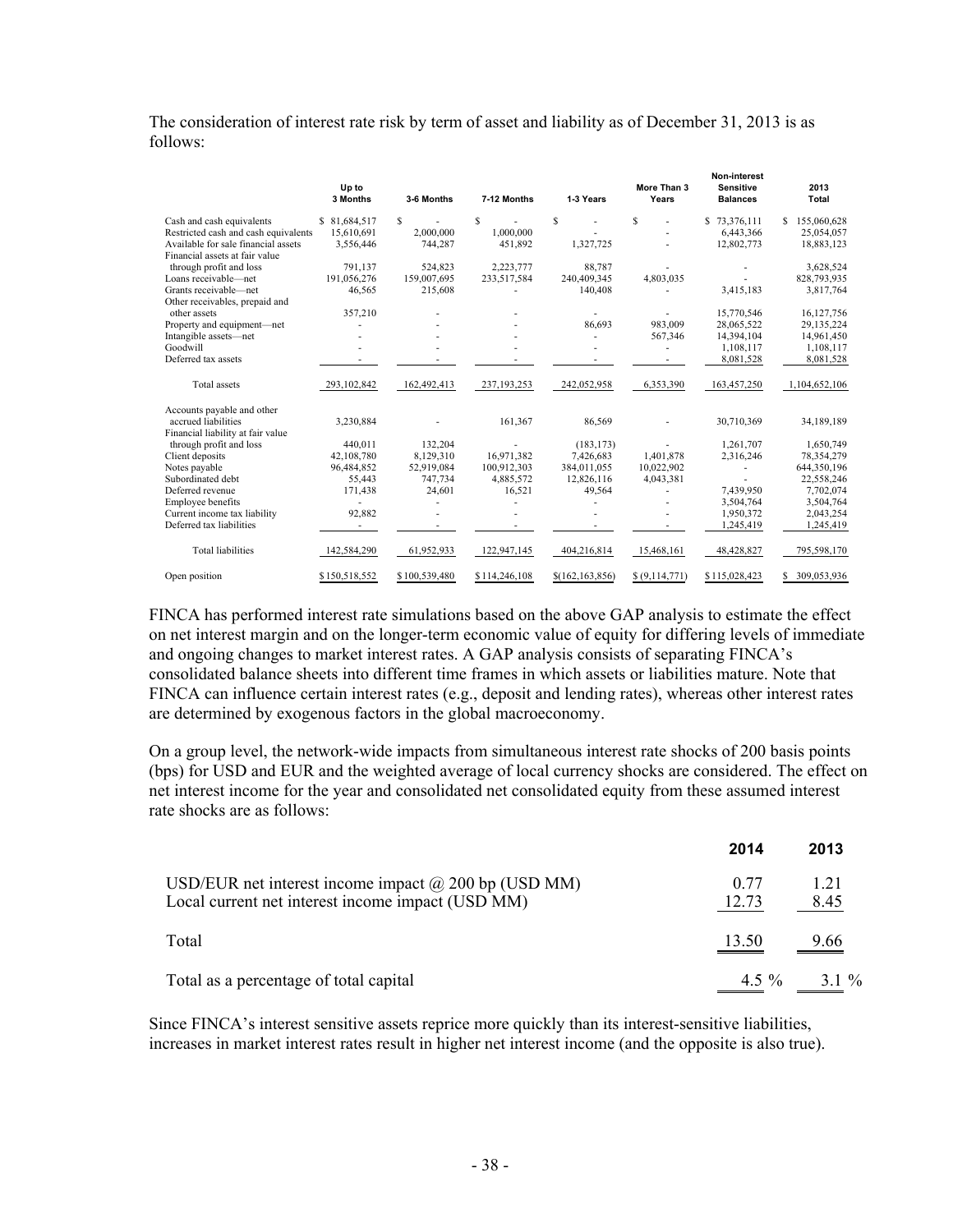Impacts to the economic value of equity of the longer time bands are also estimated according to the guidance set forth by the Basel Committee on Bank Supervision under the Basel Accords recommendations on bank capital adequacy.

|                                        | <b>Shock</b><br>(Average) | <b>Economic</b><br><b>Value Impact</b><br>(USD MM) |
|----------------------------------------|---------------------------|----------------------------------------------------|
| <b>USD/EUR</b><br>Local                | 200 bp<br>617 bp          | (7.17)<br>(0.25)                                   |
| Total                                  |                           | (7.42)                                             |
| Total as a percentage of total capital |                           | $(2.53)\%$                                         |

The preponderance of USD liabilities in the later time bands (more than one to three years) in comparison to assets is slightly offset by the economic value of positive repricing by local currency assets in the earlier period (to 12 months).

*Liquidity Risk*—Liquidity risk management includes (at a minimum) the identification, measurement, and establishment of limits on potential losses arising from the difficulty of renewing liabilities under normal market conditions. FINCA's funding and liquidity objective is to fund its existing asset base (and maintain sufficient excess liquidity) so that it can operate under unusual/adverse market conditions. At the aggregate level, FINCA's goal is to ensure that there is sufficient funding in amount and tenor so that adequate liquid resources are available for all operating entities. The liquidity framework requires that entities be liquidity self-sufficient or net providers of liquidity. The primary sources of funding are (a) shareholders equity, (b) medium-term borrowings, and (c) local bank lines of credit.

FINCA works to ensure that the structural tenor of these funding sources is sufficiently long in relation to the tenor of its asset base. In fact, the key goal of FINCA's asset-liability management is to ensure that there is excess tenor in the liability structure so as to provide excess liquidity to fund all assets. The excess liquidity resulting from a longer-term liability tenor can effectively offset potential downward pressures on liquidity that may occur under market stress. This excess funding is held in the form of bank deposits and, to a far lesser extent, in unencumbered liquid securities.

Total cash and cash equivalents totaled \$149.2 million as of December 31, 2014, compared to \$155.1 million as of December 31, 2013. These period-end amounts increase and decrease intraperiod in the ordinary course of business. FINCA has maintained total cash balance equal to about 11.9 % and 14.1% of total assets as of December 31, 2014 and 2013, respectively, which is considered to be a sufficient liquidity cushion.

*Liquidity Risk Management*—FINCA runs a centralized treasury model where the overall balance sheet is managed by the Treasury department through subsidiaries' ALCOs. Day-to-day liquidity and funding are managed by subsidiary chief financial officers and treasurers at the country level and are monitored by subsidiary ALCO and FINCA Treasury on a monthly basis.

Liquidity management is the responsibility of senior management through FINCA's consolidated ALCO and is overseen by the board of directors through its audit and finance committee. ALCOs are established at each of FINCA's microfinance operating subsidiaries. Regulated savings deposit-taking subsidiaries maintain legal reserve requirements in accordance with local regulations.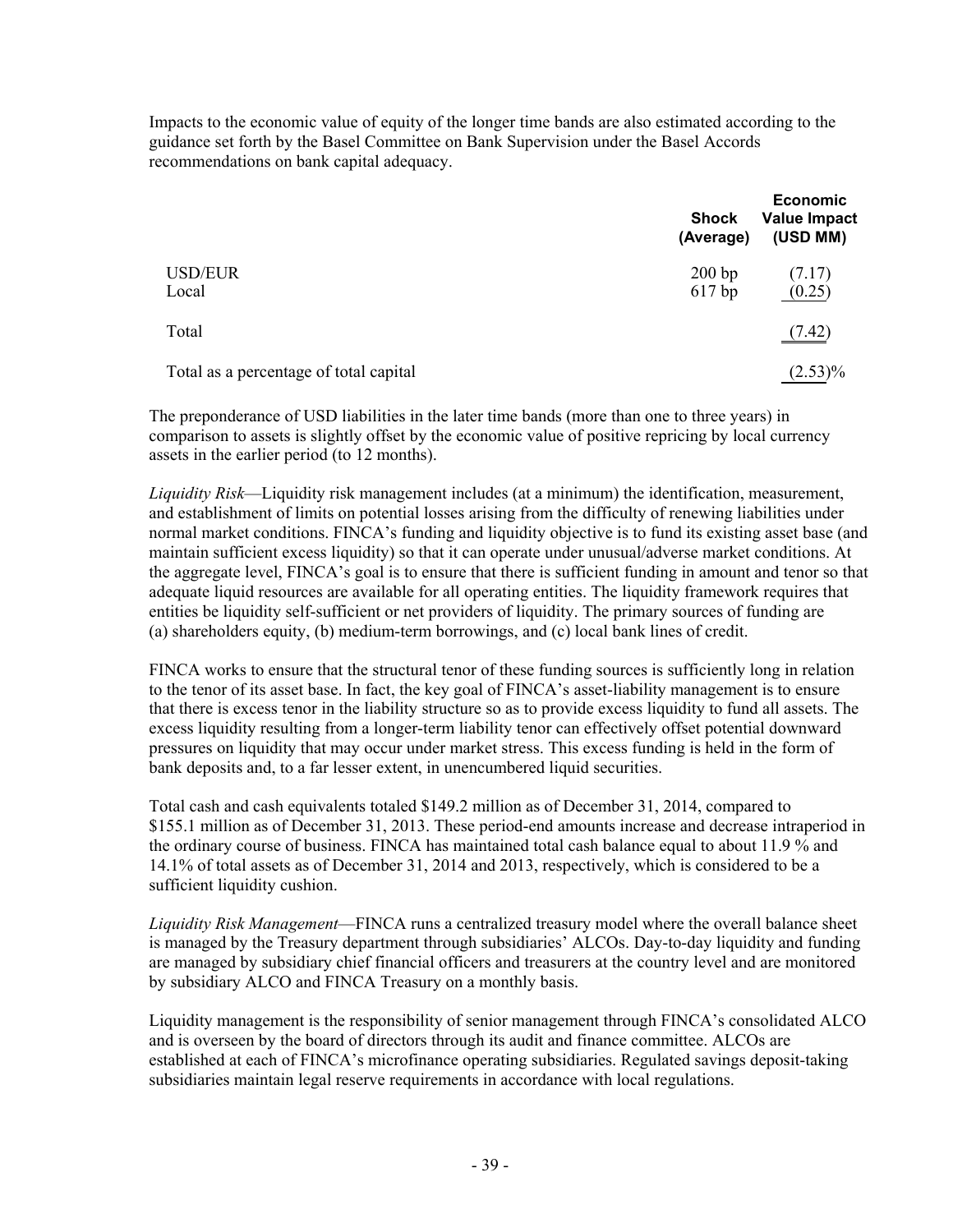FINCA's microfinance operating subsidiaries are required to comply with a liquidity policy that specifies a minimum amount of liquid assets (cash and cash equivalents) that is to be maintained at all times. This minimum liquidity policy requires that approximately 5.0% of total assets be held in cash and cash equivalents. As of December 31, 2014, the ratio of subsidiaries' unrestricted cash and cash equivalents to total subsidiaries' assets was 8.7%, compared with 9.6% as of December 31, 2013.

A traditional view of FINCA's liquidity is provided by a GAP analysis. Considering the contractual terms of client loans, FINCA has a substantial amount of excess liquidity in the under one-year time frame (GAP less than one year of \$464.0 million in 2014 and \$444.5 million in 2013). Due to the shortterm nature of the loan portfolio (79.3% of which matures within one year), the negative liquidity in years one to three will be covered by the normal course of business operations as new loans are disbursed.

|                                             | Up to                    | 1 Year to            | 3 Years to        |                          |
|---------------------------------------------|--------------------------|----------------------|-------------------|--------------------------|
| At December 31, 2014                        | 1 Year                   | 3 Years              | 5 Years           | <b>Total</b>             |
| Cash and cash equivalents                   | \$149,154,910            | \$                   | \$                | 149,154,910<br>\$        |
| Restricted cash and cash equivalents        | 22,912,811               | 927,523              | 16,391            | 23,856,725               |
| Available for sale financial assets         | 26,697,975               | 3,108,557            | 746,977           | 30,553,509               |
| Financial assets held-to-maturity           | 43,567                   | 669,651              | 669,671           | 1,382,889                |
| Financial assets at fair value through      |                          |                      |                   |                          |
| profit and loss                             | 7,710,303                | 5,469,159            |                   | 13,179,462               |
| Loans receivable—net                        | 752,796,621              | 191,451,026          | 5,085,521         | 949, 333, 168            |
| Grants receivable                           | 3,099,507                |                      |                   | 3,099,507                |
| Other financial assets                      | 9,954,438                | 8,605,313            | 141,838           | 18,701,589               |
|                                             | 972,370,132              | 210, 231, 229        | 6,660,398         | 1,189,261,759            |
| Other financial liabilities                 | 23,150,831               | 61,707               |                   | 23,212,538               |
| Financial liability at fair value           |                          |                      |                   |                          |
| through profit and loss<br>Clients deposits | 2,006,479<br>124,248,007 | 340,480<br>5,277,790 | 687,838           | 2,346,959<br>130,213,635 |
| Bank deposits                               | 2,642,270                |                      |                   | 2,642,270                |
| Notes payable                               | 353,166,468              | 320,413,269          | 67,245,949        | 740,825,686              |
| Subordinated debt                           | 3,121,790                | 18,261,776           | 2,262,952         | 23,646,518               |
|                                             |                          |                      |                   |                          |
|                                             | 508, 335, 845            | 344, 355, 022        | 70,196,739        | 922,887,606              |
| Liquidity gap                               | \$464,034,287            | \$(134, 123, 793)    | \$ (63, 536, 341) | 266, 374, 153            |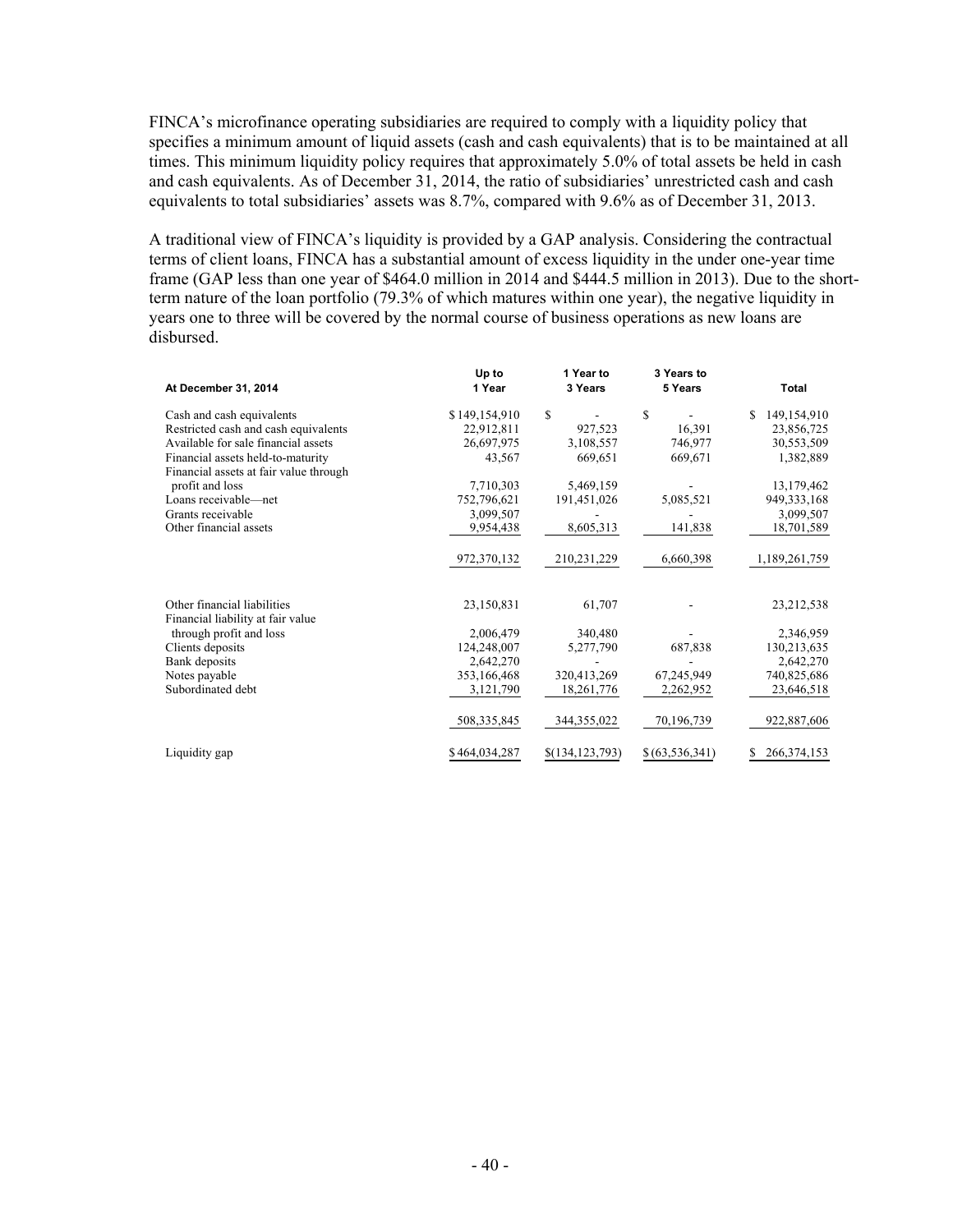| At December 31, 2013                      | Up to<br>1 Year | 1 Year to<br>3 Years | 3 Years to<br>5 Years | Total             |
|-------------------------------------------|-----------------|----------------------|-----------------------|-------------------|
| Cash and cash equivalents                 | \$155,060,628   | \$                   | S                     | \$<br>155,060,628 |
| Restricted cash and cash equivalents      | 25,054,057      |                      |                       | 25,054,057        |
| Available for sale financial assets       | 4,752,625       | 1,327,725            | 12,802,773            | 18,883,123        |
| Financial assets at fair value through    |                 |                      |                       |                   |
| profit and loss                           | 3,539,737       | 88,787               |                       | 3,628,524         |
| Loans receivable—net                      | 583,581,555     | 240,409,345          | 4,803,035             | 828,793,935       |
| Grants receivable                         | 3,677,355       | 140,409              |                       | 3,817,764         |
| Other financial assets                    | 3,328,697       | 737,364              |                       | 4,066,061         |
|                                           | 778,994,654     | 242,703,630          | 17,605,808            | 1,039,304,092     |
| Other financial liabilities               | 12,403,240      | 377,975              |                       | 12,781,215        |
| Financial liability at fair value through |                 |                      |                       |                   |
| profit and loss                           | 1,059,215       | 591,534              |                       | 1,650,749         |
| Clients deposits                          | 69,514,256      | 7,438,144            | 1,401,879             | 78,354,279        |
| Notes payable                             | 250,316,240     | 384,011,056          | 10,022,900            | 644,350,196       |
| Subordinated debt                         | 1,148,744       | 12,826,116           | 8,583,386             | 22,558,246        |
|                                           | 334,441,695     | 405,244,825          | 20,008,165            | 759,694,685       |
| Liquidity gap                             | \$444,552,959   | \$(162,541,195)      | \$(2,402,357)         | 279,609,407       |

The traditional GAP view tends to overstate the amount of near-term liquidity since it does not take into consideration the behavioral nature of FINCA's client loan portfolio. From a behavioral perspective, FINCA's clients are able to renew their loans for multiple terms, which lessen the amount of short-term liquidity (lowers the positive GAP in that time frame). In spite of this, FINCA's consolidated balance sheets remain liquid owing to the short asset tenor and to the fact that client loans amortize. FINCA's borrowings are predominately two-year tenor with principal repaid at maturity.

*Counterparty Risk*—FINCA's exposure to the financial loss associated with balances held in other financial institutions is managed in accordance with prescribed limits. Given the relatively high level of cash held by FINCA's subsidiaries (in 2014 and 2013 the average amount of total cash to equity for FINCA's Subsidiaries was 40.7% and 41.9%, respectively). Lacking a limit for each counterparty bank, an undue amount of exposure would exist to the failure of a particular counterparty.

Individual subsidiary ALCOs look at counterparty exposure on a monthly basis to monitor compliance with policy. Pursuant to this policy, FINCA's subsidiaries are only able to hold liquid funds with banks of high reputation or to invest in short-term, federally issued government securities. The maximum amount of exposure to another financial institution is typically limited by the amount of a subsidiary's equity (up to 25% of the subsidiary's equity in one bank).

The level of counterparty risk incurred reflects the nature and purpose of the assets held by the group (aside from its loan portfolio and the fixed assets). Such assets are largely transactional in nature (generated by the routine payment of principal and interest by clients). In addition, a minimum amount of cash and liquid securities is held to ensure sufficient liquidity for the group. While the group tries to generate some income from these assets, the overriding objective is to ensure their secure placement and high level of availability (risk considerations predominate). This is particularly visible in the area of bank placements, where the group is able to take active decisions with respect to the selection of counterparties and the maturity of placements.

*Foreign Currency Risk*—Foreign exchange risk exists at both FINCA and at the Subsidiaries level. Subsidiaries are exposed to exchange rate risk when their liabilities (or assets) are denominated in a currency that differs from their functional currency (the non-functional currency is typically the United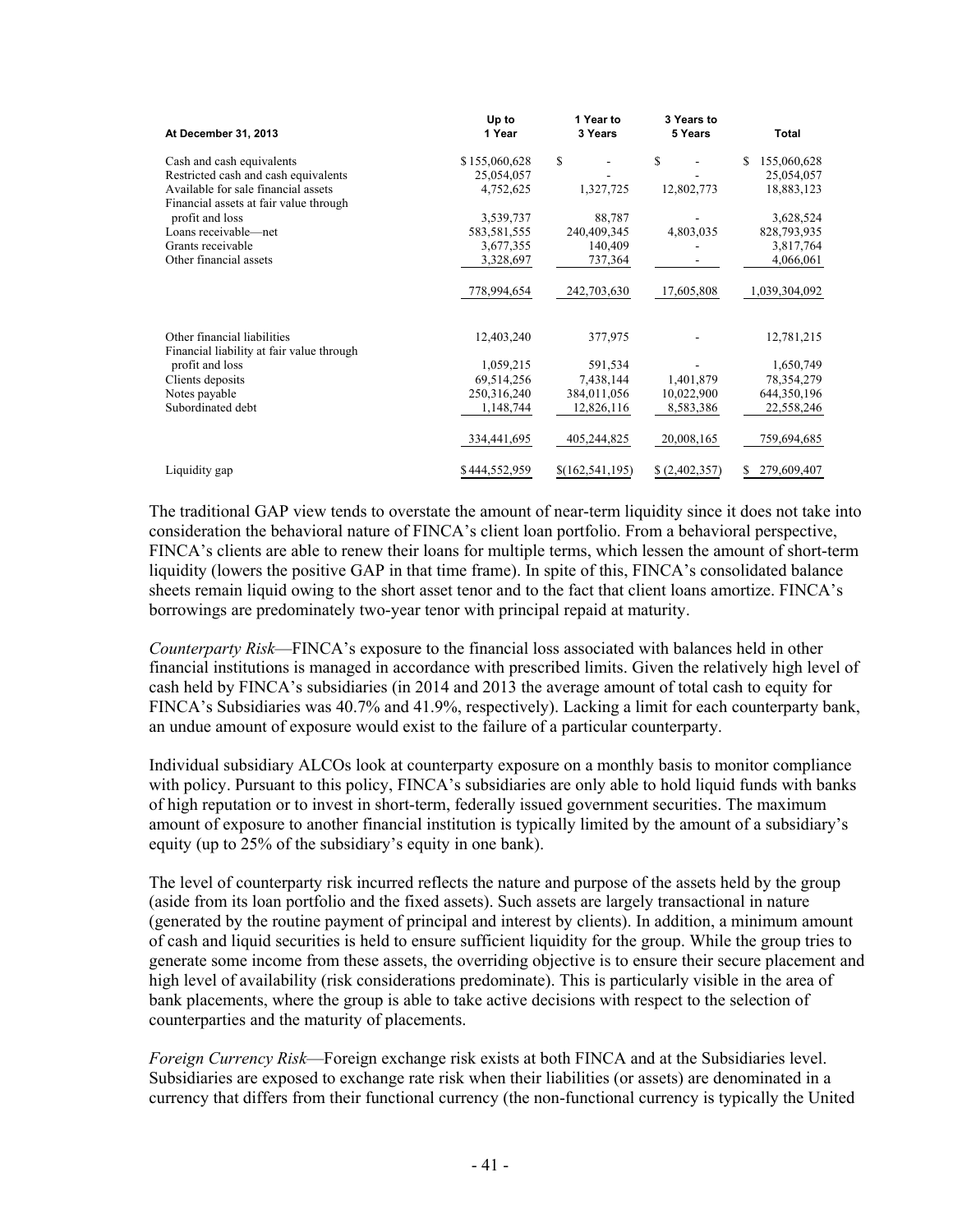States Dollar, or "USD"). Subsidiaries are not exposed to any exchange rate risk on either assets or liabilities that are denominated in their functional currency. Certain Subsidiaries have no foreign exchange risk either because their entire balance sheet is denominated in their functional currency (i.e. Kosovo), because their functional currency is the USD (DRC, Ecuador and El Salvador) or because their currency is pegged to the USD (i.e. Jordan).

Subsidiaries match their non-functional currency assets with their non-functional currency liabilities to the fullest possible extent, thereby minimizing or reducing any foreign currency risk. This matching occurs either by converting non-functional currency borrowings into functional currency borrowings, by lending in non-functional currency, and by maintaining other assets in non-functional currency. It is FINCA's policy not to allow speculative open currency positions; rather, each Subsidiary's open currency position is maintained within prescribed limits relative to the Subsidiary's capital. Currency positions are measured and reported to each Subsidiary's ALCO on a monthly basis. A Subsidiary's net "long" or "short" foreign currency position is measured in relation to their equity, with the objective of maintaining the position within the more restrictive of (a) lender covenants or (b) the internal guideline of 20% of the Subsidiary's equity or (c) other contractual or local regulatory requirements. Subsidiaries that have a difference between non-functional currency assets and liabilities typically maintain a higher amount of non-functional currency assets (rendering their net position "long" in relation to the USD). At the consolidated level, FINCA experienced transaction losses of \$2.5 million in 2014 in comparison to transaction gains of \$18 thousands in 2013, representing about 0.2 % and 0% of average total assets in 2014 and 2013, respectively. For assessment of the group foreign exchange risk, a Value-at-Risk (VaR) analysis is performed on a quarterly basis. The VaR measure estimates the potential loss in capital over a given holding period for a specified confidence level. The VaR is a statistically defined, probabilitybased approach that takes into account market volatilities as well as risk diversification by recognizing offsetting positions and correlations between markets. Risks can be measured consistently across all markets, and risk measures can be aggregated to arrive at a single risk number. The methodology employed is the variance-covariance approach, also known as the delta-normal approach. The holding period is one year, and the look-back period is 3.5 years. A limitation of the variance-covariance, or delta-normal, approach is the assumption of a standard normal (or Gaussian) distribution of portfolio returns, and therefore the methodology may underestimate the proportion of outliers and hence the VaR. The results are shown in the following table:

|                         | 95% Confidence 99% Confidence |                |
|-------------------------|-------------------------------|----------------|
| As of December 31, 2014 | \$15.5 million                | \$21.9 million |
|                         | 95% Confidence 99% Confidence |                |
| As of December 31, 2013 | \$11.6 million                | \$16.4 million |

FINCA's portfolio volatility dramatically increased in 2014 with both individual currency volatility and overall correlation among FINCA's basket of currencies increasing, leading to an increase in overall portfolio volatility. Furthermore, additional FINCA equity was deployed into subsidiary net assets over the year. FINCA's foreign currency translation reserve increased in 2014 by \$19.5 million along with \$7.3 million allocated to non-controlling interest members, compared to the 2013 increase of \$4.5 million. The largest translation losses were incurred by the following subsidiaries: Kyrgyzstan— \$4.3 million, Russia—\$3.6 million, Mexico—\$3.1 million, Armenia—\$2.0 million, Georgia— \$1.5 million, Uganda—\$1.1 million and Tanzania—\$1.0 million. The actual loss is \$3.1 million greater than the 2013 VaR model's estimated look-forward amount at the 99% confidence interval, or 2.8 standard deviations of the 2013's model's look-forward amount.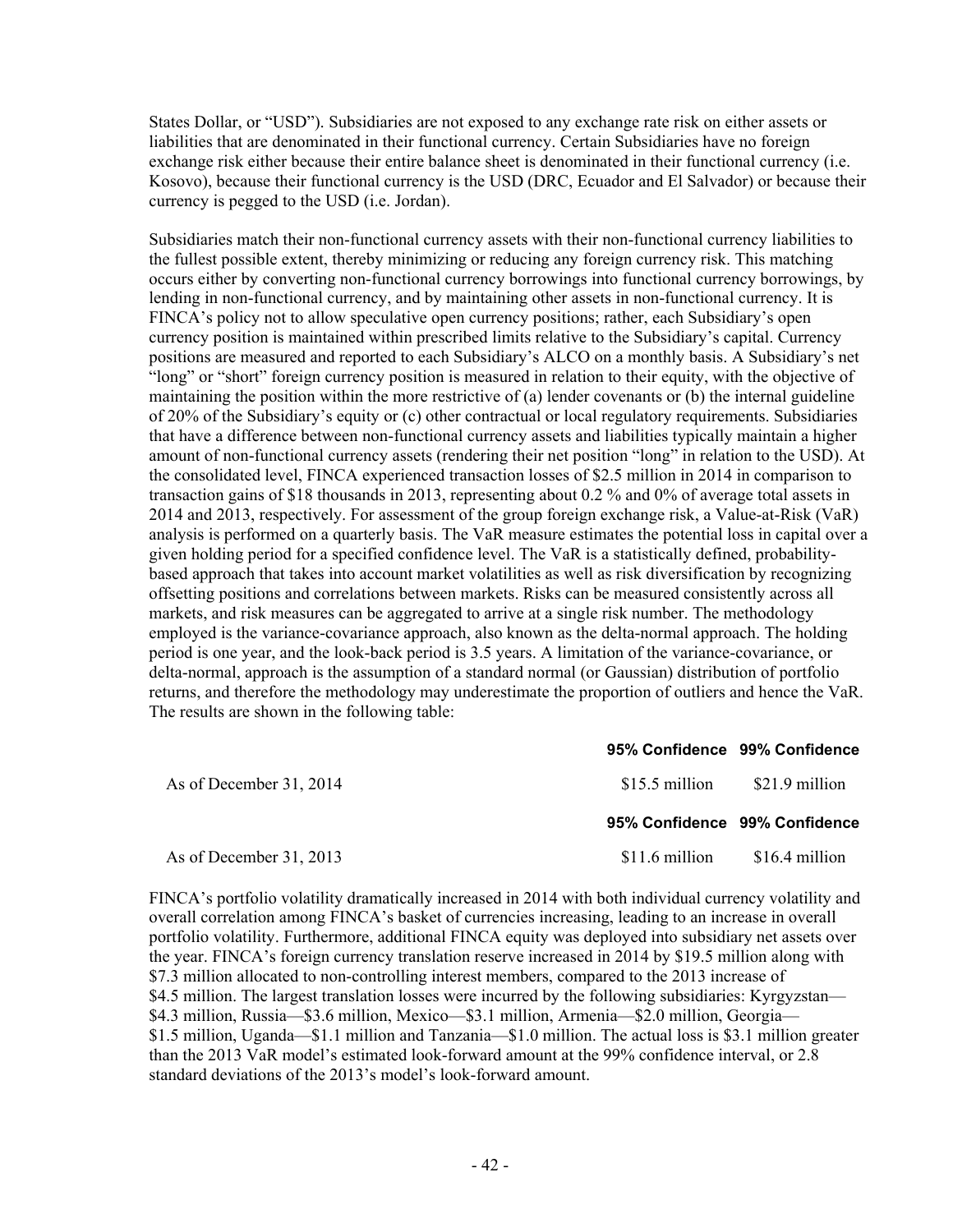After the audit period, an extraordinary devaluation event occurred in Azerbaijan, where the currency (manat) was formerly pegged to the USD. As there was no previous history of volatility with the USD, models of estimated translation losses were previously unavailable. Losses from the event (occurring February 21, 2015) are to be considered in addition to any VaR calculated above.

# **6. FINANCIAL ASSETS AND LIABILITIES—FAIR VALUE MEASUREMENTS**

Management considers that the carrying amounts of financial assets and financial liabilities recognized in the consolidated financial statements approximate their fair values other than for loans receivable, deposits from clients and notes payable.

|                                                          |                    | 2014              | 2013               |                   |  |
|----------------------------------------------------------|--------------------|-------------------|--------------------|-------------------|--|
| <b>Financial Assets</b>                                  | Carrying<br>Amount | <b>Fair Value</b> | Carrying<br>Amount | <b>Fair Value</b> |  |
| Loans receivable                                         | \$949,333,168      | \$962,354,417     | \$828,793,935      | \$832,136,747     |  |
| <b>Financial Liabilities</b>                             |                    |                   |                    |                   |  |
| Financial liabilities held at amortized cost:            |                    |                   |                    |                   |  |
| Deposits from clients                                    | 130,213,635        | 130, 180, 275     | 78,354,279         | 77,822,366        |  |
| Notes payable                                            | 740,825,686        | 747,697,354       | 644, 350, 196      | 645, 249, 133     |  |
| Fair value hierarchy at December 31, 2014 is as follows: |                    |                   |                    |                   |  |

| <b>Financial Assets</b>                                                |    | Level 1                  | Level 2       |              | Level 3                  | <b>Total</b>  |
|------------------------------------------------------------------------|----|--------------------------|---------------|--------------|--------------------------|---------------|
| Loans receivable                                                       | S. | $\overline{\phantom{a}}$ | \$962,354,417 | <sup>S</sup> | $\overline{\phantom{a}}$ | \$962,354,417 |
| <b>Financial Liabilities</b>                                           |    |                          |               |              |                          |               |
| Financial liabilities held at amortized cost:<br>Deposits from clients |    | -                        | 130, 180, 275 |              | $\overline{\phantom{0}}$ | 130, 180, 275 |
| Notes payable                                                          |    |                          | 747,697,354   |              | $\overline{\phantom{a}}$ | 747,697,354   |

Management considers the identification of a proper discount rate and cash flow analysis impractical for its investments in the Class IIIB Notes in the FINCA Microfinance Fund B.V. Incorporated and the investment in membership interests in MFX Solutions LLC, as comparable financial instruments are not available; therefore, the investments AFS are measured and carried at cost. On each balance sheet date, management tests the value of investments for impairment. As of December 31, 2014 and 2013, management has concluded that FINCA's investments held for sale are not impaired.

The group's financial assets and financial liabilities are measured at fair value on a recurring basis.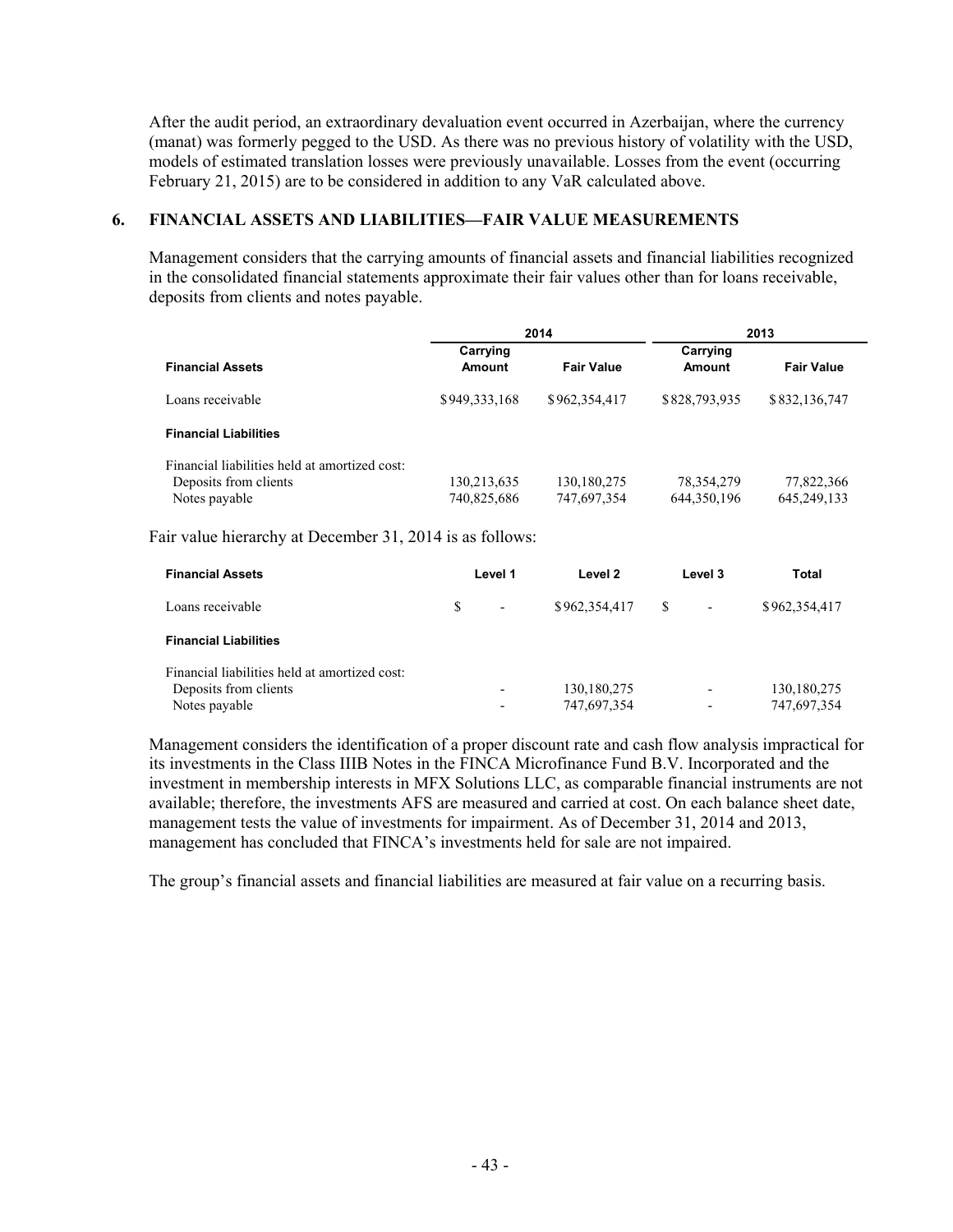Some of FINCA's financial assets and financial liabilities are measured at fair value at the end of each reporting period. The following table gives information about how the fair values of these financial assets and financial liabilities are determined (in particular, the valuation technique(s) and inputs used).

|                                                                             | <b>Fair Value at</b>          |                               |                                | Valuation                                                                                                                                                                                                                                                                                 | <b>Significant</b>     | Relationship of                                |
|-----------------------------------------------------------------------------|-------------------------------|-------------------------------|--------------------------------|-------------------------------------------------------------------------------------------------------------------------------------------------------------------------------------------------------------------------------------------------------------------------------------------|------------------------|------------------------------------------------|
| <b>Financial Assets/</b><br><b>Financial Liabilities</b>                    | 2014<br>Asset/<br>(Liability) | 2013<br>Asset/<br>(Liability) | <b>Fair Value</b><br>Hierarchy | <b>Techniques</b><br>and<br><b>Key Inputs</b>                                                                                                                                                                                                                                             | Unobservable<br>Inputs | Unobservable<br>Inputs to<br><b>Fair Value</b> |
| 1) Foreign currency<br>forward contracts<br>measured at FVTPL.<br>(Note 14) | \$<br>176,896<br>(2,220,005)  | (1,261,707)                   | 2                              | Discounted cash flow. Future<br>cash flows are estimated based<br>on forward exchange rates (spot<br>exchange rate at the end of the<br>reporting period) and contract<br>forward rates, discounted at a<br>rate that reflects the credit risk<br>of the counterparty in the<br>contract. | N/A                    | N/A                                            |
| 2) Foreign cross<br>currency swaps<br>measured at FVTPL.<br>(Note 14)       | 13,002,566<br>(126, 954)      | 3,628,525<br>(389, 042)       | 2                              | Discounted cash flow. Future<br>cash flows are estimated based<br>on forward exchange rates (spot<br>exchange rate at the end of the<br>reporting period) and contract<br>forward rates, discounted at a<br>rate that reflects the credit risk<br>of the counterparty in the<br>contract. | N/A                    | N/A                                            |
| 3) Available for sale<br>financial assets-<br>Treasury bills<br>(Note 13)   | 4,456,913                     | 3,760,146                     | 1                              | Quoted bid prices in an<br>active market.                                                                                                                                                                                                                                                 | N/A                    | N/A                                            |
| 4) Available for sale<br>financial assets-<br>Time deposits<br>(Note 13)    | 24,076,506                    | 13,822,976                    | 2                              | Quoted prices of similar<br>instruments traded in<br>active markets.                                                                                                                                                                                                                      | N/A                    | N/A                                            |

There were no transfers between Levels 1 and 2 in the period.

#### **7. NET INTEREST INCOME BEFORE PROVISION FOR IMPAIRMENT LOSSES ON LOANS**

Net interest income for the years ended December 31, 2014 and 2013 is as follows:

|                                                                                   | 2014                       | 2013                          |
|-----------------------------------------------------------------------------------|----------------------------|-------------------------------|
| Interest income:<br>Cash and cash equivalents and investments<br>Loans to clients | 7,381,597<br>361, 342, 116 | 5,029,723<br>S<br>301,995,327 |
| Total interest income                                                             | 368,723,713                | 307,025,050                   |
| Interest expense:<br>Deposits from clients<br>Notes payable and subordinated debt | 6,588,892<br>80,394,361    | 2,225,426<br>61, 313, 434     |
| Total interest expense                                                            | 86,983,253                 | 63,538,860                    |
| Net interest income                                                               | \$281,740,460              | \$243,486,190                 |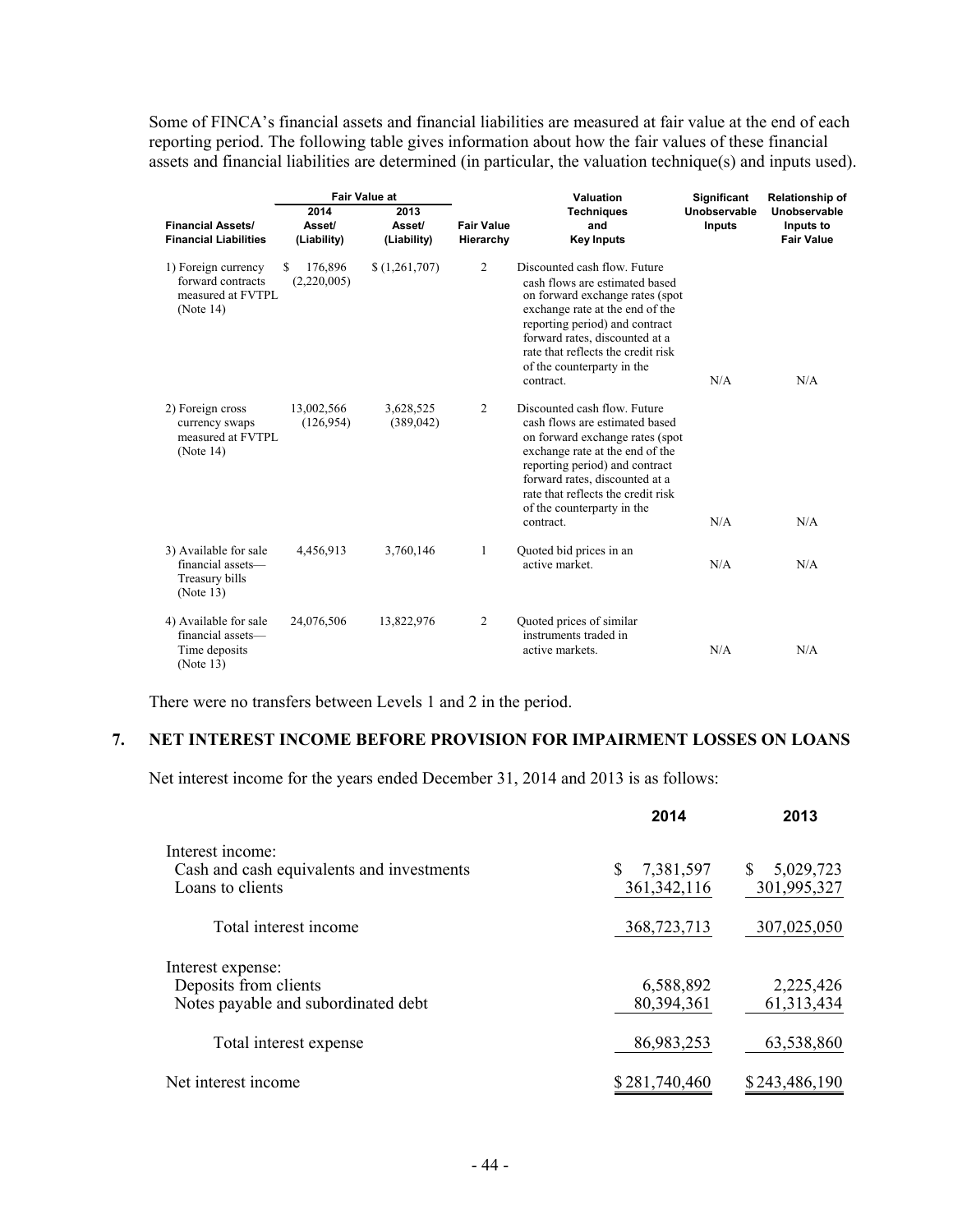#### **8. OTHER OPERATING INCOME**

Total other operating income for the years ended December 31, 2014 and 2013 was \$14.4 million and \$16.4 million, respectively. Included in this amount is \$3.0 million (2013, \$9.1 million) of fines and penalties income and \$3.3 million (2013, \$2.7 million) of net insurance income.

#### **9. PERSONNEL EXPENSES**

Personnel expenses for the years ended December 31, 2014 and 2013 consist of the following:

|                                                   | 2014          | 2013          |
|---------------------------------------------------|---------------|---------------|
| Wages and salaries                                | \$121,615,688 | \$104,502,391 |
| Compulsory social security obligations            | 19,436,467    | 19,522,317    |
| Allowances, incentives, and other benefits        | 4,086,150     | 18,215,915    |
| Health insurance                                  | 15,566,992    | 3,737,847     |
| Increase in liability for long-term service leave | 2,229,308     | 1,276,249     |
| Increase in liability for employee benefits       | 1,205,374     | 2,459,821     |
| Total                                             | \$164,139,979 | \$149,714,540 |

# **10. OTHER OPERATING EXPENSES**

Other operating expenses for the years ended December 31, 2014 and 2013 consist of the following:

|                                                              | 2014             | 2013         |
|--------------------------------------------------------------|------------------|--------------|
| Professional fees                                            | 18,352,540<br>S. | \$23,095,610 |
| Rent                                                         | 14,920,609       | 14,446,790   |
| Travel                                                       | 12,597,008       | 13,370,072   |
| Consumables and office supply                                | 6,385,542        | 4,515,744    |
| Communication                                                | 6,300,249        | 5,583,461    |
| Taxes other than income                                      | 6,093,553        | 3,572,251    |
| Security                                                     | 5,731,000        | 4,573,055    |
| License/memberships                                          | 4,646,429        | 565,229      |
| Marketing                                                    | 4,619,097        | 3,414,021    |
| Repairs and maintenance                                      | 4,179,815        | 4,418,517    |
| Training and hiring                                          | 3,598,597        | 3,135,778    |
| Utilities                                                    | 3,388,739        | 2,088,415    |
| Bank charges                                                 | 2,905,150        | 3,379,141    |
| Motor vehicles expenses                                      | 2,823,949        | 2,593,347    |
| Subsidiaries start up, integration, and reorganization costs | 1,627,424        | 2,603,483    |
| Insurance                                                    | 1,462,741        | 1,407,912    |
| Meetings, conferences, meals & entertainment                 | 920,170          | 1,020,091    |
| Impairment on assets held for use                            | 469,186          |              |
| Other expenditures                                           | 3,309,353        | 182,547      |
|                                                              | \$104,331,151    | \$93,965,464 |

In the table above, the prior year line item 'Other' (\$1.8 million) for 2013 has been broken out into the line items 'License/Membership' (\$0.6 million), 'Meetings, Conferences, Meals & Entertainment'(\$1.0 million) and 'Other expenditures' (\$0.2 million) to conform to the current reporting format and the presentation in our consolidated financial statements for the year ended December 31, 2014. Such reclassifications had no impact on profit or loss or equity. Management considered it appropriate to create these two new line items.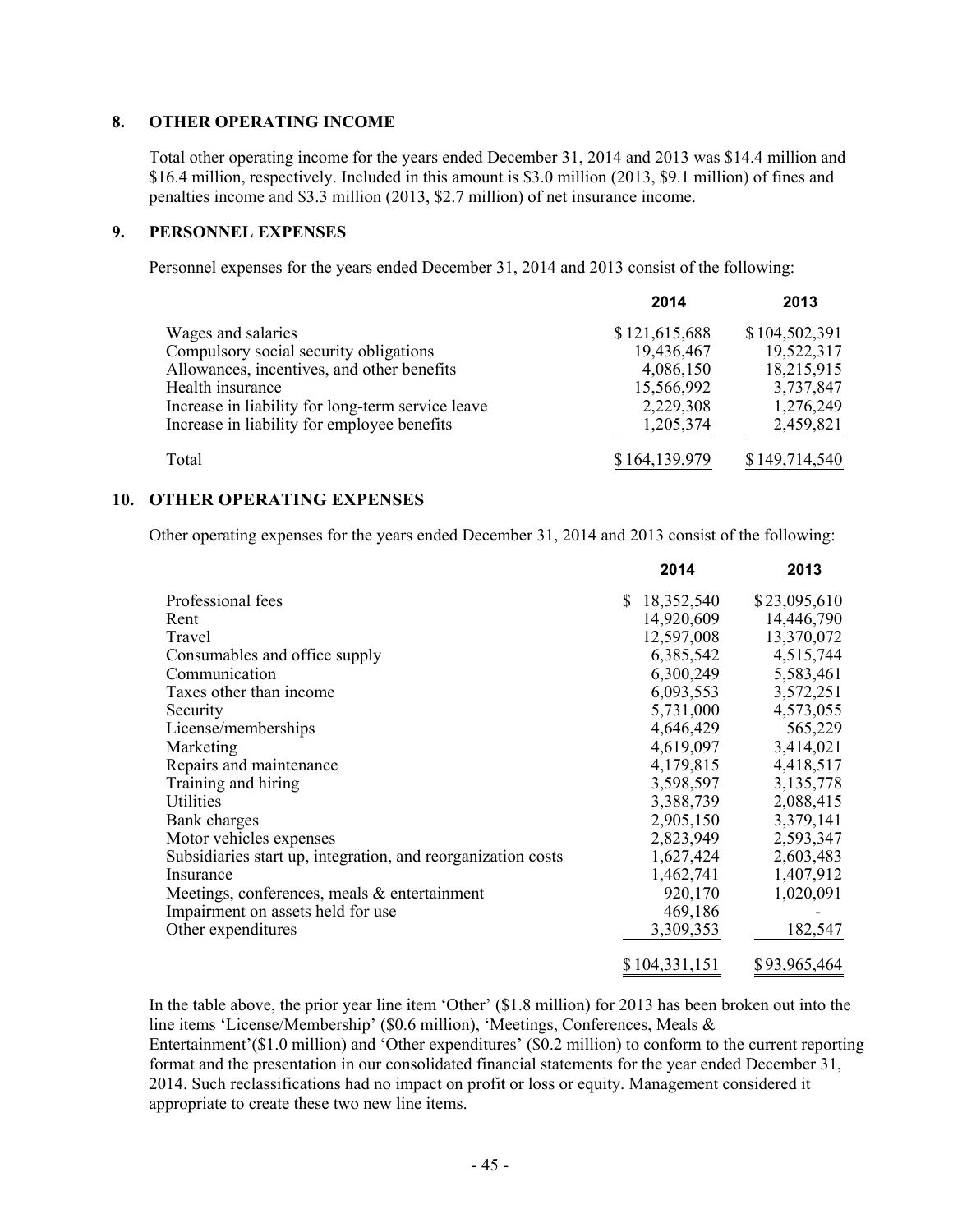#### **11. INCOME TAX EXPENSE**

This item includes all taxes on income. Income tax expense for the years ended December 31, 2014 and 2013 were as follows:

|                                             | 2014                        | 2013                        |
|---------------------------------------------|-----------------------------|-----------------------------|
| Current tax expense<br>Deferred tax benefit | \$11,515,838<br>(2,355,526) | \$11,745,582<br>(2,645,285) |
| Total income tax expense                    | \$9,160,312                 | \$9,100,297                 |

In calculating both the current tax and the deferred tax, the respective country-specific tax rates are applied. The total income tax expense includes the local country income taxes for the subsidiaries and foreign withholding taxes on certain cross-border payments. The average actual income tax rate for the subsidiaries increased slightly from 25.5% in 2013 to 26.3% in 2014. FINCA is exempt from taxes on income, except unrelated business taxable income, under provision of Section 501(c)(3) of the United States Internal Revenue Code and the applicable income tax regulations of the District of Columbia. The U.S. federal and state income tax on unrelated business taxable income was \$11 thousands and \$25 thousands in 2014 and 2013, respectively.

Reconciliation of income tax expense for the years ended December 31, 2014 and 2013 is as follows:

|                                                                          | 2014                        |              | 2013                        |
|--------------------------------------------------------------------------|-----------------------------|--------------|-----------------------------|
| Income before income tax expense<br>Income tax expense                   | \$16,772,995<br>(9,160,312) |              | \$23,152,419<br>(9,100,297) |
| Profit for the year                                                      | 7,612,683<br>S.             |              | \$14,052,122                |
|                                                                          | 2014                        |              | 2013                        |
| Tax rate using domestic tax rate of FINCA (exempt on<br>taxes on income) | \$                          | $\mathbb{S}$ |                             |
| Foreign income tax (taxable Subsidiaries) at local                       |                             |              |                             |
| statutory rates<br>Expenses not deductible for tax purposes              | 5,937,406<br>4,247,421      |              | 5,325,049<br>3,699,463      |
| Tax-exempt income                                                        | (5,295,963)                 |              | (3,491,171)                 |
| Recognition of previously unrecognized tax losses                        | (2,092,098)                 |              |                             |
| Adjustment for under provision in previous periods                       | (318, 491)                  |              | 166,597                     |
| Foreign withholding taxes                                                | 3,520,608                   |              | 2,879,979                   |
| Effect of unused tax losses and tax offsets                              |                             |              |                             |
| not recognized as deferred tax assets                                    | 2,982,647                   |              | 1,381,553                   |
| Others                                                                   | 178,782                     |              | (861, 173)                  |
| Total income tax expense                                                 | \$9,160,312                 |              | \$9,100,297                 |

Deferred income taxes are calculated, under the balance sheet method, on temporary differences arising between the tax bases of assets and liabilities and their carrying amounts, using the applicable tax rate as stipulated by the tax legislation of the respective countries.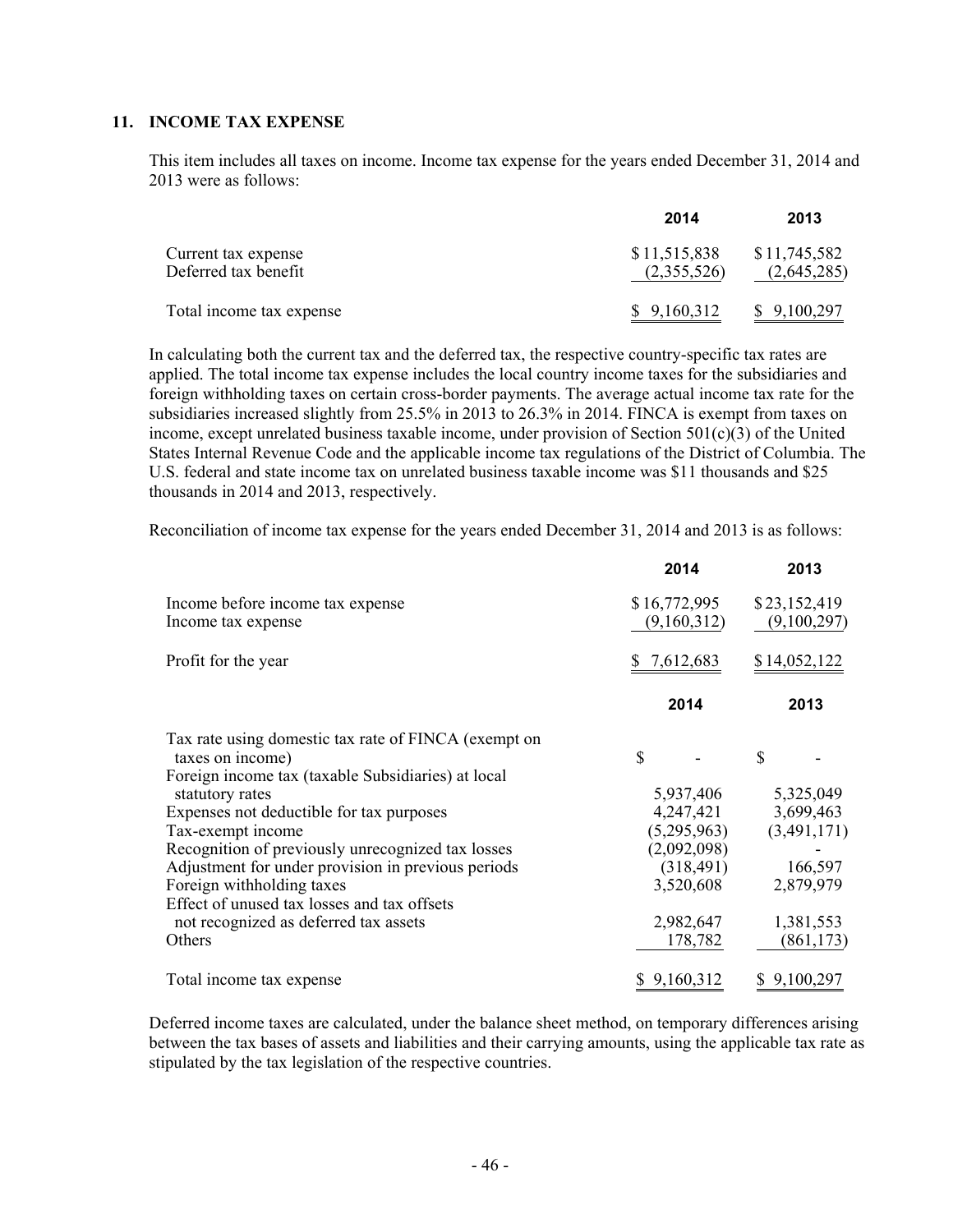The movements in deferred tax assets and liabilities (the balances are offset within the same jurisdiction as permitted by IAS 12 and shown on a net basis by subsidiaries), details of the deferred tax liability, amounts charged or credited directly to profit or loss during the period, and amounts charged or credited directly to equity during the period are shown below.

In 2014, FINCA recorded \$0.3 million of income tax expense on \$10.2 million of temporary differences associated with FINCA's investments in subsidiaries because it was probable that the temporary differences associated with the distribution of retained earnings through payments of dividends will reverse in the foreseeable future. In 2013, FINCA recorded \$0.1million of income tax benefit on \$2.9 million of temporary differences of the same nature. The deferred tax liability related to the future distributions of retained earnings by subsidiaries is \$0.5 million and \$0.3 million as of December 31, 2014 and 2013, respectively.

**Deferred Tax Assets**—Deferred tax assets were recognized by the subsidiaries in the following jurisdictions in 2014: FINCA SSC US Company, Armenia, Azerbaijan, Georgia, Tajikistan, Honduras, Mexico, Tanzania, Uganda, Zambia, DRC and Pakistan (2013—Armenia, Azerbaijan, Georgia, Russia, Honduras, Mexico, Tanzania, Uganda, Zambia and Pakistan).

| 2014                                 | <b>Assets</b><br>(Liability) | (Charged)<br><b>Credited to</b><br><b>Profit or Loss</b> | (Charged)<br><b>Credited</b><br>to Equity | <b>Business</b><br>Combination |
|--------------------------------------|------------------------------|----------------------------------------------------------|-------------------------------------------|--------------------------------|
| Property and equipment, and software | \$<br>99,771                 | \$<br>42,946                                             | (95, 804)<br>S.                           | \$                             |
| Provision for loan loss impairment   | 2,178,607                    | 445,531                                                  | (634,792)                                 |                                |
| Cash flow hedges                     | 444,001                      | 191,638                                                  | 22                                        |                                |
| Deferred income/accrued interest     | 1,596,516                    | 121,925                                                  | (6,176)                                   |                                |
| Tax loss carryforwards               | 3,995,563                    | 1,825,494                                                | (67, 155)                                 |                                |
| Other                                | 1,399,200                    | (118, 502)                                               | (72, 995)                                 |                                |
| Net tax assets                       | \$9,713,658                  | \$2,509,032                                              | \$(876,900)                               |                                |
|                                      | <b>Assets</b>                | (Charged)<br><b>Credited to</b>                          | (Charged)<br><b>Credited</b>              | <b>Business</b>                |
| 2013                                 | (Liability)                  | <b>Profit or Loss</b>                                    | to Equity                                 | Combination                    |
| Property and equipment, and software | 120,053<br>\$.               | \$<br>351,905                                            | \$(166,307)                               | \$                             |
| Provision for loan loss impairment   | 2,342,736                    | 668,366                                                  | (31, 128)                                 |                                |
| Cash flow hedges                     | 252,341                      | 252,322                                                  | 20                                        |                                |
| Deferred income/accrued interest     | 1,414,684                    | 19,677                                                   | (65, 444)                                 |                                |
| Tax loss carryforwards               | 2,291,594                    | 868,505                                                  | 212,290                                   | 470,846                        |
| Other                                |                              | (164, 592)                                               | 182,233                                   |                                |
|                                      | 1,660,120                    |                                                          |                                           |                                |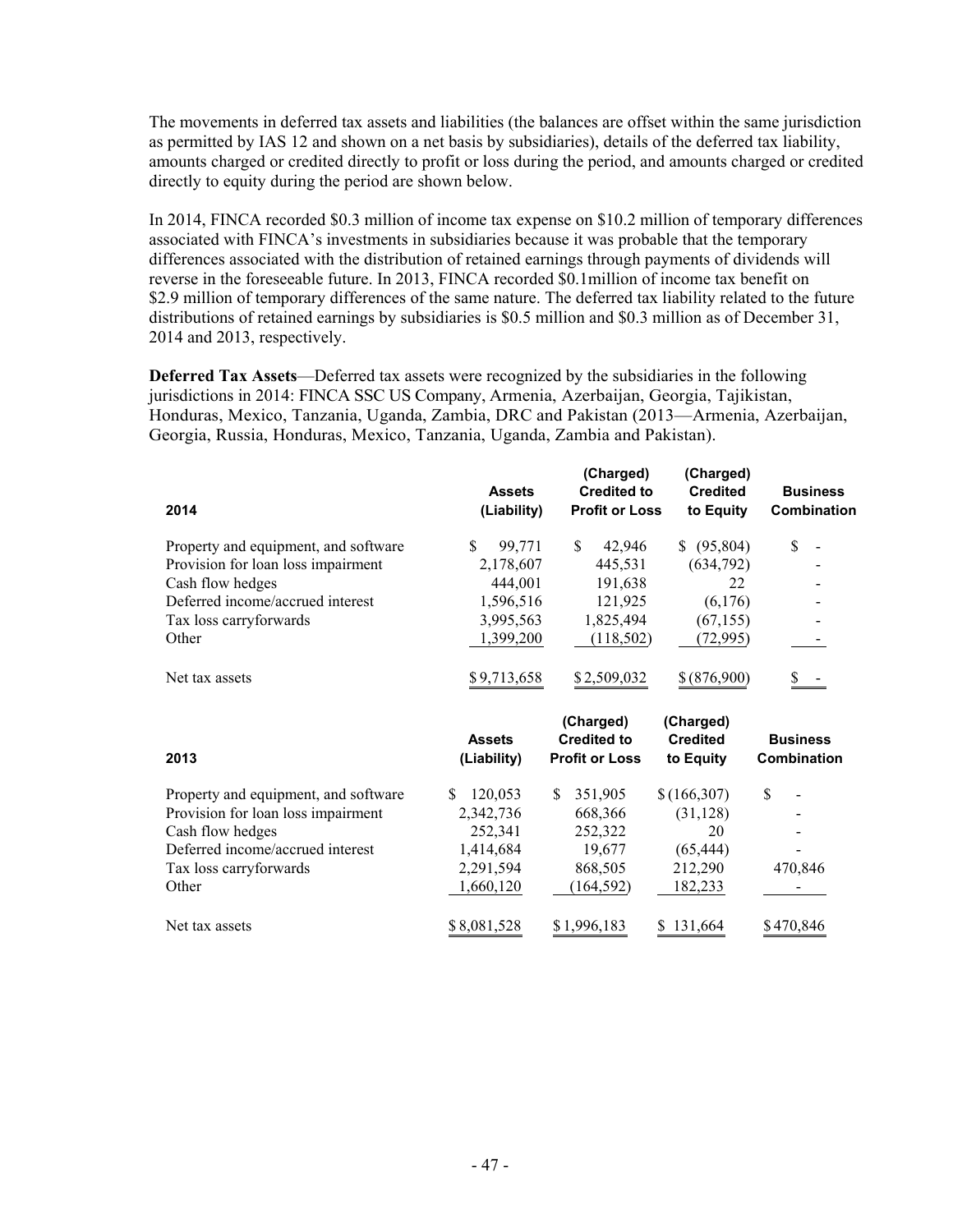**Deferred Tax Liabilities**—Deferred tax liabilities are recorded by FMH, FINCA SSC BV company, Dutch Cooperatief, Kyrgyzstan, Ecuador, Nicaragua, and Malawi in 2014 (2013—FMH, FINCA SSC BV company, Kyrgyzstan, Ecuador, Nicaragua, and Malawi) as follows:

| 2014                                                                                                                                                                                          | <b>Assets</b><br>(Liability)                                                      | (Charged) Credited<br>to Profit or Loss                                         |                                                                          | (Charged) Credited<br>to Equity                       |
|-----------------------------------------------------------------------------------------------------------------------------------------------------------------------------------------------|-----------------------------------------------------------------------------------|---------------------------------------------------------------------------------|--------------------------------------------------------------------------|-------------------------------------------------------|
| Property and equipment, and software<br>Provision for loan loss impairment<br>Deferred income/accrued interest<br>Tax loss carryforwards<br>Future distribution of retained earnings<br>Other | \$.<br>(80, 652)<br>(579, 333)<br>(41,315)<br>186,058<br>(535, 219)<br>(277, 366) | 47,434<br>S.<br>(112,322)<br>25,099<br>175,839<br>(194, 139)<br>(95, 417)       |                                                                          | 2,239<br>85,060<br>(14,303)<br>(18, 742)<br>16,844    |
| Net tax (liabilities) assets                                                                                                                                                                  | \$(1,327,827)                                                                     | \$(153,506)                                                                     | S.                                                                       | 71,098                                                |
| 2013                                                                                                                                                                                          |                                                                                   | <b>Assets</b><br>(Liability)                                                    | (Charged)<br><b>Credited to</b><br><b>Profit or Loss</b>                 | (Charged)<br><b>Credited to</b><br><b>Equity</b>      |
| Property and equipment, and software<br>Provision for loan loss impairment<br>Deferred income/accrued interest<br>Tax loss carryforwards<br>Future distribution of retained earnings<br>Other |                                                                                   | (130, 593)<br>\$<br>(552,070)<br>(94, 278)<br>28,960<br>(341,080)<br>(156, 358) | (80,696)<br>\$<br>(94, 408)<br>11,782<br>30,026<br>885,590<br>(103, 191) | \$40,257<br>54,298<br>(61, 538)<br>(1,065)<br>(2,170) |
| Net tax (liabilities) assets                                                                                                                                                                  |                                                                                   | \$(1,245,419)                                                                   | 649,103<br>S                                                             | 29,782                                                |

#### **12. RESTRICTED CASH AND CASH EQUIVALENTS**

Restricted cash balances of \$23.9 million and \$25.1 million as of December 31, 2014 and 2013, respectively, comprise undisbursed grant funds to be used in lending and operations, cash balances for country-specific regulatory requirements, and pledged collateral related to local borrowings and deposits, all of which can be contractually released within 12 months.

#### **13. AVAILABLE FOR SALE FINANCIAL ASSETS**

|                                                                            | 2014                      | 2013                      |
|----------------------------------------------------------------------------|---------------------------|---------------------------|
| Investment in FINCA Microfinance Fund<br>Certificates of deposit and other | \$1,100,000<br>29,453,509 | \$1,100,000<br>17,783,123 |
| Total                                                                      | \$30,553,509              | \$18,883,123              |

In 2010, FINCA International invested \$1.1 million in the Microfinance Fund in the Netherlands. This \$21.2 million special purpose fund, structured, placed, and managed by Deutsche Bank, provided \$20.6 million in subordinated loans to seven of FINCA International's subsidiaries in Armenia, Azerbaijan, Democratic Republic of Congo, Georgia, Kyrgyzstan, Mexico, and Tajikistan. The subordinated debt is designed as Tier II capital securities to alleviate capital constraints of the respective FINCA's subsidiaries. Investors in the fund are primarily from the private sector. The fund seeks to provide socially motivated investors an exposure to global microfinance through the issuance of subordinated loans.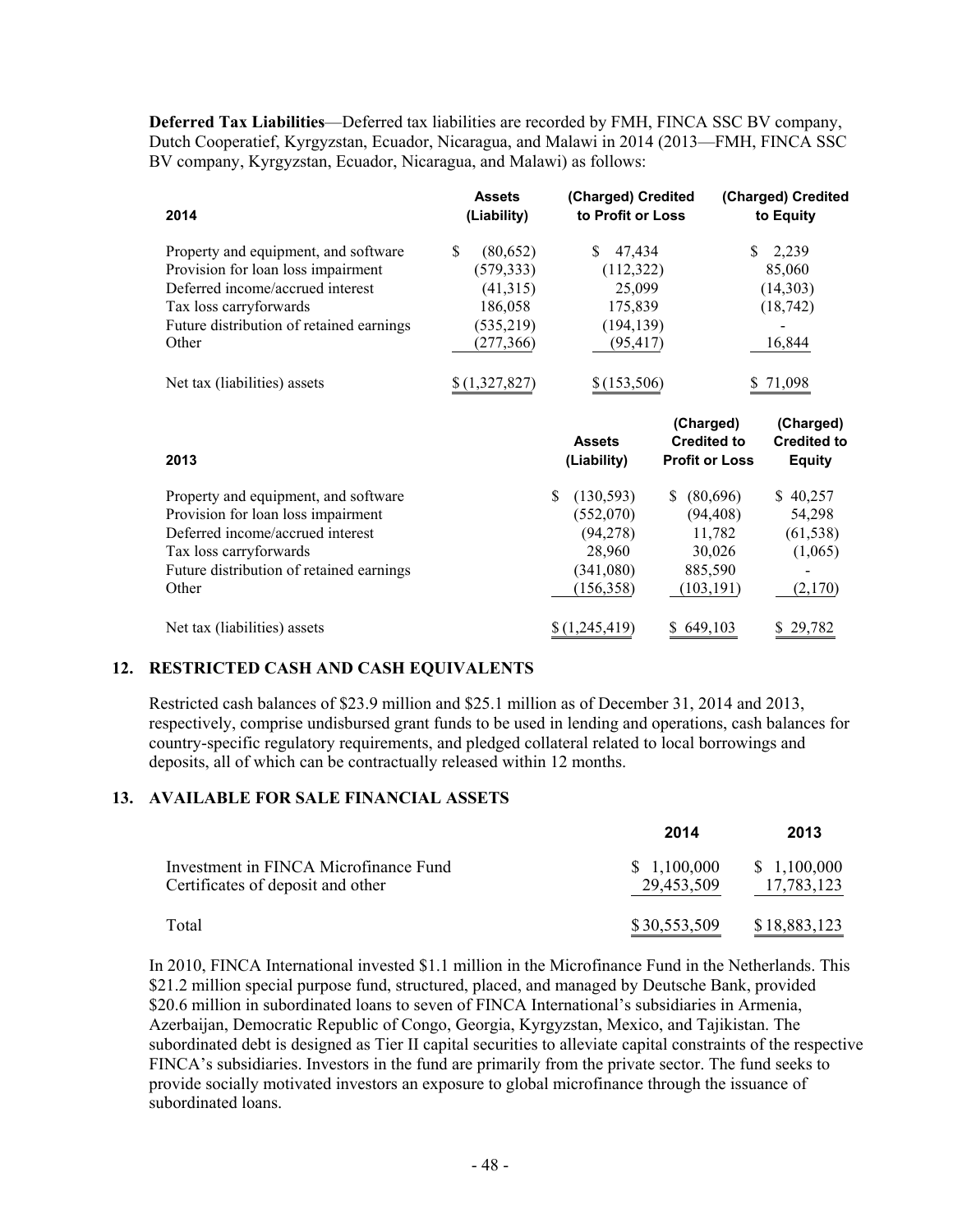Certificates of deposit with maturity over three months are qualified and reported as AFS financial assets in the consolidated statements of financial position.

# **14. FINANCIAL ASSETS AND LIABILITIES AT FAIR VALUE THROUGH PROFIT OR LOSS**

The financial assets and liabilities at fair value through profit or loss are represented by the following balances:

| 2014                                                                                                   | <b>Notional</b><br>Amount  | <b>Fair value</b><br><b>Assets</b> | <b>Liabilities</b>   |
|--------------------------------------------------------------------------------------------------------|----------------------------|------------------------------------|----------------------|
| Fair value from derivatives with third parties:<br>Foreign exchange swaps<br>Foreign exchange forwards | \$95,385,768<br>1,996,286  | \$13,002,566<br>176,896            | 126,954<br>2,220,005 |
| Total                                                                                                  | \$97,382,054               | \$13,179,462                       | \$2,346,959          |
|                                                                                                        |                            |                                    |                      |
| 2013                                                                                                   | <b>Notional</b><br>Amount  | <b>Fair value</b><br><b>Assets</b> | <b>Liabilities</b>   |
| Fair value from derivatives with third parties:<br>Foreign exchange swaps<br>Foreign exchange forwards | \$68,080,862<br>11,262,000 | \$3,628,524                        | 389,042<br>1,261,707 |

Negative market values of derivatives fall under the position "Financial liabilities at fair value through profit or loss." This item consists solely of the negative fair values of derivative hedging instruments, primarily currency swaps.

Neither of the above balances related to hedge transactions qualified for hedge accounting.

# **15. LOANS RECEIVABLE—NET**

Loans receivable as at December 31, 2014 and 2013 consist of the following:

|                                                                      | 2014                            | 2013                          |
|----------------------------------------------------------------------|---------------------------------|-------------------------------|
| Gross loans to clients current<br>Gross loans to clients non-current | \$720,540,441<br>246,326,359    | \$591,916,192<br>248,714,475  |
| Total loans to clients                                               | \$966,866,800                   | \$840,630,667                 |
| Gross loans to clients<br>Less allowances for impairment             | \$966,866,800<br>(17, 533, 632) | \$840,630,667<br>(11,836,732) |
| Loans receivable                                                     | \$949,333,168                   | \$828,793,935                 |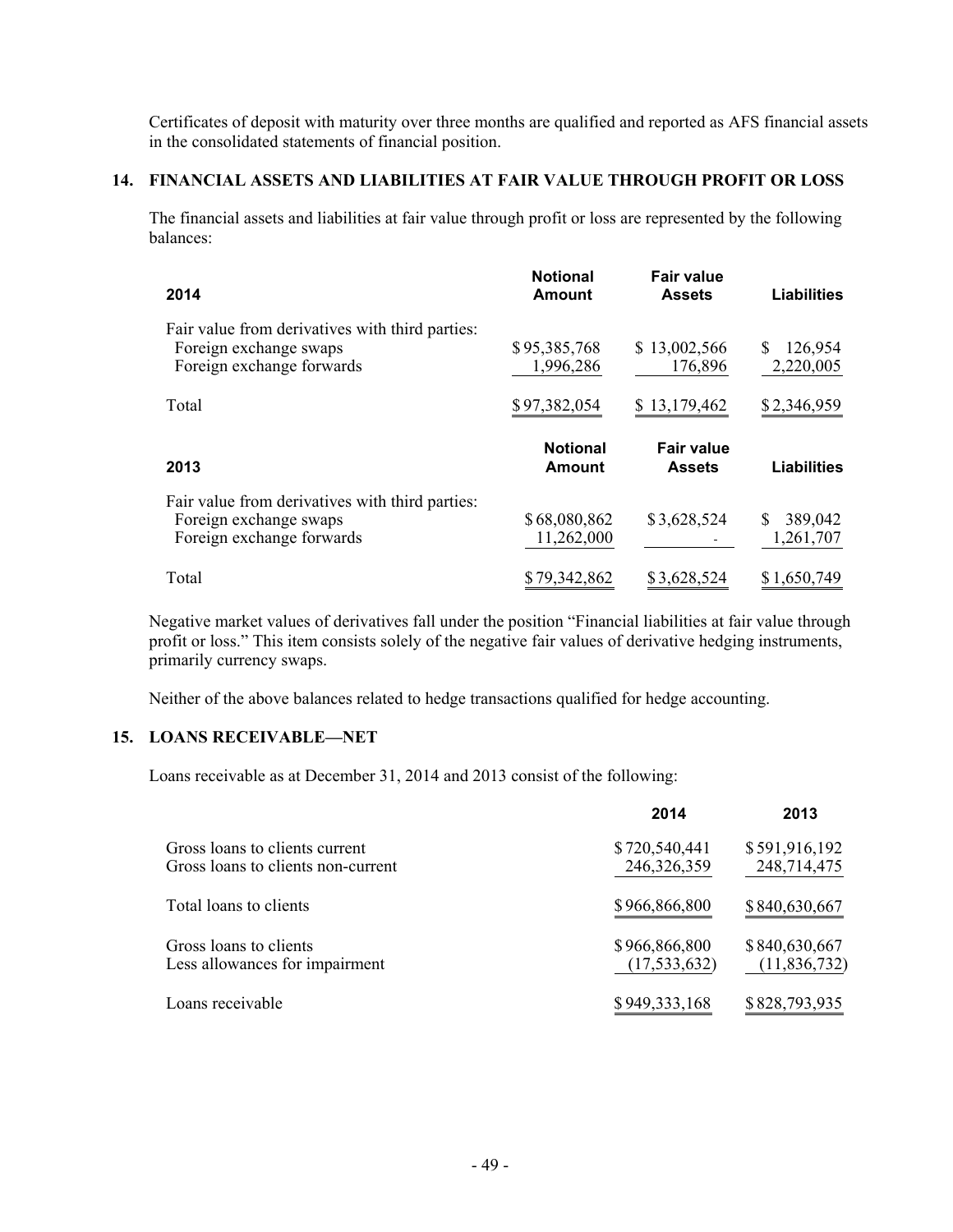|                                      | 2014           | 2013         |
|--------------------------------------|----------------|--------------|
| Allowances for impairments:          |                |              |
| Balance at January 1                 | \$11,836,732   | \$10,136,221 |
| Impairment loss for the year:        |                |              |
| Charge for the year                  | 24,894,600     | 15,554,212   |
| Amounts written off—net of recovery  | (17, 587, 487) | (13,700,413) |
| Effect of foreign currency movements | (1,610,213)    | (153, 288)   |
| Balance at December 31               | \$17,533,632   | \$11,836,732 |

Impairment losses on loans approximate 1.7%–6.0% and 0.9%–5.7% of the total loan portfolio by regions at December 31, 2014 and 2013, respectively. While not all products require collateral, and collateral requirements vary by country, FINCA utilizes several methods for clients to collateralize their loans, including mandatory savings, real estate, fixed assets, or an additional guarantor.

# **16. OTHER RECEIVABLES, PREPAID AND OTHER ASSETS**

The balances represent other receivables, prepaid and other assets at December 31, 2014 and 2013 as follows:

|                                                       | 2014         | 2013                     |
|-------------------------------------------------------|--------------|--------------------------|
| Receivable from money remittance and other agencies   | S<br>615,676 | <sup>\$</sup><br>624,231 |
| Prepaid/overpaid income tax                           | 1,682,326    | 1,522,498                |
| Deposit with Internal Revenue Service and other       |              |                          |
| fiduciary agencies                                    | 705,913      | 567,558                  |
| Receivable commission, rebates, and refunds from      |              |                          |
| banks and agencies                                    | 2,016,797    | 1,351,774                |
| Financial assets other than cash and cash equivalents |              |                          |
| and loans receivable                                  | 5,020,712    | 4,066,061                |
|                                                       |              |                          |
| Prepaid rent                                          | 3,674,041    | 3,144,013                |
| Taxes                                                 | 964,448      | 938,389                  |
| Prepayment for fixed assets                           | 749,905      | 793,626                  |
| Office supplies                                       | 838,687      | 631,147                  |
| Staff advances and loans                              | 813,660      | 1,065,816                |
| Prepaid repair and maintenance expenses               | 318,395      | 756,349                  |
| Prepaid insurance                                     | 369,720      | 481,252                  |
| Encumbered account                                    | 8,516,809    |                          |
| Other debtors                                         | 2,526,129    | 4,251,103                |
|                                                       |              |                          |
| Total                                                 | \$23,792,506 | \$16,127,756             |

The funds in the line 'Encumbered account' relates to a bank account, due to a pending investigation into an international inward transfer. Management believes that access to this account will be restored in due course and is currently undertaking action in this respect. Therefore management considered it appropriate to create a new line item called 'Encumbered account'. In the consolidated cash flow statements, the encumbered account is included with the change in other receivables and other assets.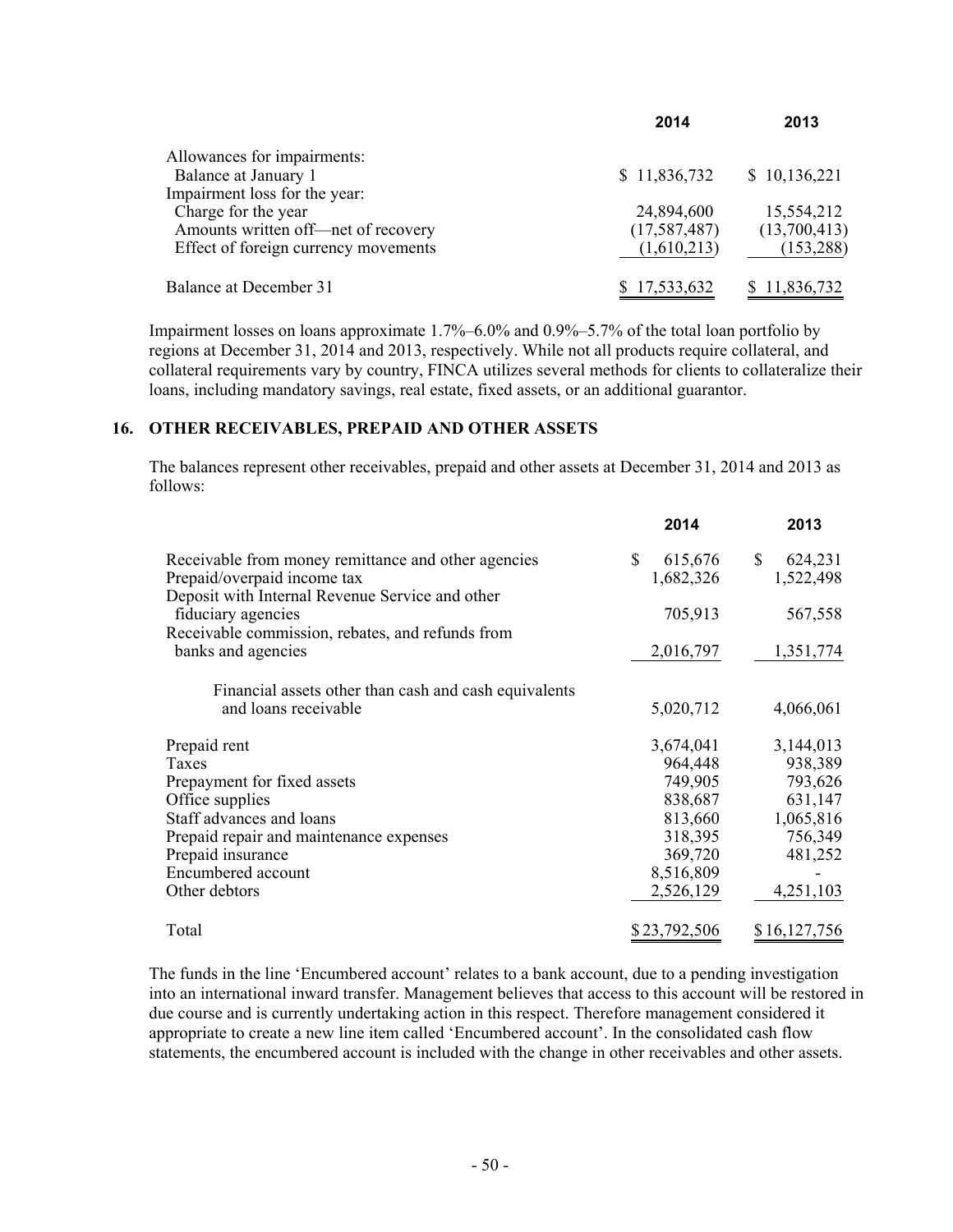#### **17. PROPERTY AND EQUIPMENT**

Property and equipment at December 31, 2014 and 2013 are as follows:

| Cost                                                                                          | <b>Total</b>                                             | <b>Buildings</b><br>and Offices                  | <b>Construction</b><br>in Progress                   | Leasehold<br>Improvements                              | Computer<br>Equipment                                  | <b>Furniture and</b><br>Office<br>Equipment            | <b>Vehicles</b>                                    | Other                                                |
|-----------------------------------------------------------------------------------------------|----------------------------------------------------------|--------------------------------------------------|------------------------------------------------------|--------------------------------------------------------|--------------------------------------------------------|--------------------------------------------------------|----------------------------------------------------|------------------------------------------------------|
| Balance-January 1, 2013<br>Acquisitions<br>Disposals<br>Currency translation                  | \$44,183,995<br>16,284,858<br>(3,013,132)<br>(709, 893)  | \$3,678,264<br>193,350<br>(23, 291)<br>(77, 358) | \$726,874<br>2,707,956<br>(285,769)<br>(40, 195)     | \$6,969,070<br>4,790,982<br>(368, 227)<br>(157, 448)   | \$15,411,459<br>2,856,199<br>(1,244,134)<br>(143, 941) | \$9,546,779<br>3,626,147<br>(266, 732)<br>(213, 413)   | \$5,539,658<br>789,473<br>(781, 451)<br>(39,246)   | \$2,311,891<br>1,320,751<br>(43,528)<br>(38,292)     |
| Balance-December 31, 2013                                                                     | \$56,745,828                                             | \$3,770,965                                      | \$3,108,866                                          | \$11,234,377                                           | \$16,879,583                                           | \$12,692,781                                           | \$5,508,434                                        | \$3,550,822                                          |
| Balance-January 1, 2014<br>Acquisitions<br>Disposals<br>Currency translation                  | \$56,745,828<br>16,301,750<br>(3,673,391)<br>(4,138,276) | \$3,770,965<br>1,890,635<br>(436)<br>(223, 979)  | \$3,108,866<br>1,481,933<br>(711, 853)<br>(369, 430) | \$11,234,377<br>3,203,936<br>(1,036,199)<br>(792, 890) | \$16,879,583<br>3,979,105<br>(521, 173)<br>(960, 323)  | \$12,692,781<br>3,473,863<br>(283, 349)<br>(1,086,622) | \$5,508,434<br>559,840<br>(801, 407)<br>(452, 787) | \$3,550,822<br>1,712,438<br>(318, 974)<br>(252, 245) |
| Balance-December 31, 2014                                                                     | \$65,235,911                                             | \$5,437,185                                      | \$3,509,516                                          | \$12,609,224                                           | \$19,377,192                                           | \$14,796,673                                           | \$4,814,080                                        | \$4,692,041                                          |
| <b>Depreciation and Impairment Losses</b>                                                     |                                                          |                                                  |                                                      |                                                        |                                                        |                                                        |                                                    |                                                      |
| Balance-January 1, 2013<br>Depreciation and amortization<br>Disposals<br>Currency translation | \$22,591,099<br>7,361,491<br>(2,111,999)<br>(229, 987)   | \$656,072<br>346,277<br>(14,090)<br>(10, 249)    | \$<br>$\overline{a}$<br>$\overline{\phantom{a}}$     | \$ 3,359,434<br>1,644,359<br>(344, 224)<br>(39, 420)   | \$ 8,068,155<br>2,274,551<br>(820,760)<br>(68, 274)    | \$6,600,962<br>1,890,965<br>(316, 057)<br>(78, 269)    | \$3,499,459<br>826,094<br>(601, 680)<br>(21, 972)  | \$<br>407,017<br>379,245<br>(15, 188)<br>(11, 803)   |
| Balance-December 31, 2013                                                                     | \$27,610,604                                             | \$978,010                                        | S<br>$\overline{\phantom{a}}$                        | \$4,620,149                                            | \$9,453,672                                            | \$8,097,601                                            | \$3,701,901                                        | \$759,271                                            |
| Balance-January 1, 2014<br>Depreciation and amortization<br>Disposals<br>Currency translation | \$27,610,604<br>8,774,508<br>(2,403,288)<br>(2,253,954)  | \$978,010<br>397,939<br>(10, 414)<br>(26,701)    | S<br>$\blacksquare$                                  | \$4,620,149<br>1,910,410<br>(1,037,850)<br>(424, 985)  | \$9,453,672<br>3,053,626<br>(367, 338)<br>(716, 604)   | \$ 8,097,601<br>2,298,076<br>(241, 209)<br>(633, 274)  | \$3,701,901<br>728,261<br>(670, 887)<br>(352, 651) | \$759,271<br>386,196<br>(75,590)<br>(99, 739)        |
| Balance-December 31, 2014                                                                     | \$31,727,870                                             | \$1,338,834                                      | S.<br>$\overline{\phantom{a}}$                       | \$5,067,724                                            | \$11,423,356                                           | \$9,521,194                                            | \$3,406,624                                        | \$970,138                                            |
| <b>Net Carrying Amounts</b>                                                                   |                                                          |                                                  |                                                      |                                                        |                                                        |                                                        |                                                    |                                                      |
| Balance-December 31, 2012                                                                     | \$21,592,896                                             | \$3,022,192                                      | \$726,874                                            | \$ 3,609,636                                           | \$7,343,304                                            | \$2,945,817                                            | \$2,040,199                                        | \$1,904,874                                          |
| Balance-December 31, 2013                                                                     | \$29,135,224                                             | \$2,792,955                                      | \$3,108,866                                          | \$6,614,228                                            | \$7,425,911                                            | \$4,595,180                                            | \$1,806,533                                        | \$2,791,551                                          |
| Balance—December 31, 2014                                                                     | \$33,508,041                                             | \$4,098,351                                      | \$3,509,516                                          | \$7,541,500                                            | \$7,953,836                                            | \$5,275,479                                            | \$1,407,456                                        | \$3,721,903                                          |

Depreciation and amortization expense charged for the years ended December 31, 2014 and 2013 were \$8.8 million and \$7.4 million respectively.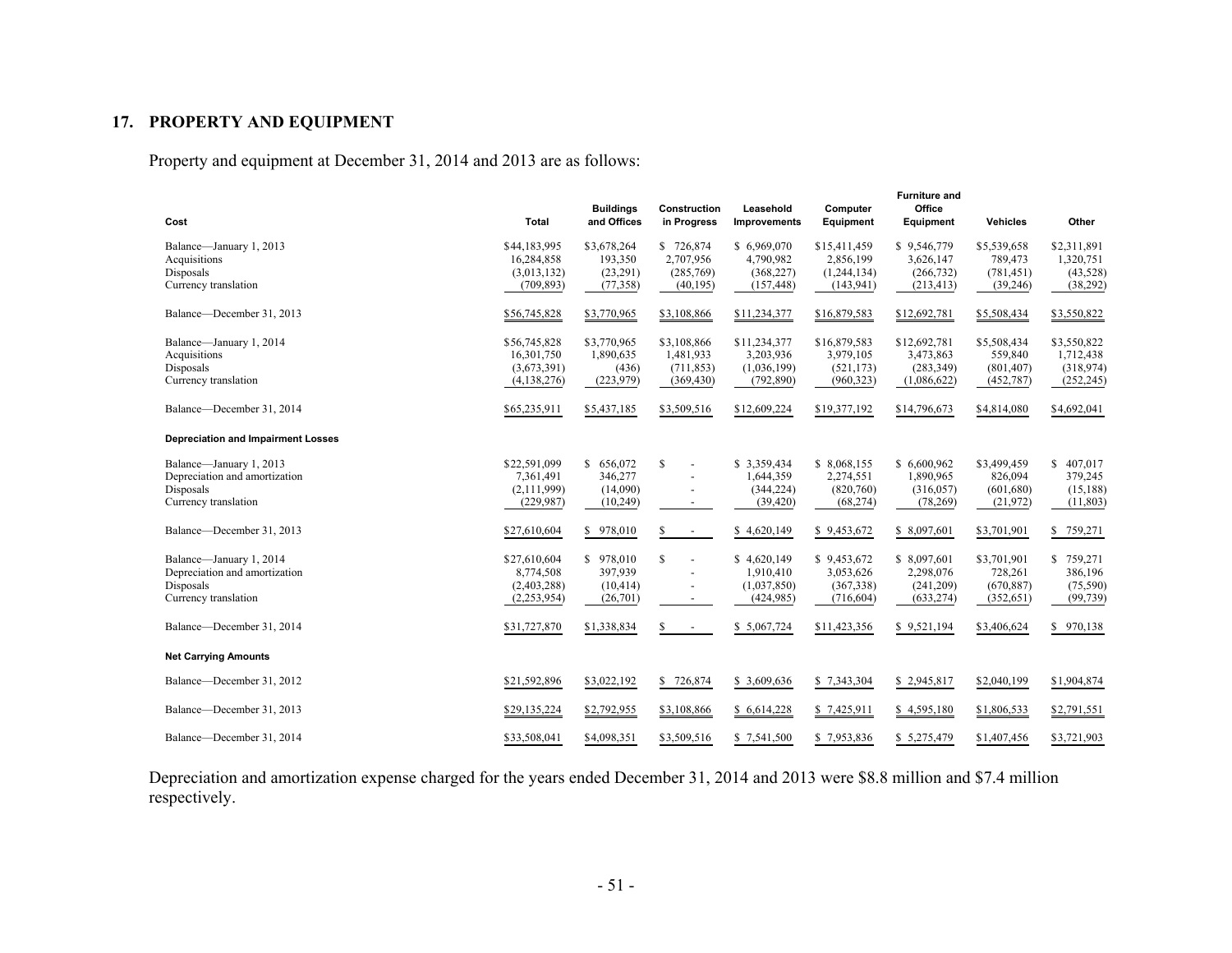# **18. INTANGIBLE ASSETS**

Intangible assets at December 31, 2014 and 2013 consist of the following:

| Costs                                                                                     | <b>Total</b>                                              | Capitalized<br><b>Software</b>                          | <b>Capital Work-</b><br><b>In-Progress</b>            | <b>Other</b>            |
|-------------------------------------------------------------------------------------------|-----------------------------------------------------------|---------------------------------------------------------|-------------------------------------------------------|-------------------------|
| Balance-January 1, 2013<br>Acquisition<br>Disposals<br>Currency translation               | \$14,865,890<br>10,137,905<br>(1,981,961)<br>(366, 674)   | \$11,571,554<br>6,096,148<br>(409, 237)<br>(256,094)    | \$3,294,336<br>3,290,383<br>(1,572,724)<br>(110, 580) | $\mathbb{S}$<br>751,374 |
| Balance-December 31, 2013                                                                 | \$22,655,160                                              | \$17,002,371                                            | \$4,901,415                                           | \$751,374               |
| Balance—January 1, 2014<br>Acquisition<br>Disposals<br>Currency translation               | \$22,655,160<br>9,921,958<br>(6, 594, 412)<br>(1,354,221) | \$17,002,371<br>7,610,032<br>(420, 652)<br>(1,325,945)  | \$4,901,415<br>2,311,926<br>(6,173,760)<br>(28, 276)  | \$751,374<br>÷,         |
| Balance-December 31, 2014                                                                 | \$24,628,485                                              | \$22,865,806                                            | \$1,011,305                                           | \$751,374               |
| <b>Amortization and Impairment</b>                                                        |                                                           |                                                         |                                                       |                         |
| Balance—January 1, 2013<br>Amortization for the year<br>Disposals<br>Currency translation | \$5,633,101<br>2,530,608<br>(402, 355)<br>(67, 644)       | \$5,633,101<br>2,359,136<br>(402, 355)<br>(67, 644)     | \$<br>$\overline{\phantom{a}}$                        | $\mathbb{S}$<br>171,472 |
| Balance—December 31, 2013                                                                 | \$7,693,710                                               | 7,522,238<br>\$                                         | \$                                                    | \$171,472               |
| Balance—January 1, 2014<br>Amortization for the year<br>Disposals<br>Currency translation | 7,693,710<br>S.<br>4,528,000<br>(106, 225)<br>(449,360)   | 7,522,238<br>\$<br>4,234,000<br>(106, 225)<br>(449,360) | \$                                                    | \$171,472<br>294,000    |
| Balance-December 31, 2014                                                                 | \$11,666,125                                              | \$11,200,653                                            | \$                                                    | \$465,472               |
| <b>Net Carrying Amounts</b>                                                               |                                                           |                                                         |                                                       |                         |
| Balance—January 1, 2012                                                                   | \$6,525,397                                               | 5,171,640                                               | \$1,353,757                                           | \$                      |
| Balance—December 31, 2012                                                                 | \$9,232,789                                               | \$5,938,453                                             | \$3,294,336                                           | $\$$                    |
| Balance—December 31, 2013                                                                 | \$14,961,450                                              | 9,480,133<br>\$                                         | \$4,901,415                                           | \$579,902               |
| Balance—December 31, 2014                                                                 | \$12,962,360                                              | \$11,665,153                                            | \$1,011,305                                           | \$285,902               |

Amortization expense for the years ended December 31, 2014 and 2013 amounts to \$4.5 million and \$2.5 million respectively.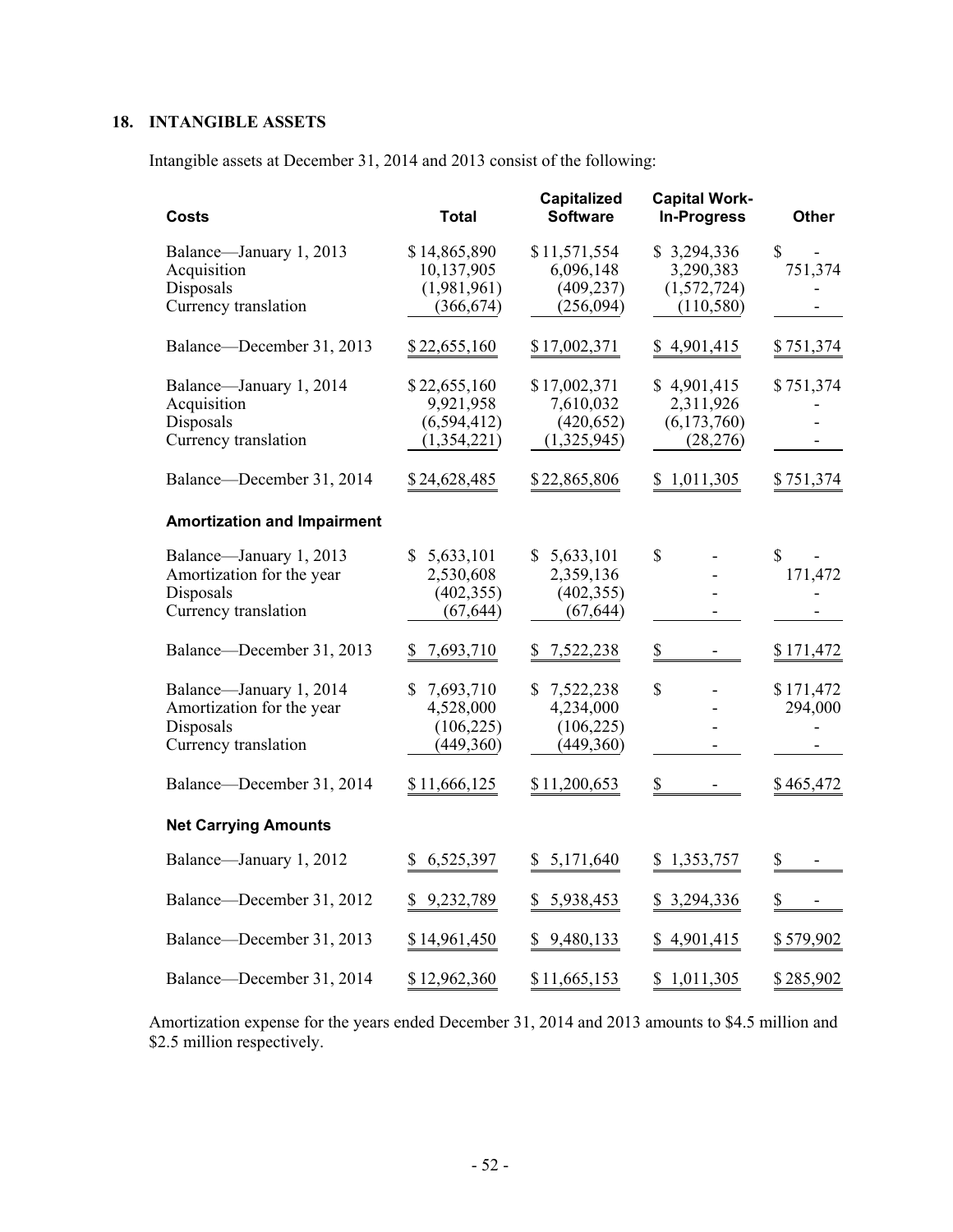#### **19. ACCOUNTS PAYABLE AND OTHER ACCRUED LIABILITIES**

Accounts payable and other accrued liabilities at December 31, 2014 and 2013 are as follows:

|                                                                                                       | 2014         | 2013         |
|-------------------------------------------------------------------------------------------------------|--------------|--------------|
| Other accounts payable and accrued expenses                                                           | \$7,915,719  | \$7,418,904  |
| Professional services                                                                                 | 2,812,991    | 2,766,755    |
| Interest refundable to clients                                                                        | 1,421,668    | 1,926,792    |
| Office supplies                                                                                       | 512,482      | 460,263      |
| Insurance                                                                                             | 915,441      | 208,501      |
| Total financial liabilities, excluding notes payable,<br>classified as financial liabilities measured |              |              |
| at amortized cost                                                                                     | 13,578,301   | 12,781,215   |
| Personnel                                                                                             | 11,964,884   | 12,589,135   |
| Taxes                                                                                                 | 4,698,670    | 6,124,132    |
| Deferred rent                                                                                         | 3,099,049    | 2,191,232    |
| Legal provision                                                                                       | 319,081      | 503,475      |
| Total                                                                                                 | \$33,659,985 | \$34,189,189 |

The fair value of accounts payable and other accrued liabilities classified as financial liabilities measured at amortized cost is based on cash flows discounted at rates commensurate within the respective subsidiary country.

All accounts payable and other accrued liabilities have a maturity of no more than 12 months from the balance sheet date, other than the non-current portion of deferred rent of \$2.9 million of which has an amortization term of 11 years. Carrying values approximate fair value at December 31, 2014 and 2013.

#### **20. CLIENT DEPOSITS**

FINCA accepts and maintains savings deposits from clients in subsidiary operations. FINCA has been pursuing a strategy to increase client savings in subsidiary operations eligible to accept voluntary deposits, offering clients access to banking services while receiving lower-cost funding in return.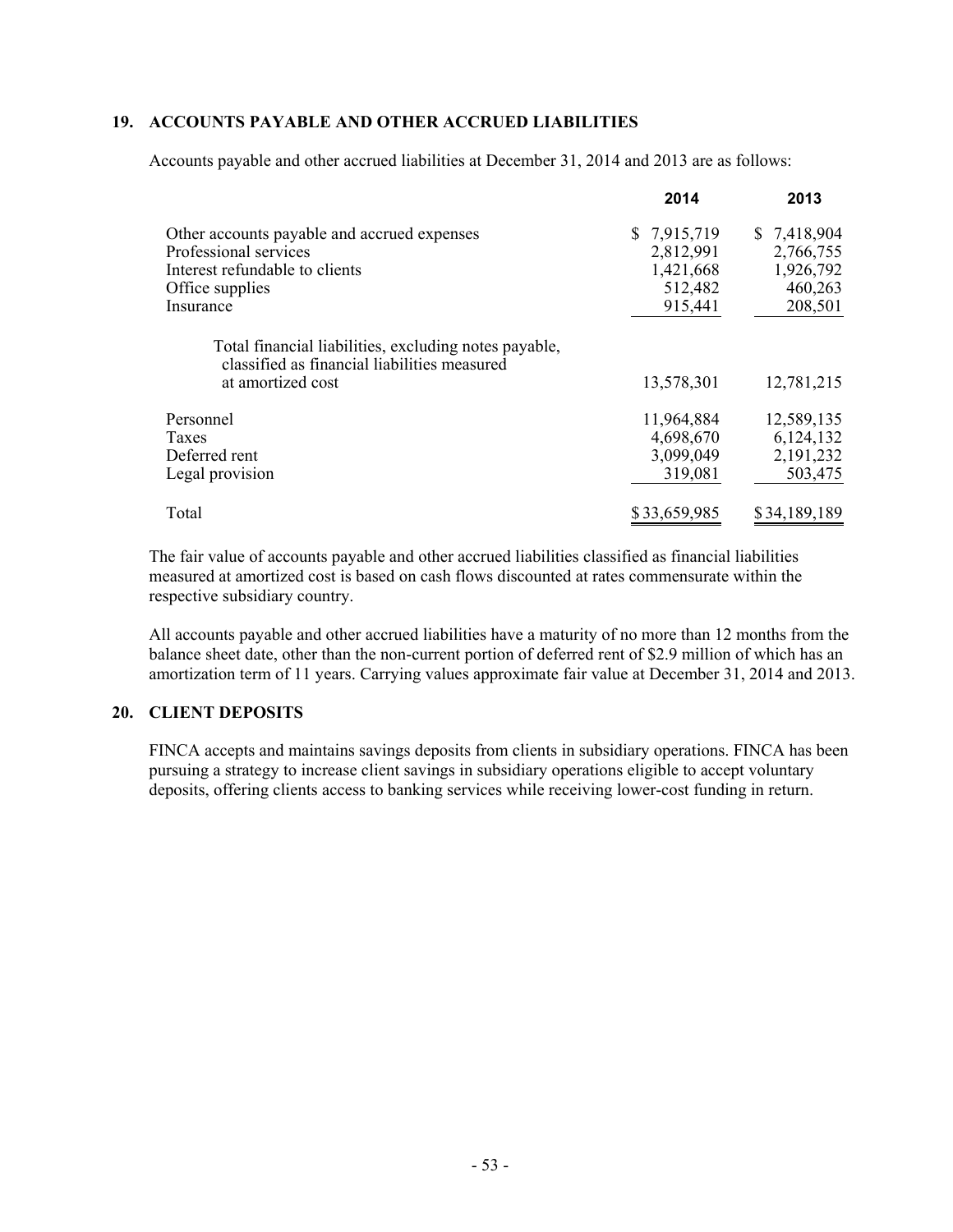These voluntary deposits represent the majority of FINCA's savings deposits. Additionally, certain loan products are structured to require a deposit at the time the loan is made, representing an additional source of client deposits maintained by FINCA.

|                                                                                           | 2014                                  | 2013                                |
|-------------------------------------------------------------------------------------------|---------------------------------------|-------------------------------------|
| Compulsory savings/cash collateral                                                        | 8,646,389<br>S                        | 9,076,331<br>S.                     |
| Voluntary savings:<br>Saving accounts<br>Term deposit accounts<br>Other voluntary savings | 54,641,150<br>64,581,980<br>2,344,116 | 36,918,648<br>31,846,411<br>512,889 |
| Total voluntary savings                                                                   | 121,567,246                           | 69,277,948                          |
| Total deposits from clients                                                               | \$130,213,635                         | \$78,354,279                        |

#### **21. NOTES PAYABLE**

FINCA and its Subsidiaries have two broad categories of debt: charitable and commercial. The majority of FINCA loans are sourced from international financial institutions supporting microfinance, but FINCA has also borrowed from private sources. Interest rates paid by Subsidiaries range from sixmonths LIBOR  $+$  375 bps up to 36% floating and up to 32% fixed in local currencies for commercial loans in countries with high perceived risk or with depreciating currencies. In some situations, FINCA, as the parent company, may be directly liable or may offer support for loans provided to Subsidiaries without adequate credit standing, which may be in the form of a direct guarantee, letter of credit, comfort letter, or another form of credit enhancement. As of each balance sheet date, some Subsidiaries have breached covenants contained in financing agreements underlying these obligations. Management believes that these breaches are primarily due to recent global economic conditions which have impacted microfinance, or in some cases due to local political and economic developments. A breach of a loan covenant could permit a lender to accelerate payment of the loan, but would not permit a cross-default beyond the particular Subsidiary. Management has obtained either formal waivers of these breaches or assurances from lenders that the covenants will not be enforced. However, no assurance can be provided that these waivers will be extended indefinitely or that all performance can be brought into full compliance. As of December 31, 2014, subsidiaries in Azerbaijan, Kosovo, Kyrgyzstan, Russia, Ecuador, Mexico, Nicaragua, Tanzania, Zambia and Afghanistan were in breach of financial covenants regarding loans from international financial institutions amounting to USD 50.4 million. Prior to the date of issuance of these financial statements the subsidiaries had obtained formal waivers for these breaches of covenant amounting to USD 27.7 million. All loans for which no formal waivers were obtained or were not obtained before December 31, 2014 are classified as current in the maturity table below.

Notes payable at December 31, 2014 and 2013 are as follows:

|                                                        | 2014                     | 2013                      |
|--------------------------------------------------------|--------------------------|---------------------------|
| Overdraft                                              | 282,023<br>S             | \$<br>395,813             |
| Notes payable:<br>Principal amount<br>Accrued interest | 732,411,449<br>8,132,214 | 632,480,500<br>11,473,883 |
|                                                        | \$740,825,686            | \$644,350,196             |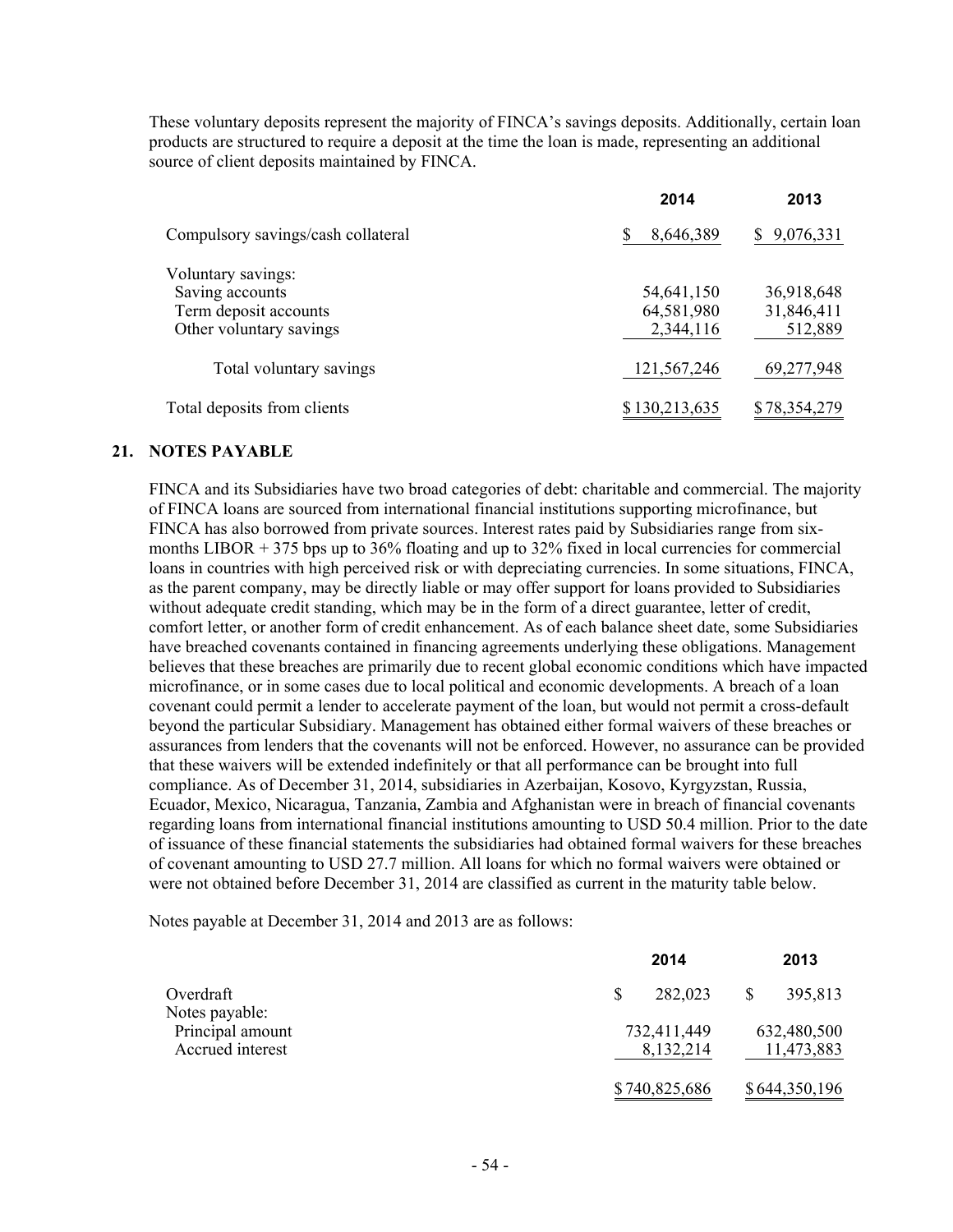Maturities of principal amounts on notes payable due in future fiscal years is as follows:

| 2015       | \$345,065,616 |
|------------|---------------|
| 2016       | 235,558,190   |
| 2017       | 84, 823, 717  |
| 2018       | 8,164,818     |
| 2019       | 25,333,920    |
| Thereafter | 33,747,211    |
|            | \$732,693,472 |

The book value of notes payable at December 31, 2014 and 2013 are as follows:

|                                | 2014             | 2013               |
|--------------------------------|------------------|--------------------|
| Non-current:<br>Notes payable: |                  |                    |
| Secured                        | 36,235,315<br>S. | 30, 362, 185<br>S. |
| Unsecured                      | 349,768,445      | 363,216,545        |
| Collateralized borrowings      | 1,624,098        | 455,225            |
|                                | 387,627,858      | 394,033,955        |
| Current:                       |                  |                    |
| Overdrafts                     | 282,023          | 395,813            |
| Notes payable:                 |                  |                    |
| Secured                        | 39,810,219       | 35,382,358         |
| Unsecured                      | 312,850,040      | 213,530,612        |
| Collateralized borrowings      | 255,546          | 1,007,458          |
|                                | 353, 197, 828    | 250,316,241        |
| Total notes payable            | \$740,825,686    | \$644,350,196      |

#### **22. SUBORDINATED DEBT**

The balance is mainly represented by subordinated debt, which was received in 2009 by seven subsidiaries from the Microfinance Fund of which \$19.5 million were outstanding at December 31, 2014 and 2013. Maturity of this debt is on September 20, 2016, and an effective interest rate varies in the range of 12.8% to 16.2%. Subordinated debt agreements with subsidiaries contain the following key provisions: no early redemption and the principal of the subordinated debt are junior in right of repayment to holders of senior debt. Each individual subordinated debt agreement includes a number of financial covenants. As agreed with the lender, Tajikistan repaid \$1.4 million during 2013.

# **23. DEFERRED REVENUE**

FINCA receives awards from U.S. government and other agencies for various purposes. Awards not yet received are accrued to the extent unreimbursed expenses have been incurred for the purposes specified by an approved award. FINCA defers award revenue received under approved awards, to the extent they exceed expenses incurred for the purposes specified under the awards' restrictions. Proceeds from monetization of commodities inventory are also reported as refundable advances until proceeds are used for program expenses.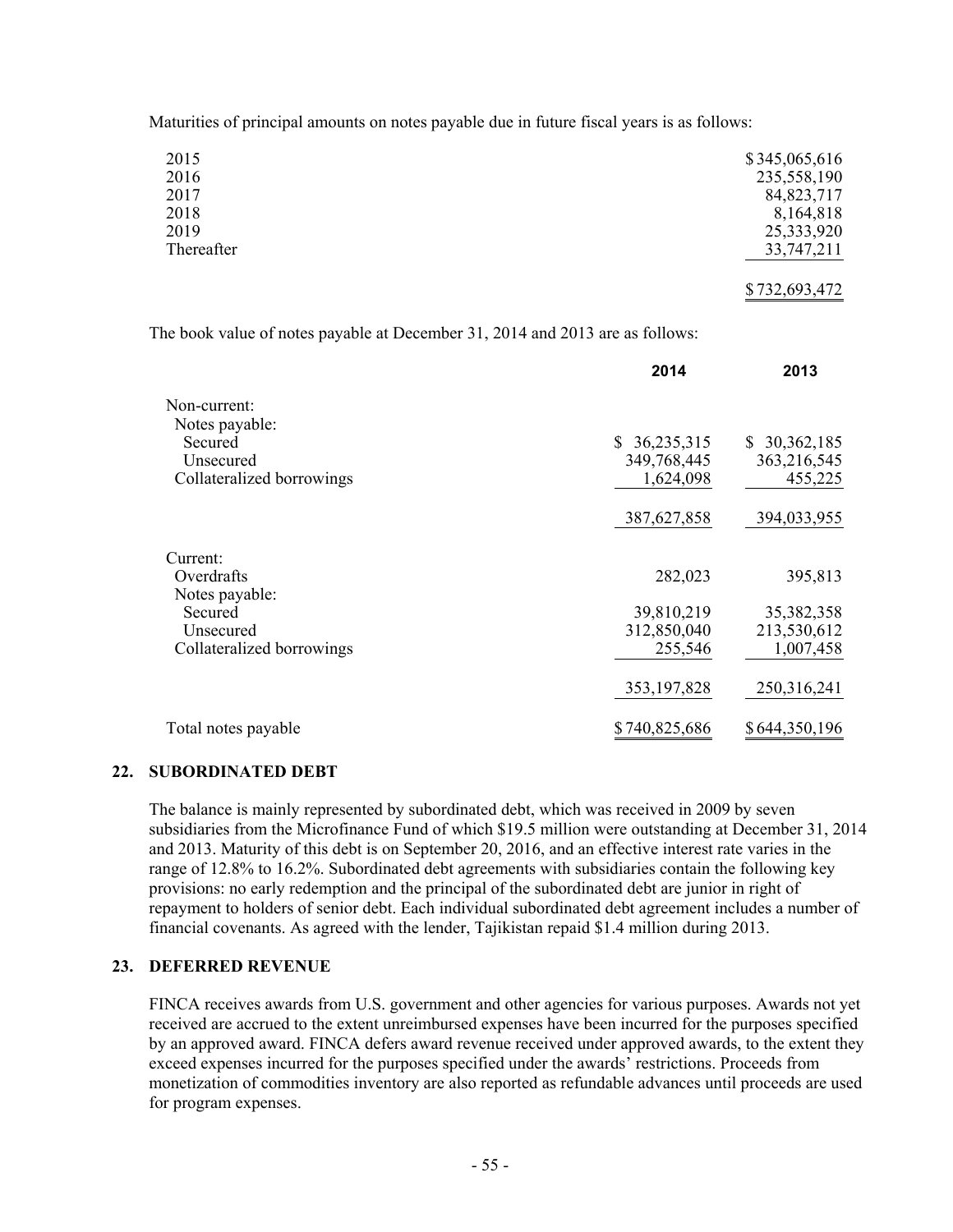The balance of deferred revenue at December 31, 2014 and 2013 is as follows:

|                                                   | 2014                     | 2013                     |
|---------------------------------------------------|--------------------------|--------------------------|
| United States Department of Agriculture<br>Others | \$4,855,160<br>5,760,265 | \$2,486,548<br>5,215,526 |
| Total                                             | \$10,615,425             | \$7,702,074              |

#### **24. EMPLOYEE BENEFITS**

**Pension Plan Deferred Compensation**—FINCA has implemented an employee retirement plan (the "Plan") under Internal Revenue Code Section 403(b). Under the Plan, qualified employees may defer compensation up to the maximum amount permitted by the Internal Revenue Code. The elective deferral limits were \$17.5 thousands for both 2014 and 2013. The catch-up contribution were \$5.5 thousands for both 2014 and 2013. FINCA may make contributions to the Plan as a discretionary employer match. FINCA's contributions to the Plan during both years ended December 31, 2014 and 2013, was \$0.4 million.

**Defined Benefit Agreement**—FINCA also maintains a defined senior executive retirement plan agreement (the "Agreement") for certain officers and directors, which provides benefits payable upon retirement from FINCA (no sooner than at age 65). In addition, a death benefit is payable to a surviving spouse or named beneficiary in the event of the death of the eligible officer/director. The Agreement is offered at the sole discretion of FINCA's Board of Directors. Currently, several key employees are enrolled in the Agreement. During 2014, one employee reached the vesting age. No changes were made to the plan in 2014. In 2013, FINCA purchased two non-participating 20-year fixed annuity contracts in a partial settlement of the plan liability of \$0.8 million.

The net liability of FINCA's defined benefit plan recognized at December 31, 2014 and 2013 is summarized as follows:

|                                      | 2014        | 2013        |
|--------------------------------------|-------------|-------------|
| Benefit obligation—beginning of year | \$3,504,954 | \$4,854,602 |
| Service cost                         | 88,979      | 141,577     |
| Interest cost                        | 139,167     | 151,292     |
| Actuarial (gain) loss                | 1,489,635   | (683, 170)  |
| Settlement                           |             | (796, 637)  |
| Net employer benefits paid           | (604, 259)  | (162, 710)  |
| Benefit obligation—end of year       | \$4,618,476 | \$3,504,954 |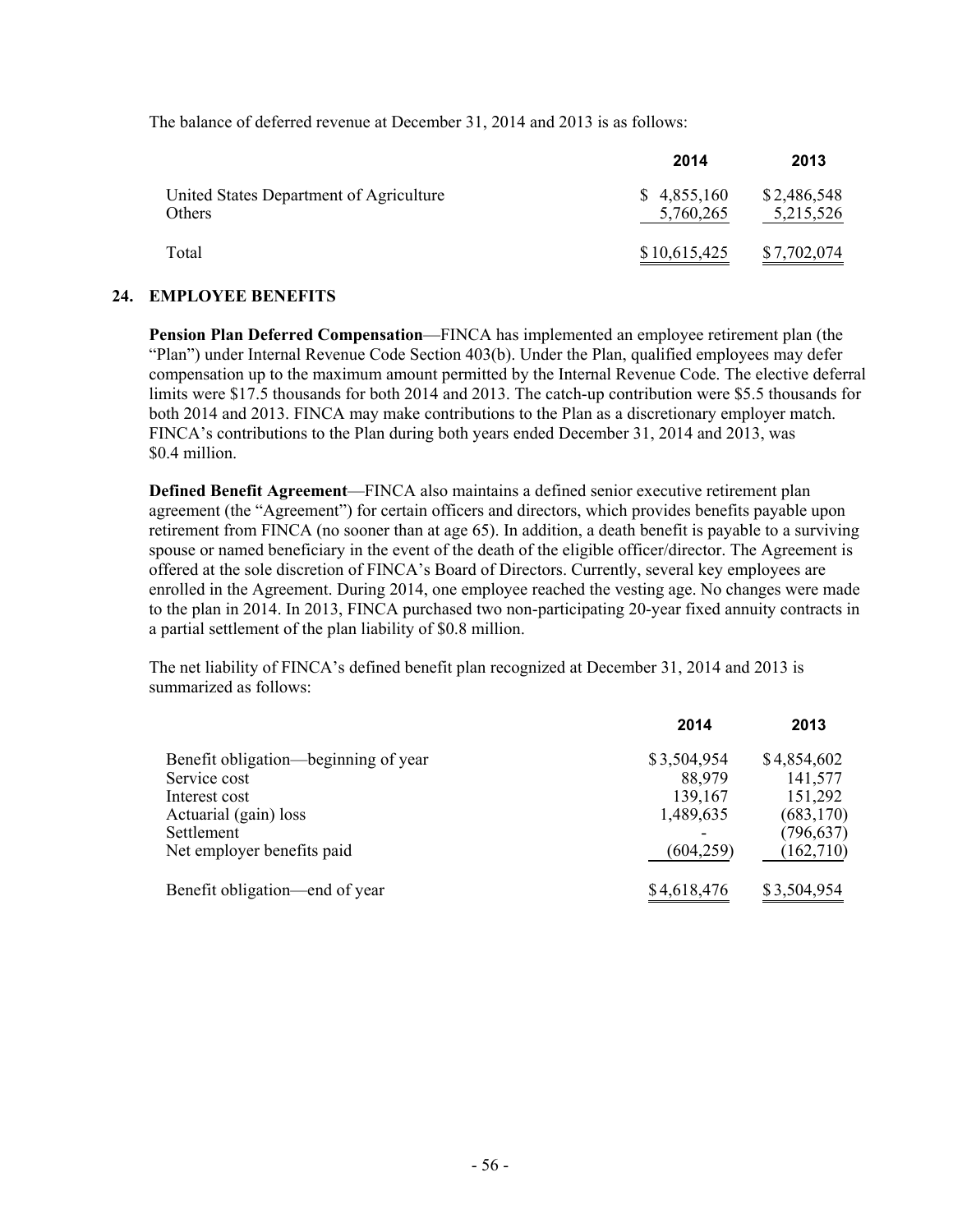The change in plan assets at December 31, 2014 and 2013 is summarized as follows:

|                                        | 2014       | 2013       |
|----------------------------------------|------------|------------|
| Fair value of assets—beginning of year |            |            |
| Employee contributions                 |            |            |
| <b>Employer contributions</b>          | 604,259    | 959,347    |
| Settlements                            |            | (796, 637) |
| Benefits paid                          | (604, 259) | (162, 710) |
| Fair value of assets—end of year       |            |            |

The amounts recognized in comprehensive income related to FINCA's defined benefit plan at December 31, 2014 and 2013 are summarized as follows:

|                                                                                                                                                | 2014                     | 2013                    |
|------------------------------------------------------------------------------------------------------------------------------------------------|--------------------------|-------------------------|
| Service costs:                                                                                                                                 |                          |                         |
| Current service cost                                                                                                                           | \$<br>88,979             | 141,577<br>\$.          |
| Past service costs                                                                                                                             |                          | 973,096                 |
| Interest cost                                                                                                                                  | 139,167                  | 151,102                 |
| Defined benefit costs recognized in profit or loss                                                                                             | 228,146                  | 1,265,775               |
| Remeasurements:<br>Actuarial (losses) gains arising from experience adjustments<br>Actuarial (losses) gains arising from financial assumptions | (763, 135)<br>(403, 200) | (480,000)<br>(203, 170) |
| Other                                                                                                                                          | (323, 300)               |                         |
| Defined benefit costs recognized in other<br>comprehensive income                                                                              | (1,489,635)              | (683, 170)              |
| Total                                                                                                                                          | (1,261,489)              | 582,605                 |

FINCA does not have any plan assets. As a result the entire balances of the defined benefit obligation at December 31, 2014 and 2013 of \$4.6 million and \$3.5 million, respectively, are unfunded.

Weighted-average assumptions used to determine benefit obligations at December 31, 2014 and 2013 are as follows:

|               | 2014 | 2013                |
|---------------|------|---------------------|
| Discount rate |      | 3.30 $\%$ 4.20 $\%$ |
| Salary scale  | N/A  | N/A                 |

Weighted-average assumptions used to determine net period pension cost for the years ended December 31, 2014 and 2013 are as follows:

|               | 2014 | 2013              |
|---------------|------|-------------------|
| Discount rate |      | 4.2 $\%$ 3.3 $\%$ |
| Salary scale  | N/A  | N/A               |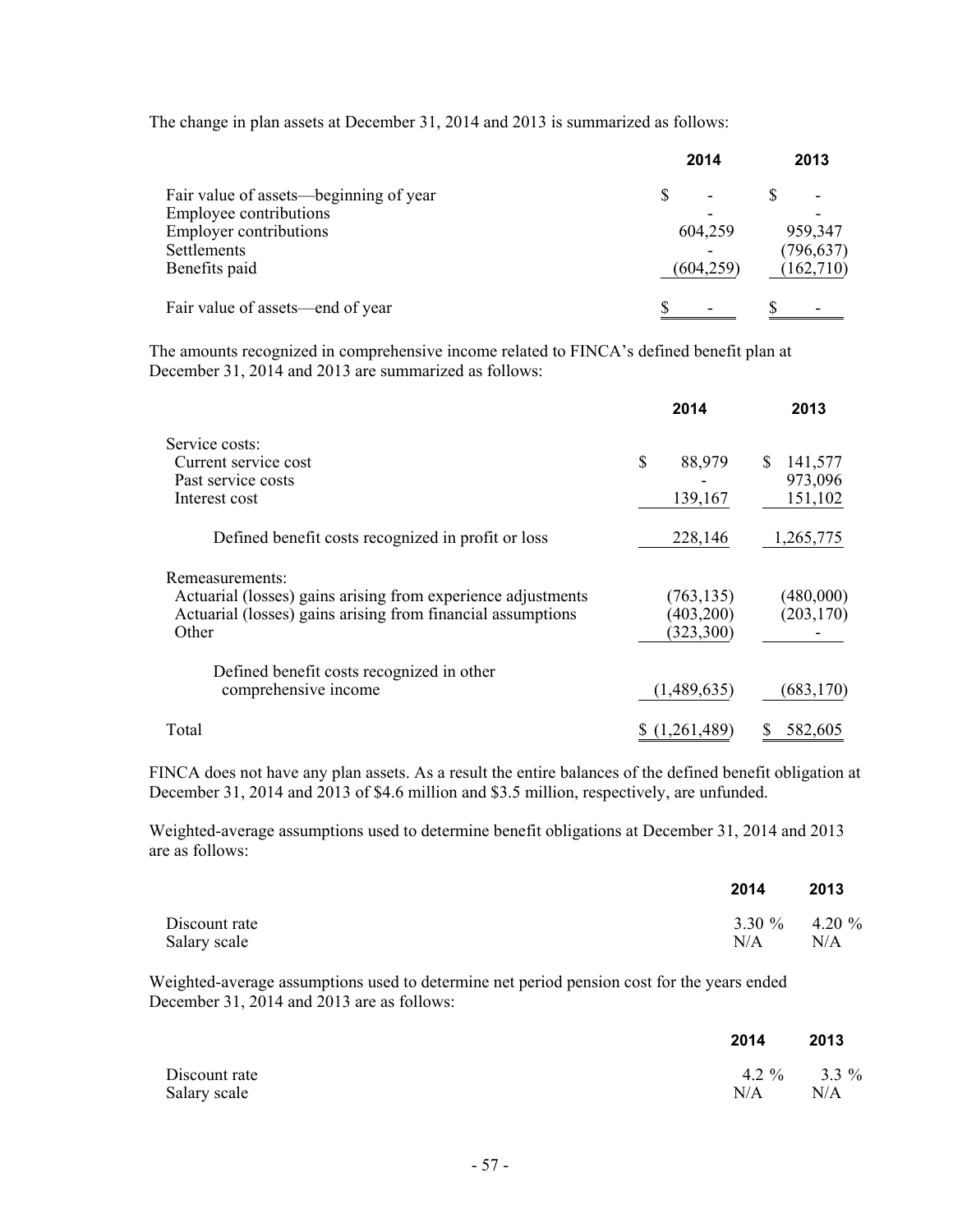Based upon the assumptions used to measure pension obligations, FINCA expects to make the following benefit payments in aggregate during five years:

#### **Years Ending December 31**

| 2015                                          | S. | 204,167   |
|-----------------------------------------------|----|-----------|
| 2016                                          |    | 204,167   |
| 2017                                          |    | 204,167   |
| 2018                                          |    | 204.167   |
| 2019                                          |    | 204.167   |
| In aggregate for five fiscal years thereafter |    | 2,291,015 |

FINCA's defined benefit plan is exposed to actuarial risks, such as investment risk, interest rate risk, and life expectancy risks.

*Investment Risk*—The present value of the defined benefit plan liability is calculated using the December 31, 2014 Citigroup pension discount curve and the expected benefit payments from the plan. This curve is the published yield curve of high-grade corporate bond rates.

*Interest Risk*—A decrease in the bond interest rate will increase the plan liability.

*Life Expectancy Risk*—The present value of the defined benefit plan liability is calculated using the published mortality tables for plan participants during and after employment with FINCA. An increase in the life expectancy of the plan participants will increase the plan's liability.

Significant actuarial assumptions for the determination of the defined obligation are discount rate and the life-expectancy of plan participants. The sensitivity analysis below have been determined based on reasonably possible changes of the discount rate assumption occurring at the end of the reporting period, while holding all other assumptions constant.

If the discount rate is a 500 points higher (lower) the defined benefit obligation would decrease by \$0.2 million (increase by \$0.3 million).

# **25. BUSINESS COMBINATIONS**

**Subsidiary Acquired**—On May 7, 2013, FINCA through its subsidiary, FMH, completed acquisition of 82.78% of voting equity interest of Kashf Microfinance Bank Limited, a microfinance bank organized and existing under the laws of the Islamic Republic of Pakistan for a total cash consideration of \$10.6 million. The acquisition occurred to continue the expansion of FINCA's microfinance activities in the region. Subsequent to acquisition Kashf Microfinance Bank Limited was rebranded under the name FINCA Microfinance Bank Ltd.

Acquisition-related costs amounted to \$0.2 million have been excluded from the consideration transferred and have been recognized as other operating expenses in profit or loss in the prior year.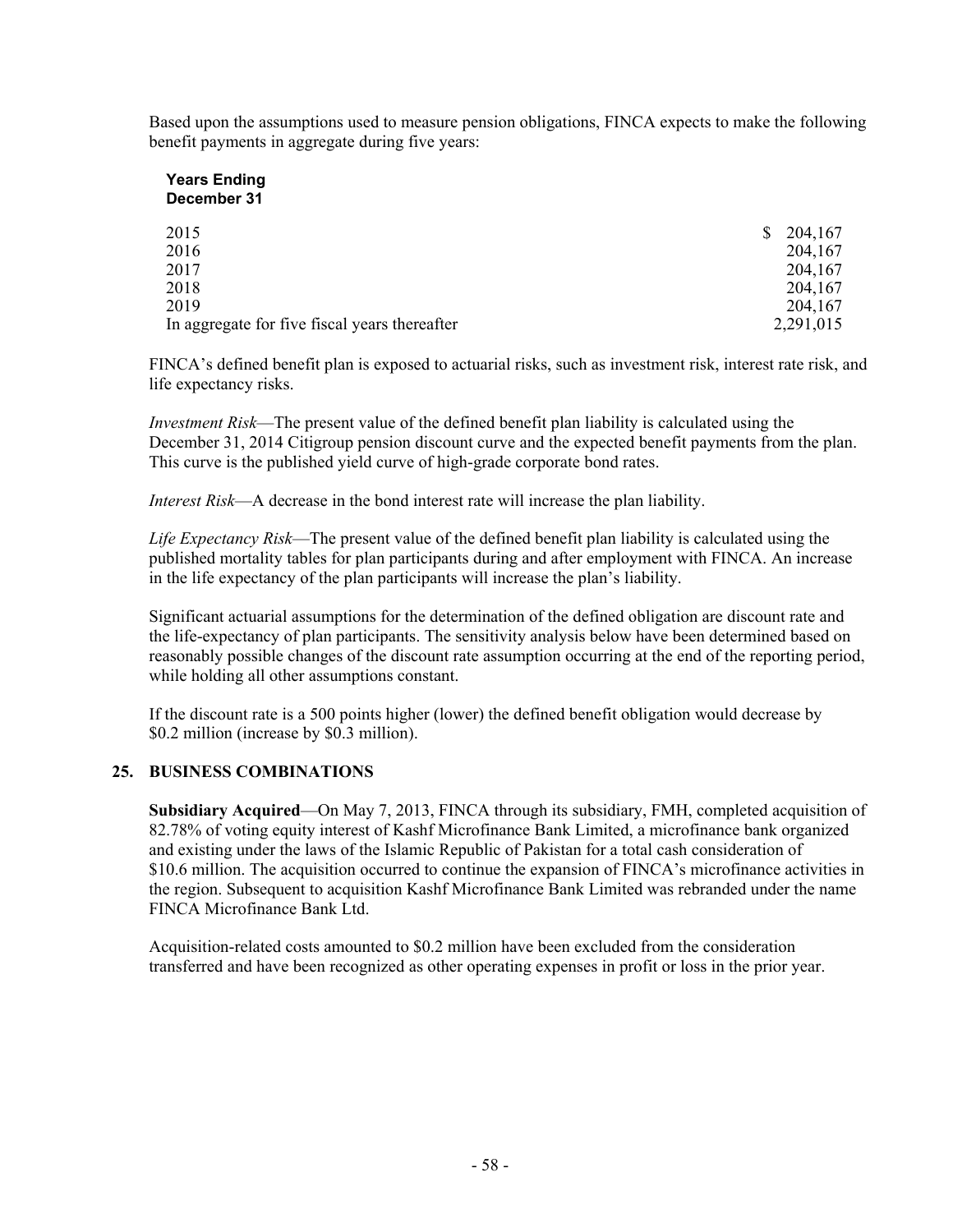Assets acquired and liabilities recognized at the date of acquisition:

| Cash and cash equivalents<br>Restricted cash and cash equivalent<br>Available-for-sale financial assets<br>Loans receivable<br>Other receivables, prepaid, and other assets | \$11,826,223<br>1,178,131<br>1,991,423<br>14,635,351<br>444,718 |
|-----------------------------------------------------------------------------------------------------------------------------------------------------------------------------|-----------------------------------------------------------------|
| Property and equipment                                                                                                                                                      | 1,147,645                                                       |
| Intangible assets<br>Deferred tax assets                                                                                                                                    | 877,175<br>470,846                                              |
| Total assets                                                                                                                                                                | \$32,571,512                                                    |
| Accounts payable and other accrued liabilities                                                                                                                              | \$1,396,683                                                     |
| Client deposits                                                                                                                                                             | 20,316,476                                                      |
| Deferred revenue                                                                                                                                                            | 172,280                                                         |
| Total liabilities                                                                                                                                                           | 21,885,439                                                      |
| Total equity                                                                                                                                                                | 10,686,073                                                      |
| Total equity and liabilities                                                                                                                                                | \$32,571,512                                                    |

The receivables acquired (which principally comprised loans receivable) in this transaction with a fair value of \$14.6 million had gross contractual amounts of \$14.8 million. The amount at acquisition date of the contractual cash flows was not expected to be collected is considered to be insignificant.

**Non-controlling Interests (NCI)**—The NCI (17.22% ownership interest in FINCA Microfinance Bank Ltd.) recognized at the acquisition date was measured by reference to the fair value of the NCI and amounted to \$2.0 million. This fair value was estimated by applying an income approach. The following were the key model inputs used in determining the fair value:

- assumed discount rate of 19.6%;
- assumed cash flows from operations for the period 2014–2016 and an estimated terminal value of 1.25 of the net assets value as at December 31, 2016; and
- assumed adjustments because of the lack of control or lack of marketability that market participants were considered when estimating the fair value of the NCIs in FINCA Microfinance Bank Ltd.

#### **Goodwill Arising on Acquisition**

| Consideration transferred                           | \$10,578,323 |
|-----------------------------------------------------|--------------|
| Plus non-controlling interests $(17.22\%)$          | 1,967,241    |
| Less fair value of identifiable net assets acquired | (10,686,073) |
| Less customer-based intangible assets               | (751, 374)   |
| Goodwill arising on acquisition                     | 1,108,117    |

Goodwill arose in the acquisition of FINCA Microfinance Bank Ltd. because the consideration paid for the combination effectively included amounts in relation to the benefit of expected synergies, revenue growth, future market development, and the assembled workforce of FINCA Microfinance Bank Ltd.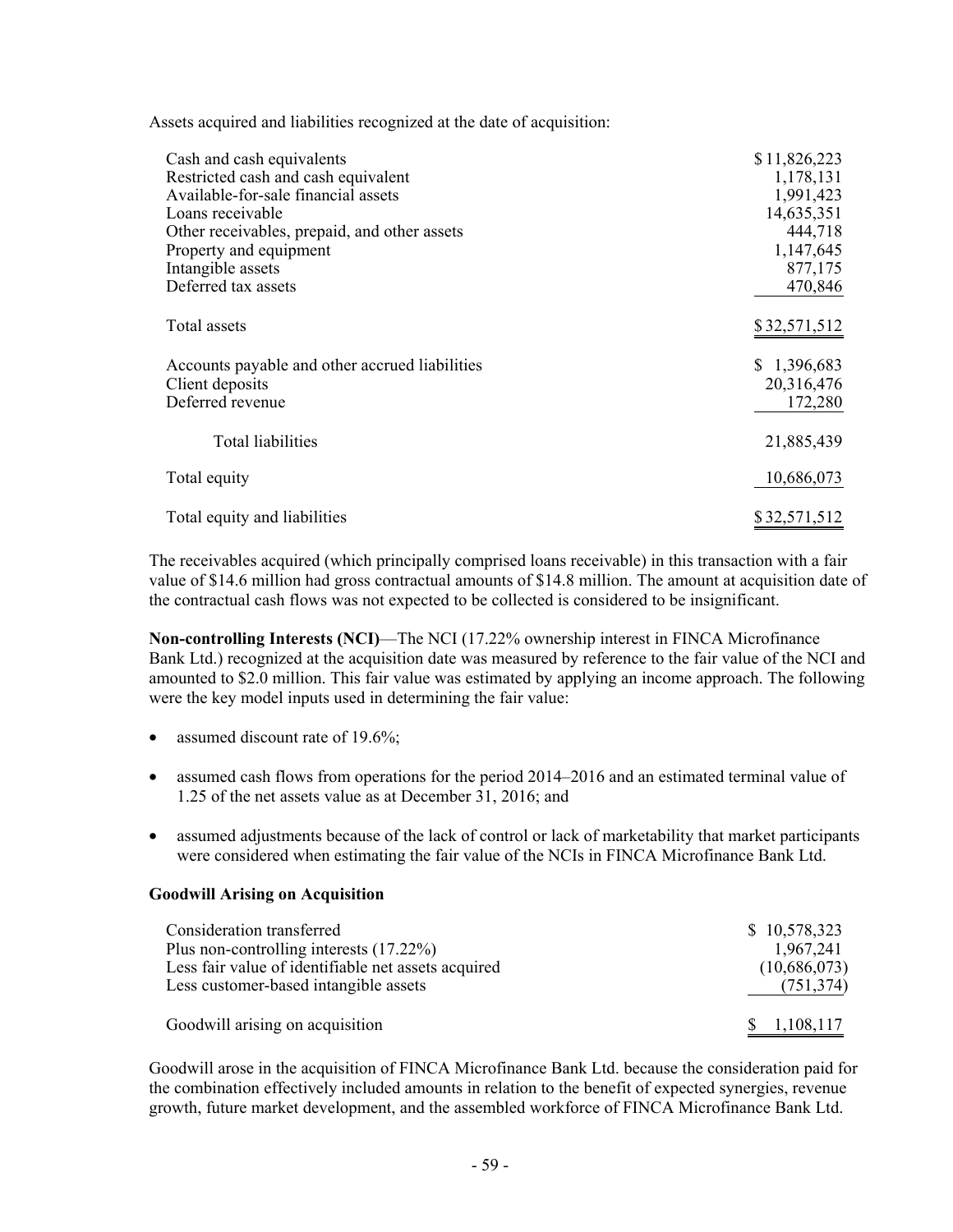These benefits are not recognized separately from goodwill because they do not meet the recognition criteria for identifiable intangible assets. In relation to the identifiable net assets acquired, management has used book value as an approximation for fair value, as there were no material differences between the book value and fair value of the identifiable net assets acquired.

As a result of the business combination, intangible assets representing core deposit and loan customer relationships were recognized in the amount of \$0.8 million. The amortization charge for the years 2014 and 2013 is \$0.3 million and \$0.2 million, respectively.

FINCA performed its annual impairment testing of goodwill in December 2014. The recoverable amount of the cash generating unit exceeds its carrying value and therefore management concluded that goodwill was not impaired.

#### **Net Cash Outflow on Acquisition of Subsidiary**

|                                                                                                    | <b>Year Ended</b><br><b>December 31, 2013</b> |
|----------------------------------------------------------------------------------------------------|-----------------------------------------------|
| Consideration paid to former shareholders<br>Consideration paid to Kashf Microfinance Bank Limited | \$2,121,468<br>8,456,855                      |
|                                                                                                    | \$10,578,323                                  |
| Consideration paid to former shareholders<br>Less cash and cash equivalent balances acquired       | \$2,121,468<br>(3,368,725)                    |
|                                                                                                    | (1,247,257)                                   |

**Impact of Acquisition on the Consolidated Results of FINCA**—Profit after tax for the year includes \$0.3 million in respect of FINCA Microfinance Bank Ltd.

Had this business combination been effected at January 1, 2013, the net interest income of the FINCA would have been \$245.0 million, and the profit for the year would have been \$13.7 million. Management considers these pro forma numbers to represent an approximate measure of the performance of the combined group on an annualized basis and to provide a reference point for comparison in future periods.

In determining the pro forma net interest income and profit of FINCA had FINCA Microfinance Bank Ltd. been acquired at the beginning of the current year, management has:

- Calculated depreciation of plant and equipment acquired on the basis of the fair values arising in the initial accounting for the business combination rather than the carrying amounts recognized in the preacquisition financial statements and
- Calculated borrowing costs on the funding levels, credit ratings, and debt/equity position of FINCA after the business combination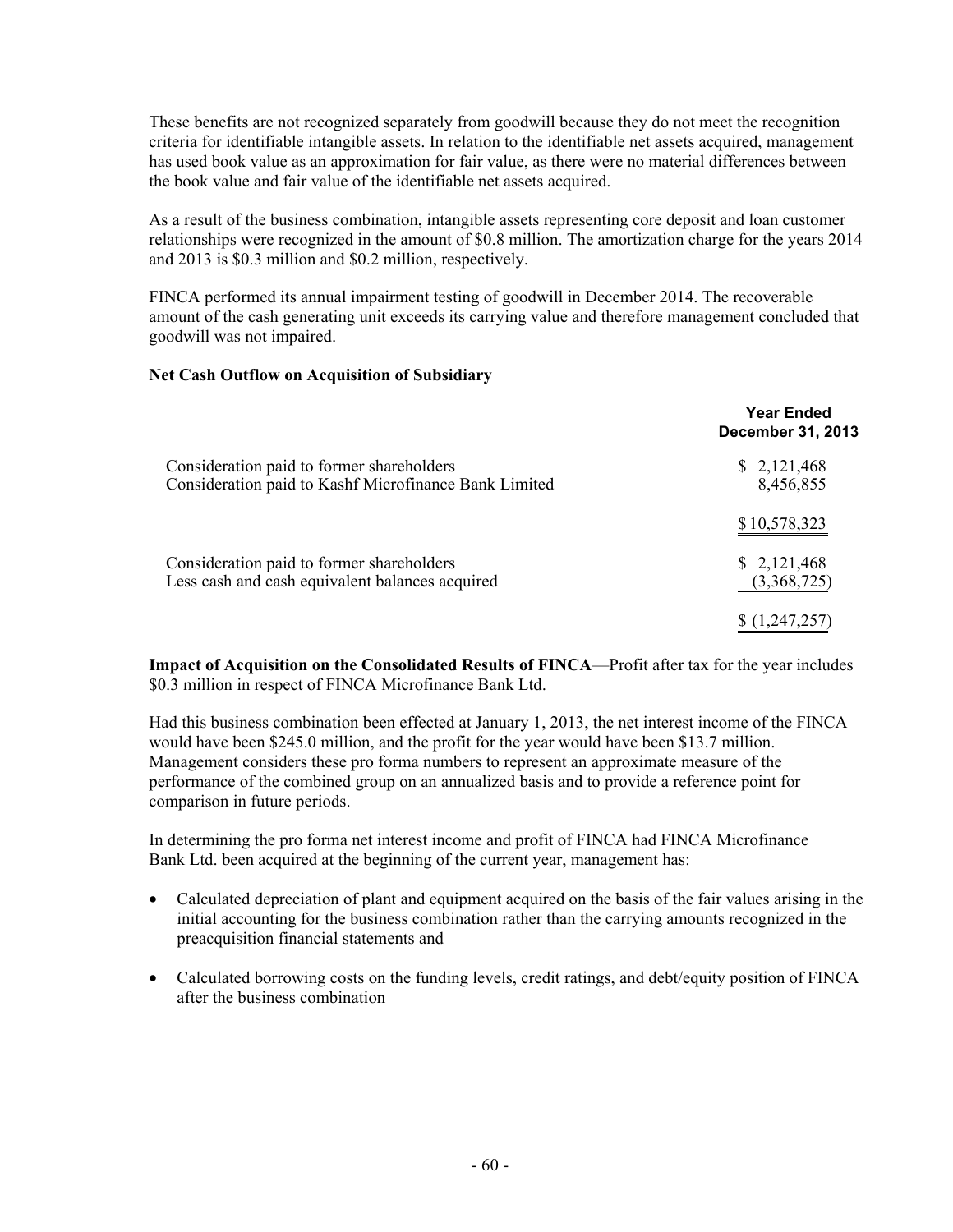# **26. COMMITMENTS AND CONTINGENCIES**

At December 31, 2014, FINCA was obligated under a number of operating leases for premises used primarily for branch operations and office purposes. In a significant portion of the business locations where FINCA operates, the operating lease agreements are negotiated on a month-to-month or year-by-year basis and are in line with general rental market conditions.

Future minimum lease payments under existing lease contracts are due, in dollars, as follows:

|                                                                          | 2014                                   | 2013                                   |
|--------------------------------------------------------------------------|----------------------------------------|----------------------------------------|
| Less than one year<br>Between one and five years<br>More than five years | \$5,664,107<br>22,784,338<br>7.955.278 | \$5,465,759<br>16,917,875<br>9,181,401 |
|                                                                          | \$36,403,723                           | \$31,565,035                           |

Rent expense was \$14.9 million and \$14.4 million for years ended December 31, 2014 and 2013, respectively.

There are no contingent assets, contingent liabilities, and capital commitments at December 31, 2014 and 2013. As discussed in Note 28, FINCA issued guarantees to the third parties on behalf of its subsidiaries.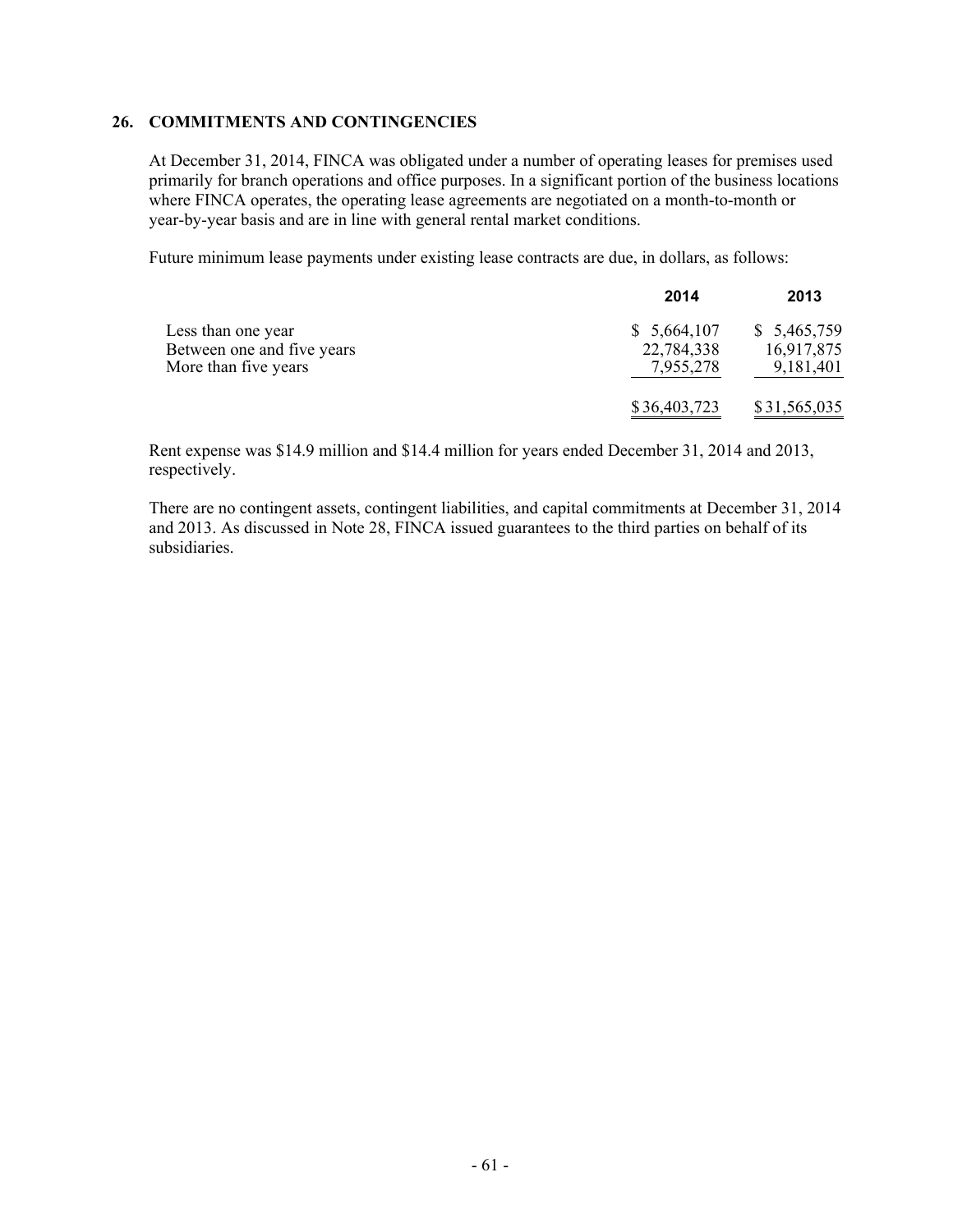#### **27. FINCA ENTITIES**

Through its headquarters, foreign representative offices and branches, controlled subsidiaries and affiliates, FINCA operates in 27 countries. All subsidiaries are controlled by FINCA directly or indirectly through FMH. The significant microfinance operating subsidiaries and controlled affiliates of FINCA at the end of the reporting period are listed below:

| <b>Americas</b>               |                                                                                                                                                       |
|-------------------------------|-------------------------------------------------------------------------------------------------------------------------------------------------------|
| Ecuador                       | Banco para la Asistencia Comunitaria, FINCA S.A. Joint Stock Company                                                                                  |
| El Salvador                   | Asociación de Fomento Integral Comunitaria de El Salvador Not-for-profit Association<br>FINCA S.A. de C.V.                                            |
| Guatemala                     | Fundación Internacional para la Asistencia Comunitaria de Guatemala Foundation<br>FINCA S.A.                                                          |
| Haiti                         | FINCA HAITI Non-Governmental Organization                                                                                                             |
| Honduras                      | Sociedad Financiera FINCA Honduras, S.A. Joint Stock Company                                                                                          |
| Mexico                        | Fundación Internacional para la Asistencia Comunitaria de Honduras Not-for-profit Organization<br><b>SOFOM</b>                                        |
|                               | Mexico SAPI                                                                                                                                           |
|                               | Fundación Integral Comunitaria, A.C. Civil Association                                                                                                |
| Nicaragua                     | Financiera FINCA Nicaragua, S.A. Joint Stock Company<br>Fundación Internacional para la Asistencia Comunitaria de Nicaragua Not-for-profit Foundation |
| Africa                        |                                                                                                                                                       |
| Congo                         | FINCA DR CONGO SARL Limited Liability Joint Stock Company                                                                                             |
| Malawi                        | FINCA Limited Company Limited by Shares                                                                                                               |
| Nigeria                       | FINCA Microfinance Bank Limited                                                                                                                       |
| Tanzania                      | FINCA Tanzania Limited Company Limited by Shares                                                                                                      |
| Uganda                        | Foundation for International Community Assistance Uganda Limited Company Limited by Shares                                                            |
| Zambia                        | Foundation for International Community Assistance-Zambia Limited Company Limited by Shares                                                            |
| Eurasia                       |                                                                                                                                                       |
| Armenia                       | FINCA Universal Credit Organization Closed Joint Stock Company                                                                                        |
| Azerbaijan                    | FINCA Azerbaijan Limited Liability Company                                                                                                            |
| Georgia                       | <b>JSC FINCA Bank Georgia Closed Joint Stock Company</b>                                                                                              |
| Kosovo                        | FINCA International, Inc. (Branch)                                                                                                                    |
| Kyrgyzstan                    | FINCA Micro-Credit Company Closed Joint Stock Company                                                                                                 |
| Russia                        | FINCA CJSC Closed Joint Stock Company                                                                                                                 |
| Tajikistan                    | FINCA Micro-Credit Deposit Organization Limited Liability Company                                                                                     |
| <b>Middle East</b>            |                                                                                                                                                       |
| Jordan                        | FINCA Jordan Specialized Micro Loans Company                                                                                                          |
| Afghanistan                   | FINCA Afghanistan Joint Stock Company Limited by Shares                                                                                               |
| Pakistan                      | FINCA Microfinance Bank Ltd.                                                                                                                          |
| Non-microfinance subsidiaries |                                                                                                                                                       |
| Netherlands                   | FINCA Network Support Services BV.                                                                                                                    |
| Netherlands                   | FINCA Microfinance Cooperatief U.A.                                                                                                                   |
| <b>USA</b>                    | <b>FINCA Services USA LLC</b>                                                                                                                         |
| <b>Charitable affiliates</b>  |                                                                                                                                                       |
| United Kingdom                | <b>FINCA UK</b>                                                                                                                                       |
| Canada                        | FINCA Canada                                                                                                                                          |

Non-controlling interest is attributable to:

• Non-controlling members of FMH holding 37.93% of shares and voting rights. Assets and liabilities attributable to FMH non-controlling members are \$474.7 million and \$361.9 million as of December 31, 2014 and \$431.8 and \$311.0 million as of December 31, 2013, respectively. Net income for the year 2014 is \$1.4 million (2013: \$1.6 million) and accumulated net income is \$9.6 million (2013: \$8.3 million).